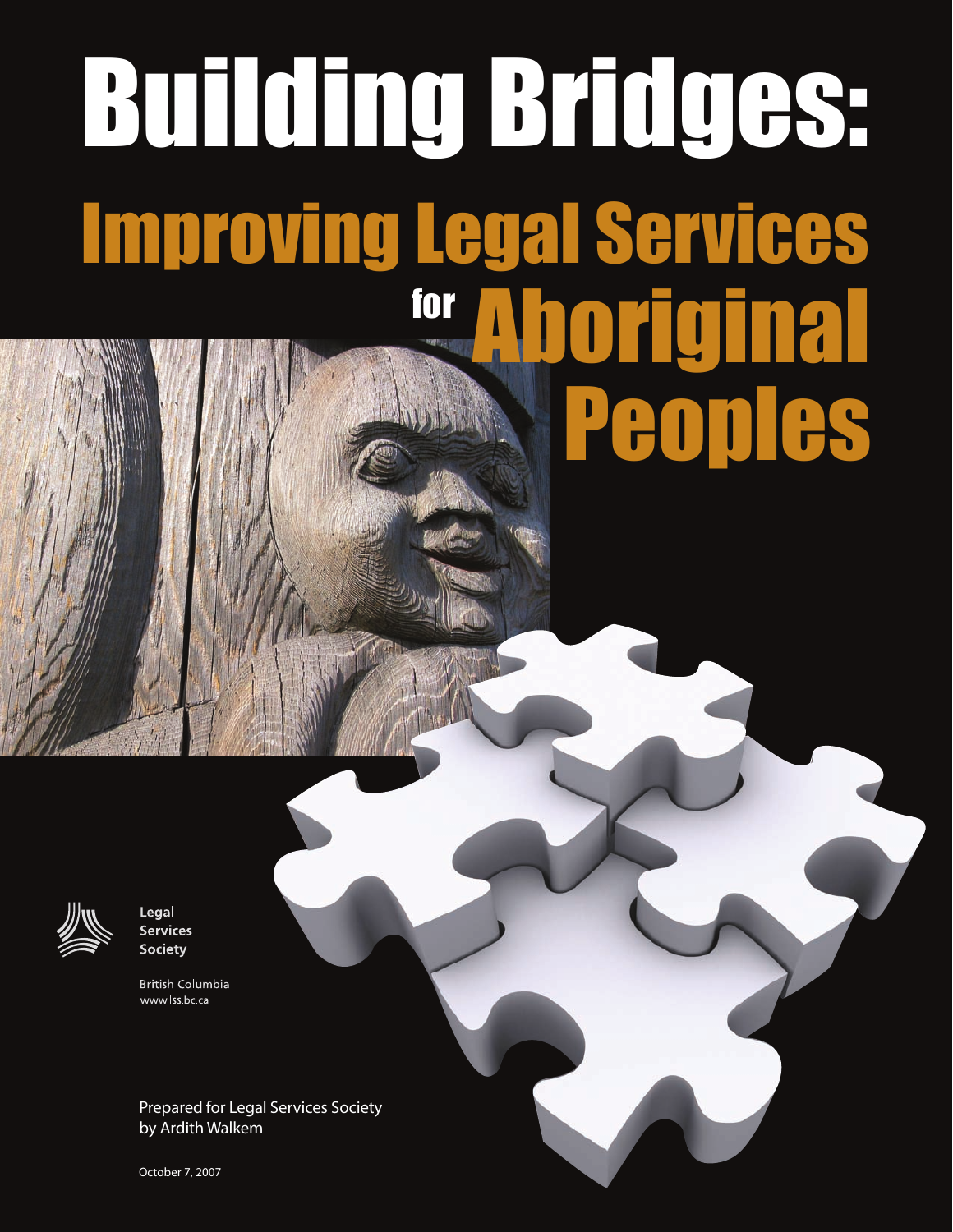| Author: | Ardith Walkem<br>$62 - 4100$ Salish Drive, Vancouver V6N 3M2<br>Tel: (604) 264-7557 Fax: (866) 282-5701<br>Ardith Walkem@telus.net |
|---------|------------------------------------------------------------------------------------------------------------------------------------|
|---------|------------------------------------------------------------------------------------------------------------------------------------|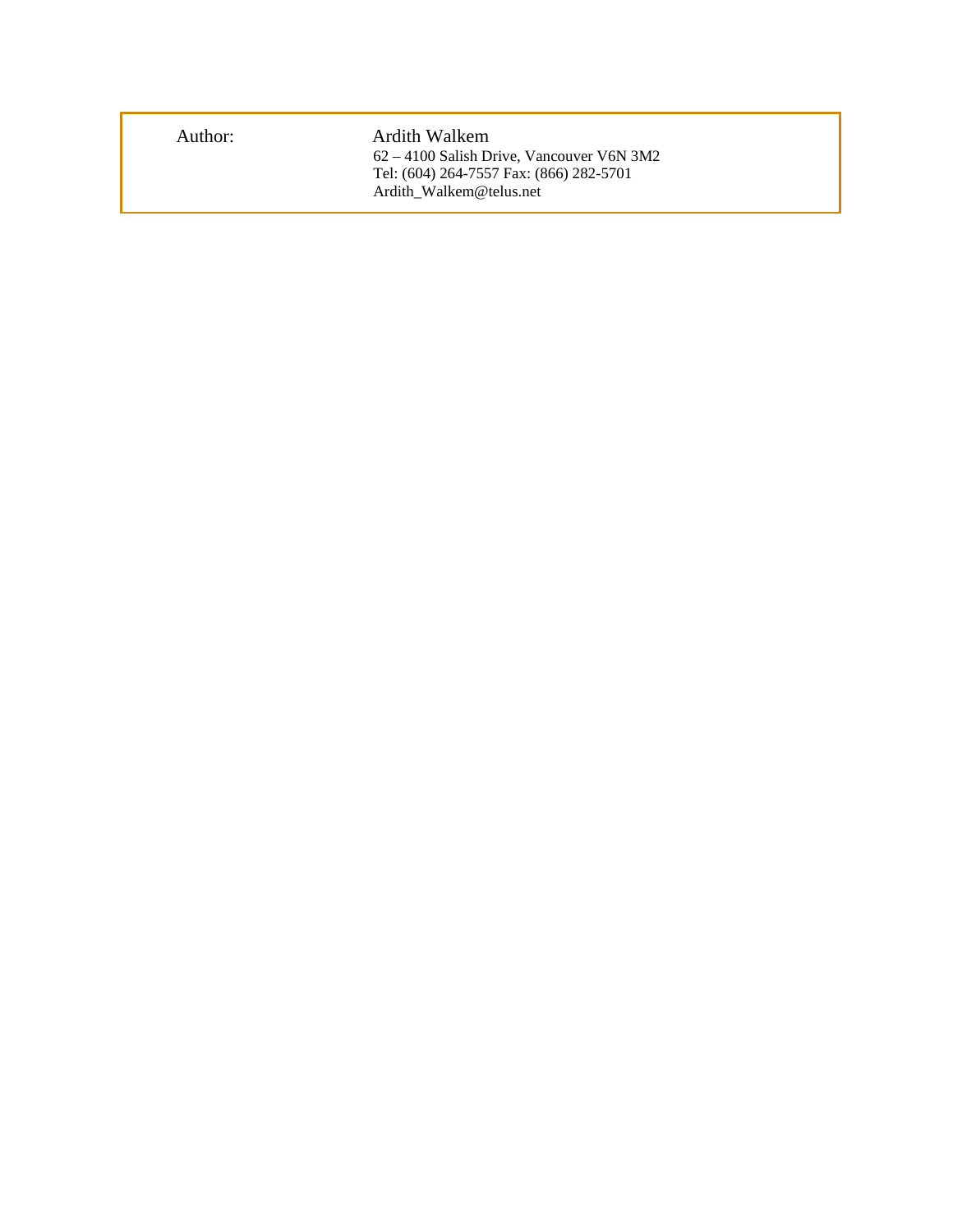# **Executive Summary**

<span id="page-2-0"></span>Addressing the unmet legal needs of Aboriginal people requires acknowledging that solutions must be found within Aboriginal cultures and delivered in partnership with Aboriginal communities. There are four key areas where changes could be made by the Legal Services Society (LSS) to significantly improve Aboriginal peoples' access to, and use of, the legal services LSS provides: (1) Aboriginal representation within LSS, (2) legal representation available to Aboriginal people, (3) communication and outreach to Aboriginal communities, and (4) involvement of Aboriginal people in LSS program planning.

A significant portion of LSS's client base is Aboriginal. In many regions, Aboriginal people represent over 25% of LSS clients, yet few Aboriginal people work within LSS (less than 3% of staff overall) or are available to take LSS legal aid referrals. The lack of Aboriginal people within LSS impacts Aboriginal people's willingness and comfort with using or accessing LSS services. Representation of Aboriginal people within LSS should be proportional to the numbers of Aboriginal clients that LSS serves and could be accomplished through an Aboriginal equity policy in hiring, and increasing Aboriginal involvement on LSS board. Increasing the number of lawyers who take legal aid representation cases would be achieved by creating an Aboriginal articling student program, mentoring program, and Aboriginal Legal Aid Boot Camp. Creating the position of an Aboriginal community legal worker within LSS would assist in providing active outreach to Aboriginal communities and addressing the unmet legal needs of Aboriginal clients, particularly in the areas of criminal law, Aboriginal youth justice, and child protection services.

There is currently little active engagement between the LSS and Aboriginal communities. Responding to the real and pressing legal needs of Aboriginal peoples requires a commitment to outreach to Aboriginal communities to let them know of the services LSS provides, and also to provide meaningful opportunities for Aboriginal input into LSS program and policy planning. An Aboriginal Advisory Committee and an annual review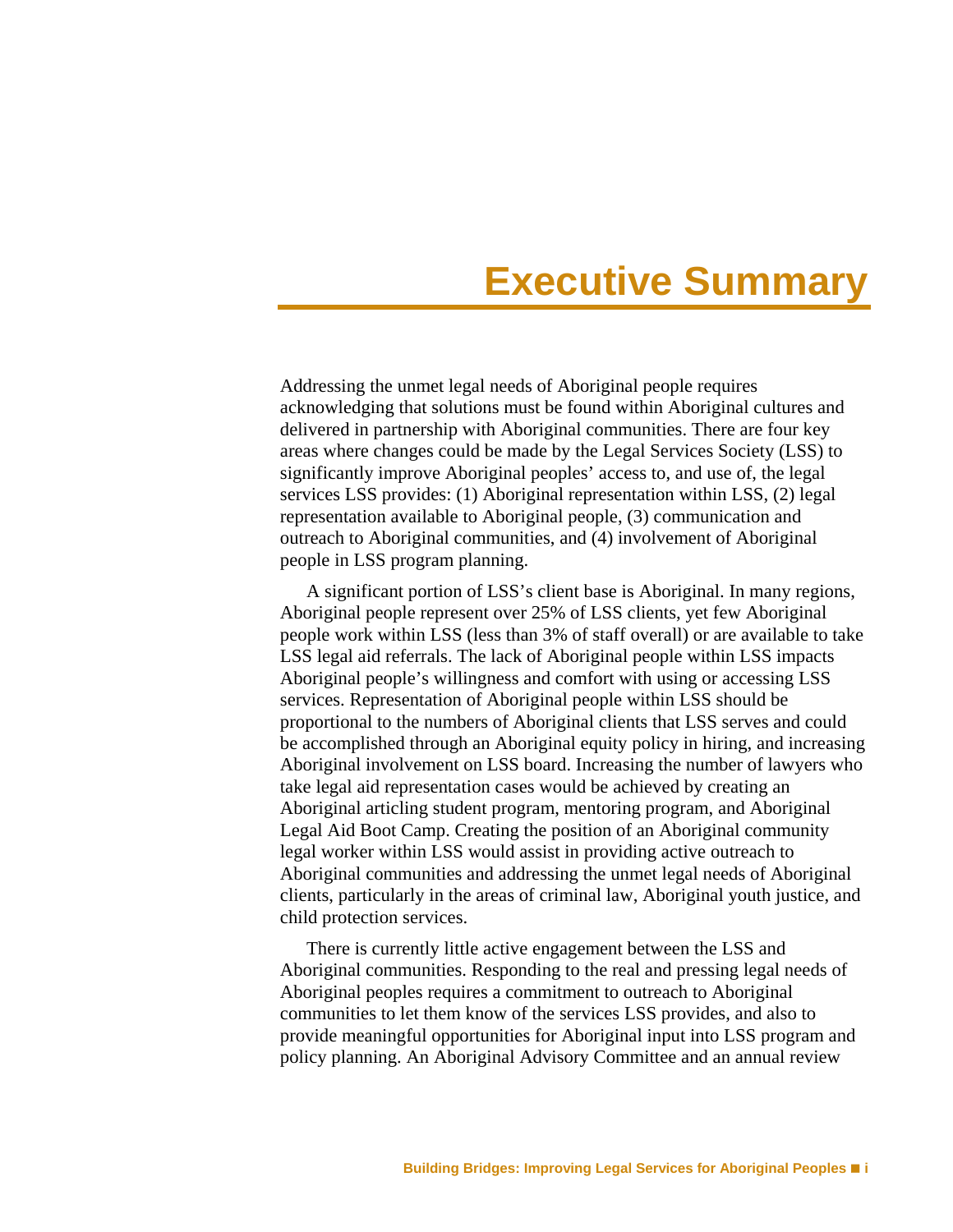process would help LSS to remain responsive to Aboriginal peoples' legal and justice needs.

To the extent that Aboriginal people perceive LSS legal information services as impersonal, or technical and difficult to use, Aboriginal clients avoid using these services. Services such as the LawLINE and websites require adjustments to provide more opportunities for in-person service and content that is culturally relevant to Aboriginal peoples. The creation of an Aboriginal website and an Aboriginal LawLINE would allow these services to be delivered in culturally appropriate ways.

Aboriginal legal advocacy training workshops, delivered in Aboriginal communities, would empower people locally to help Aboriginal people in need of legal assistance. The Aboriginal Reference Group identified a need for LSS to foster understanding between Aboriginal communities and the legal system to encourage holistic resolutions to the legal issues that Aboriginal clients face by increasing opportunities for dialogue and education between Aboriginal peoples and the legal community.

There is a critical lack of legal representation available to Aboriginal peoples in the province. At the same time, levels of incarceration of Aboriginal peoples (particularly women and youth) continue to increase, as does the rate of Aboriginal children involved in the child protection system. Aboriginal peoples are often left with stop-gap legal services due to lack of legal representation, and steps are needed to increase the legal representation available to Aboriginal clients. The creation of expanded Aboriginal duty counsel would provide ongoing support and legal services within Aboriginal communities, particularly in the areas of (1) criminal law and (2) Aboriginal families (including family law and child protection). Similarly, changes to the *Guide to Legal Aid Tariffs* are necessary to reflect the additional time involved in addressing Aboriginal peoples' legal issues.

LSS currently treats family law and child protection as separate matters. Aboriginal Reference Group members suggested that these two issues should be treated in a holistic fashion and that LSS should target the services that it provides toward ensuring that family law and child protection services reflect the fact that Aboriginal children and families are part of extended families, communities, and nations.

LSS's willingness and commitment to investigating the changes necessary to increase Aboriginal peoples' access to, and use of, LSS services represents a positive opportunity for change.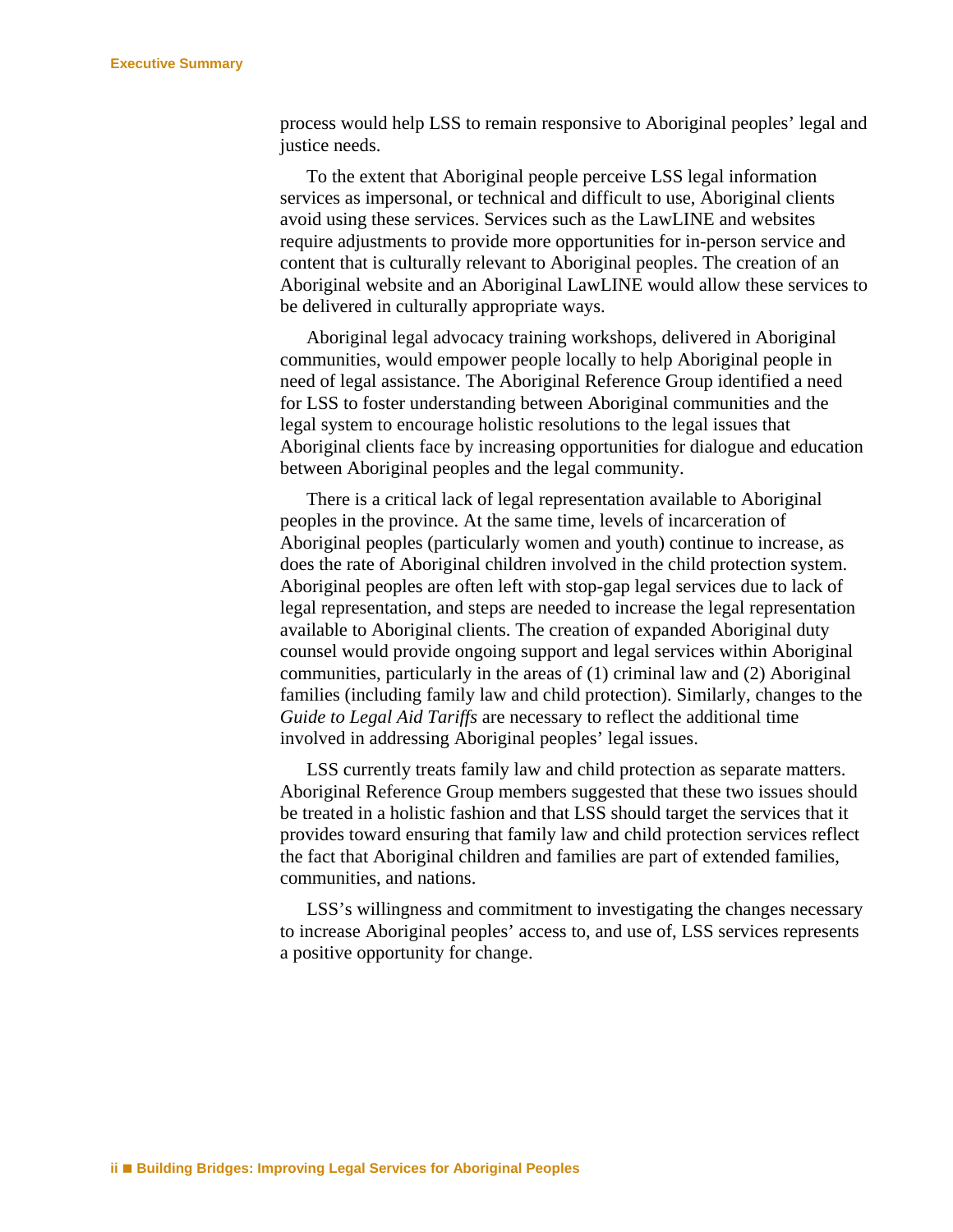# **Acknowledgements**

<span id="page-4-0"></span>Many people contributed their time and energy to this project. Thank you to the Aboriginal Reference Group members and individuals who attended the working group and or made time available for separate discussions, including Chief Leah George-Wilson, Professor June McCue, Professor Gordon Christie, Justice Marion Buller-Bennett, Raymond Phillips, Kelly Harvey Russ, Hugh Braker, Ken Pruden, Frank Charlie, Louise Mandell, Laurie Wilson, Linda Thomas, Ed Pongracz, Margaret Belcourt, Faith Tait, Farley Stewart, Elizabeth Duerr, Les Taylor, Keith McKay, Nancy Smith, and Pamela Shields.

Many people within LSS dedicated a significant amount of time and effort to ensuring that this project was supported, and provided valuable feedback and guidance, including the Aboriginal Project working group, comprised of project manager Fran Auckland, John Simpson, and Rochelle Appleby. Other LSS staff and management who offered comments or participated in the working group meetings include Heidi Mason, Michelle Angus, Coralie Gregoire, Rosanna Farrell, David Griffiths, Michael Bradshaw, Sherry MacLennan, Heidi Mason, Thom Quine, Allan Parker, Kyong-ae Kim, and Allen Vander Linde.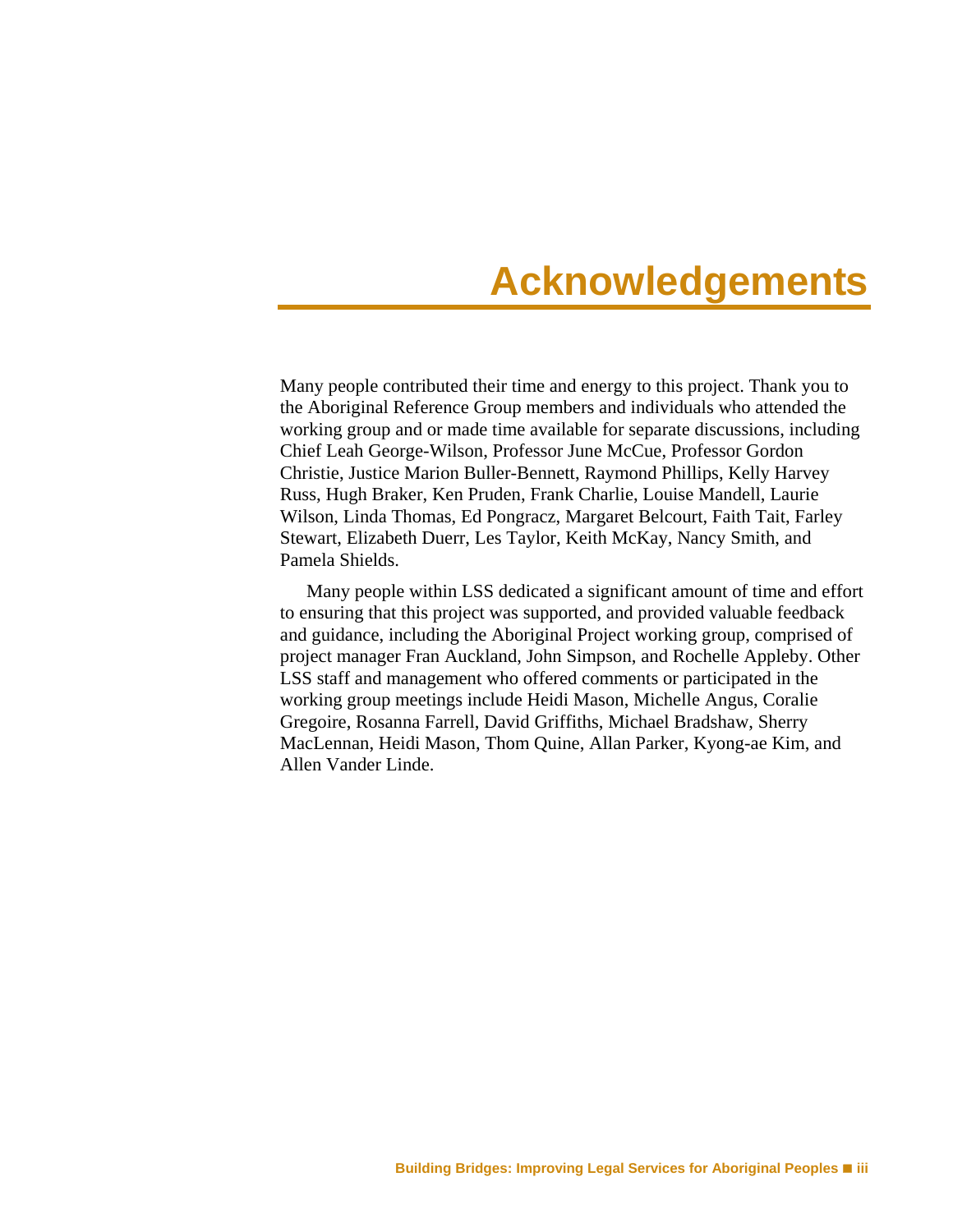# **Contents**

| Key recommendation 1: Increase Aboriginal representation at all<br>levels within LSS, including staff, management, board, tariff bar                                                  |
|---------------------------------------------------------------------------------------------------------------------------------------------------------------------------------------|
| Key recommendation 2: Actively work to increase the number of<br>lawyers with training specific to Aboriginal people who take                                                         |
| Communication and outreach to Aboriginal communities 13<br>Key recommendation 3: Improve communications and outreach to<br>Aboriginal governments, communities, and organizations. 13 |
| Involving Aboriginal people in LSS program and policy planning14<br>Key recommendation 4: Ensure Aboriginal participation in LSS                                                      |
|                                                                                                                                                                                       |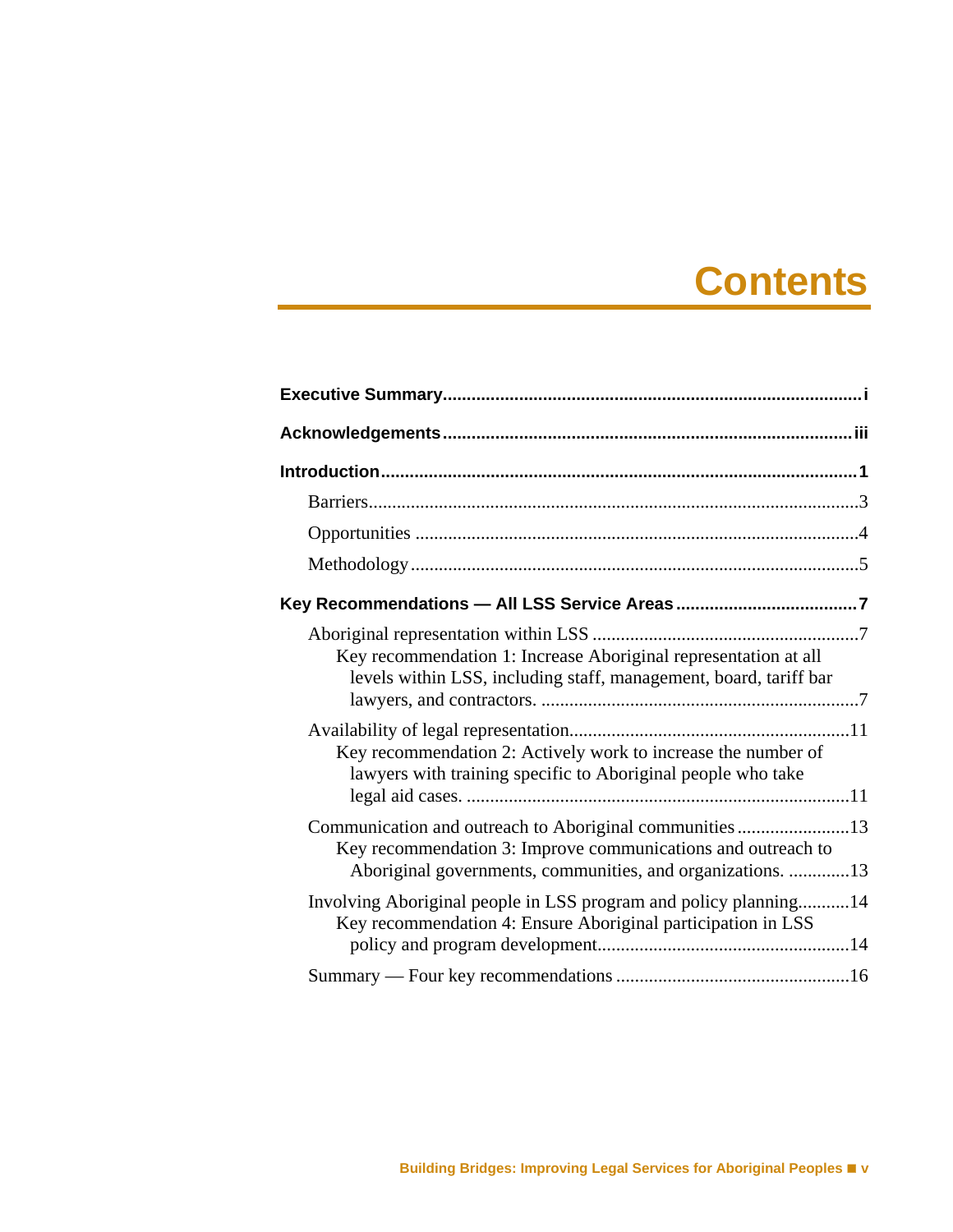| Recommendations - Specific LSS Program Areas  17              |     |
|---------------------------------------------------------------|-----|
|                                                               |     |
|                                                               |     |
|                                                               |     |
|                                                               |     |
|                                                               |     |
|                                                               |     |
|                                                               |     |
| Recommendation 10: Expanded Aboriginal duty counsel 28        |     |
|                                                               |     |
| Recommendation 12: Criminal law representation 30             |     |
|                                                               |     |
| Recommendation 13: Family law representation and duty counsel | .35 |
| Recommendation 14: Child protection representation and duty   |     |
|                                                               |     |
|                                                               |     |
| Appendix A: Reports and Recommendations Considered 40         |     |
|                                                               |     |
|                                                               |     |
|                                                               |     |
|                                                               |     |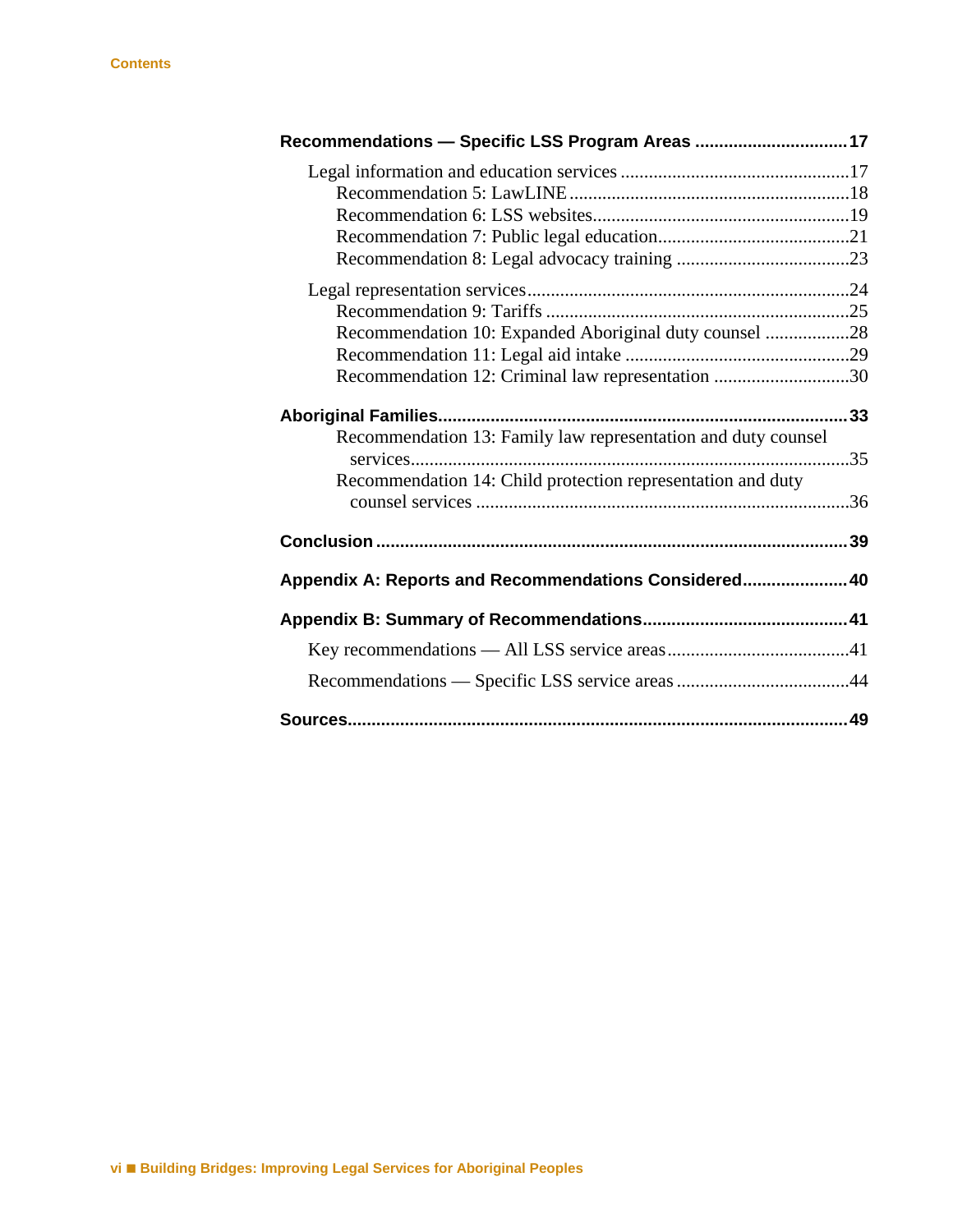# **1**

# **Introduction**

<span id="page-7-0"></span>[The] legal system has played an active role in the destruction, denial or limitation of First Nations cultural practices. The operations of the criminal justice system, whether intentional or not, have resulted in significant overincarceration rates of First Nations peoples. This is coupled with their almost total invisibility at the most senior levels of policy-making and decision making in the administration of justice. $<sup>1</sup>$ </sup>

Aboriginal people have a long and difficult history of involvement with the law and legal systems. Residential schools and the child welfare systems removed Aboriginal children from their families and communities and tore apart the social fabric of Aboriginal nations. Criminal law has been used to outlaw traditional governance systems and resource harvesting practices, and continues to incarcerate Aboriginal people at an alarming rate. Not surprisingly, the legacy of this history is that Aboriginal people continue to be disproportionately enmeshed with Canadian law and legal systems, reflected in the high numbers of Aboriginal peoples involved in criminal law, youth justice, and child protection systems. To many Aboriginal people, the legal process continues this history of interference, domination, and control, and its operation is far removed from any concept of justice or fairness. The impact of policies of assimilation (such as residential schools and the imposition of the *Indian Act* system) may mean that some Aboriginal people find it difficult

 <sup>1</sup> Joanne St. Lewis. "Virtual Justice: Systemic Racism and the Canadian Legal Profession" in Racial Equality in the Canadian Legal Profession (Ottawa: Canadian Bar Association, 1999) at 69.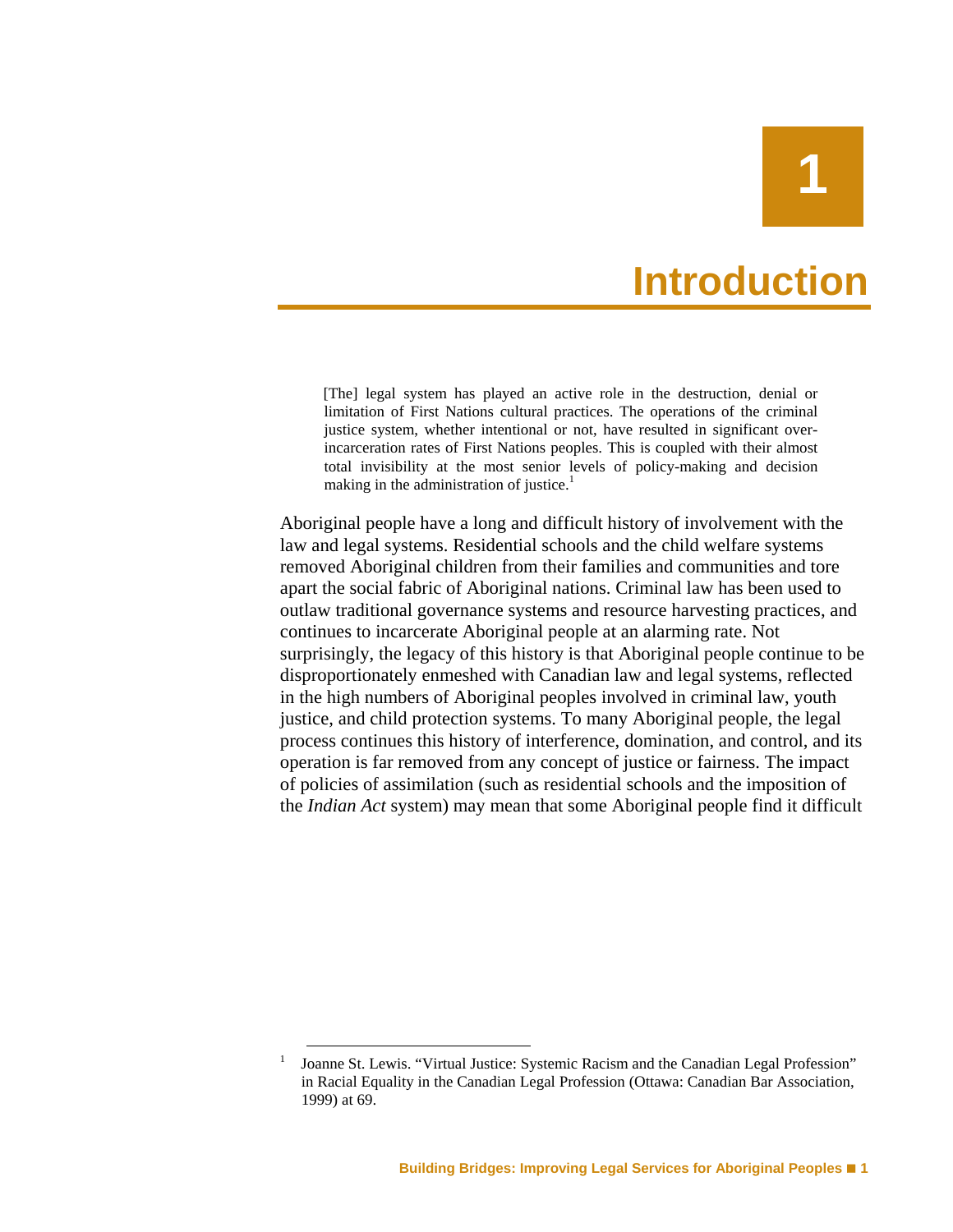to challenge people in positions of authority, such as social workers, police, or others within the legal process.<sup>2</sup>

As Justice Anthony Sarich observed in the *Report on the Cariboo-Chilcotin Justice Inquiry*:

The Canadian court process is a strange and bewildering one to most native people. Even those who have been through the process a number of times remain confused and frightened. With rare exceptions, natives simply don't trust those who operate in it and administer it. $3$ 

The Supreme Court of Canada in *R. v. Williams* acknowledged that there continues to be pervasive racism against Aboriginal people, which "includes stereotypes that relate to credibility, worthiness and criminal propensity" and is reflected in systemic discrimination in the justice system.<sup>4</sup> Knowledge of the systemic racism that has been acknowledged by the Supreme Court of Canada, and echoed in the voices of Aboriginal Reference Group members, provides useful consideration for assessing how to improve Aboriginal peoples' access to, and use of, legal services, and suggests that it is necessary for legal services to be provided in a way that actively involves Aboriginal peoples in program design and delivery, and actively reflects Aboriginal cultural values.

It is within this complex cultural and historical context that LSS operates. Providing legal services that meet Aboriginal people's justice and legal needs requires an awareness and commitment to not duplicating this history of control imposed from the outside, and instead working closely with Aboriginal peoples in seeking solutions. Addressing the legal issues that Aboriginal peoples face also requires a commitment to taking a holistic approach by acknowledging that people may be facing more than one legal

 <sup>2</sup> Royal Commission on Aboriginal Peoples. *Report of the Royal Commission on Aboriginal Peoples.* Vol. 1: *Looking Forward, Looking Back*. (Ottawa: Royal Commission on Aboriginal Peoples, 1996) at 376-77 [*Looking Forward, Looking Back (RCAP)*] described the intergenerational impacts of residential schools in this fashion:

The schools were, with the agents and instruments of economic and political marginalization, part of the contagion of colonization. In their direct attack on language, beliefs and spirituality, the schools had been a particularly virulent strain of that epidemic of empire, sapping the children's bodies and beings. In later life, many adult survivors, and the families and communities to which they had returned, all manifested a tragic range of symptoms emblematic of 'the silent tortures that continue in our communities'. [References omitted]. See also: Royal Commission on Aboriginal Peoples. *Report of the Royal Commission on Aboriginal Peoples.* Vol. 3: *Gathering Strength*. (Ottawa: Royal Commission on Aboriginal Peoples, 1996), esp. Chapter 2 [*Gathering Strength (RCAP*)].

Sarich, Anthony (Commissioner). *Report on the Cariboo-Chilcoten Justice Inquiry* (Victoria Ministry of Attorney General, 1993). 4 *R. v. Williams*, [1998] 1 S.C.R. 1128 at para. 58. See also *R. v. Gladue*, [1999] 1 S.C.R.

<sup>688.</sup>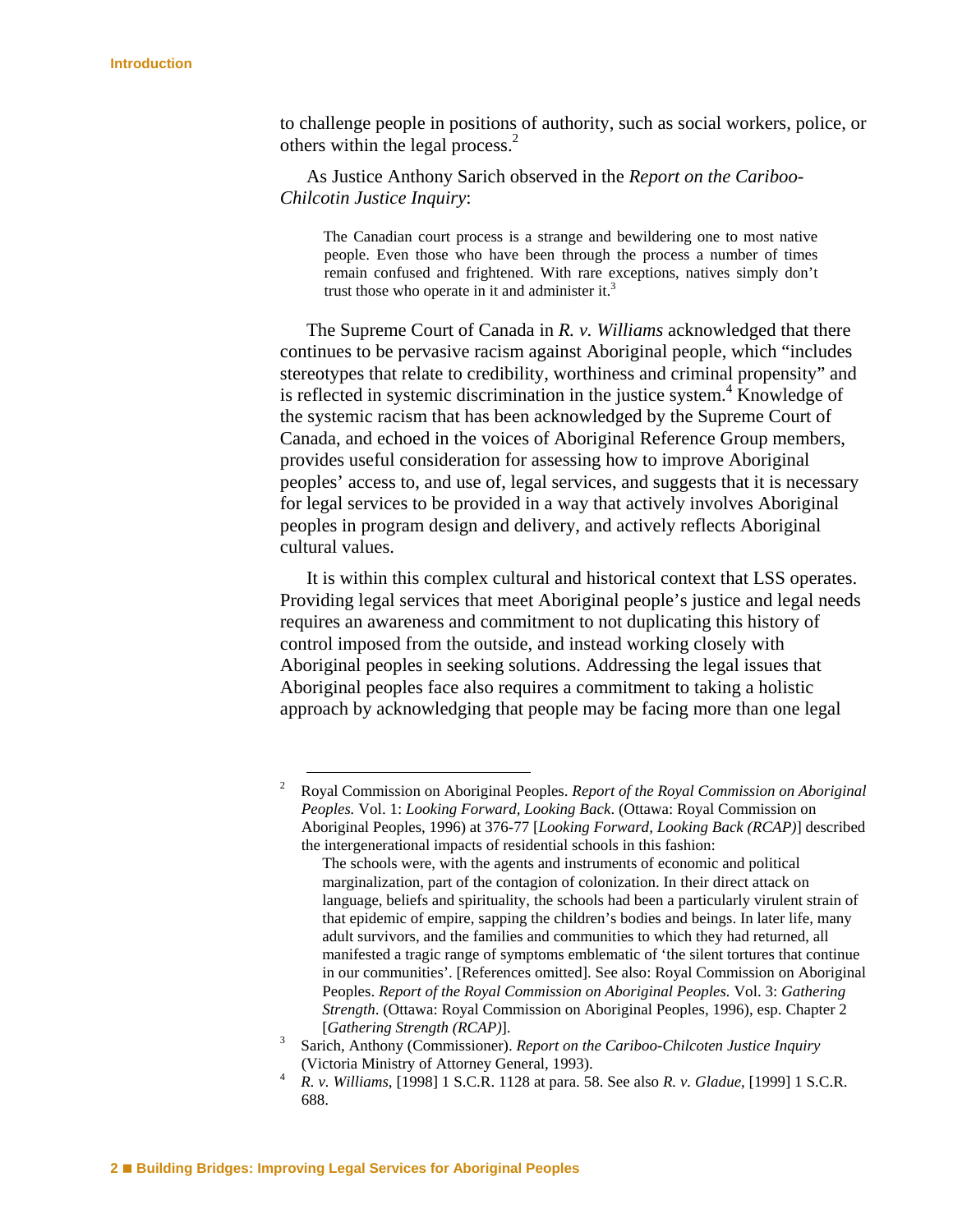problem at once (for example, child protection matters and a tenancy issue) and a satisfactory resolution might require legal assistance for both issues.<sup>5</sup>

### <span id="page-9-0"></span>**Barriers**

LSS has undertaken numerous studies to suggest improvements to the provision of legal services to Aboriginal peoples from the *Review of Legal Services to Aboriginal People in British Columbia* in 1999 to, most recently, the *Struggle for Justice: Northern Aboriginal Needs Assessment Report* in 2005. Similar studies have been undertaken in other jurisdictions across Canada. Each of these reports identified very real cultural differences and social barriers that impact Aboriginal peoples' ability to access and use legal services.

Aboriginal people have a greater need for legal services in areas such as criminal and child protection law, but also face greater barriers in accessing these services. Socio-economic and cultural factors that impact Aboriginal peoples' ability to access and use legal services include:

- Lower rates of literacy. Less than half of all Aboriginal people complete high school and only 25% of the on-reserve Aboriginal population has a minimum Grade 9 education level.<sup>6</sup>
- A history of institutional abuse at residential schools and within the child welfare and criminal justice systems leads to an increased level of distrust and difficulty in dealing with the courts and legal system.<sup>7</sup>
- Fetal Alcohol Spectrum Disorder (FASD) is a growing area of concern amongst Aboriginal clients. Cognitive impacts of FASD on attention, memory, and reasoning capacities lead people with FASD to be more

 <sup>5</sup> Canadian Criminal Justice Association. *Aboriginal Peoples and the Criminal Justice System*. Bulletin. (Ottawa: Canadian Criminal Justice Association, 2000) which outlines the correlation between Aboriginal peoples' socio-economic conditions and involvement with the justice system and suggests that it is necessary to take these conditions into account when addressing the legal issues Aboriginal peoples face.<br><sup>6</sup> Indian and Northern Affairs Canada Comparison of Socio connu

Indian and Northern Affairs Canada. *Comparison of Socio-economic Conditions, 1996 and 2001: Registered Indians, Registered Indians living on reserve and the total population of Canada*. (Ottawa: Minister of Indian Affairs and Northern Development, 2005) [*INAC, Socio-economic Conditions*]. The level of high school completion amongst Aboriginal people is  $48.6\%$ .

Royal Commission on Aboriginal Peoples. *Bridging the Cultural Divide: A Report on Aboriginal People and Criminal Justice in Canada.* (Ottawa: Royal Commission of Aboriginal Peoples, 1996) [*Bridging the Cultural Divide (RCAP)*].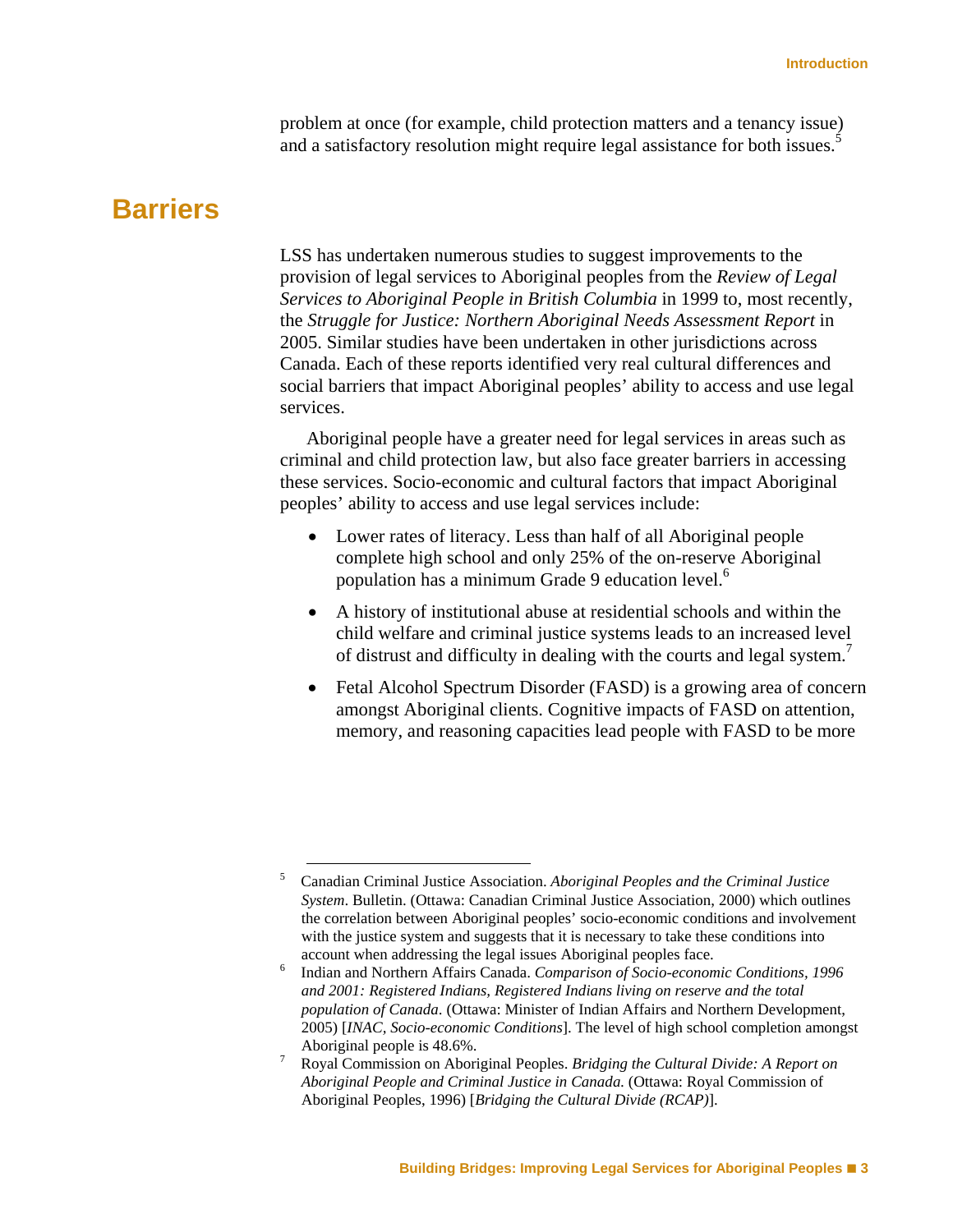involved in the legal system while simultaneously impairing people's abilities to seek the legal help that they need. $8$ 

- <span id="page-10-0"></span>• "Aboriginal People in Canada endure ill health, insufficient and unsafe housing, polluted water supplies, inadequate education, poverty and family breakdown at levels usually associated with impoverished developing countries."<sup>9</sup>
- Higher poverty rates amongst Aboriginal people pose a myriad of problems related to illness and lack of appropriate housing, nutrition, health care, transportation, and limited access to telephones and computers.<sup>10</sup>
- Many Aboriginal people live in remote communities, making it difficult to access and use legal services. $^{11}$

### **Opportunities**

At the same time that there are significant social, cultural, and economic barriers that prevent Aboriginal peoples from fully accessing legal services, there is an increased awareness of the need for change in the relationship between Aboriginal peoples and broader society. These changing values are reflected in the New Relationship entered into between British Columbia and Aboriginal organizations, which expressed a mutual commitment to "identify institutional, legislative and policy changes" necessary to "restore, revitalize and strengthen First Nations and their communities and families to eliminate the gap in standards of living with other British Columbians." The ongoing revitalization and strengthening of Aboriginal communities, and the resurgence of Aboriginal governance and justice systems, combine to present opportunities for transformative change.

 $\overline{a}$ 

<sup>8</sup> Child and Youth Officer for British Columbia. "Special Report: A Bridge to Adulthood: Maximizing the Independence of Youth in Care with Fetal Alcohol Spectrum Disorder." (Victoria: Child and Youth Officer for British Columbia, 2006) at ii, 12 and 17. The province estimates that a "significant" number of Aboriginal children in care suffer from FASD.

<sup>&</sup>lt;sup>9</sup> *Gathering Strength (RCAP)* at 1.<br><sup>10</sup> See: Linda Locke, *Struggle for Justice: Northern BC Aboriginal Needs Assessment Report* (Vancouver Legal Services Society, 2005) [Struggle for Justice] and Marion Buller, A *Review of Legal Services to Aboriginal People in British Columbia* (Vancouver: Legal Services Society, 1994) [*Review of Legal Services to Aboriginal People*] for two past examples of reports done for LSS which chronicle the interplay between poverty and barriers to getting legal help experienced by Aboriginal clients. For a survey of different quality of life indicators as they impact Aboriginal peoples, see: Indian and Northern Affairs Canada. *Basic Departmental Data 2004*. (Ottawa: Department of Indian and Northern Affairs, 2004) [*INAC, Basic Departmental Data*].

<sup>11</sup> See: *Struggle for Justice* and *Review of Legal Services to Aboriginal People*.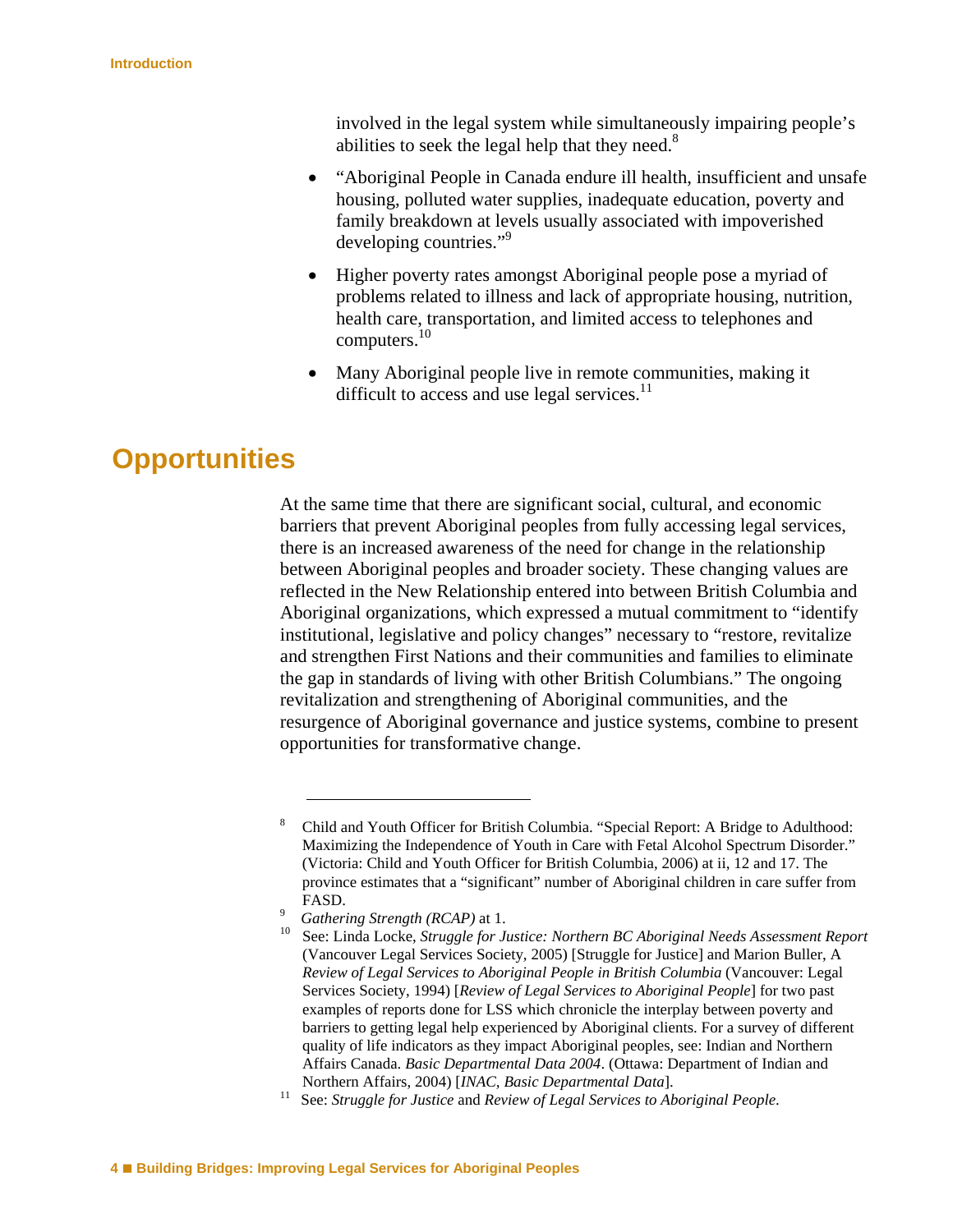<span id="page-11-0"></span>The recommendations in this report identify solutions to eliminate the gap in the provision of legal services to Aboriginal peoples by strengthening Aboriginal peoples' ability to respond to their own legal needs. On a practical level, this requires the involvement of a greater number of Aboriginal people within LSS, and open and dynamic lines of communications between LSS and Aboriginal peoples.

### **Methodology**

A review of existing studies by LSS and in other jurisdictions was done to explore barriers to the provision of legal services to Aboriginal peoples.<sup>12</sup> These reports chronicle a broad spectrum of access to justice and legal services issues faced by Aboriginal peoples. There is, likewise, a considerable amount of overlap in the issues that have been identified as impeding or denying Aboriginal peoples' access to legal services. Rather than redocumenting the problems that Aboriginal peoples face in accessing legal services, the goal of LSS with this project was to craft real, workable solutions.

The focus of the report was on all "Aboriginal people" within British Columbia. Included within this definition are status and non-status Indians (living on and off-reserve), Métis and Inuit. The Aboriginal Reference Group was made up of people who work with Aboriginal peoples in different regions across the province, including Vancouver Island, the North, Okanagan, Shuswap, as well as urban centres such as Vancouver and Kamloops.

An Aboriginal Reference Group made up of Aboriginal community legal workers, advocates, lawyers, and community members provided recommendations and direction at a two-day workshop based on their experience of working with Aboriginal peoples. The Aboriginal Reference Group was asked to generate innovative ideas for ways that LSS could change its services to better meet the legal needs of Aboriginal clients.

Additional discussions were held with Aboriginal lawyers, advocates, and justice and community workers. Further discussions were held with several members of the Aboriginal Reference Group about their particular areas of expertise and concern. LSS created a working group who provided on-going feedback and suggestions during the course of the drafting of the report.

Many recommendations were generated in the course of the Aboriginal consultations, and only those that the Aboriginal Reference Group prioritized as being the most important in different LSS services areas are reflected here. The recommendations in this report reflect the recommendations made by the Aboriginal Reference Group and Aboriginal community members, and in each

 $12$  For a full list of the reports considered, see Appendix A.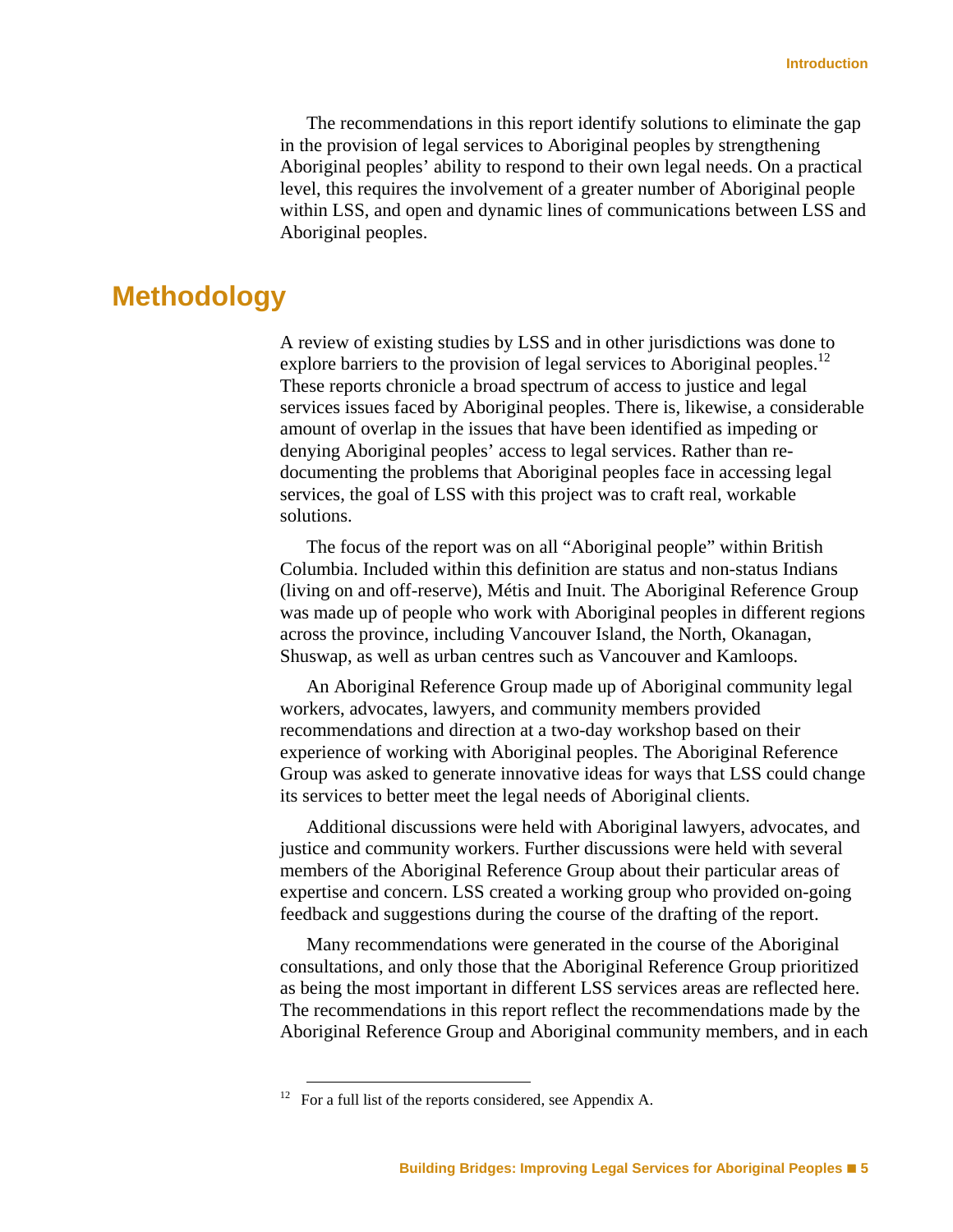section are presented according to the priority assigned to them by the Aboriginal Reference Group.

Copies of the initial draft report were circulated to Aboriginal Reference Group members, Aboriginal people who had participated in individual discussions and lawyers, legal advocates, and justice workers who work with Aboriginal peoples on an on-going basis. The comments and suggestions generated from this review process were then incorporated into the final report. In total, the Aboriginal Reference Group, separate discussions, and commentary on drafts of this report involved review by approximately 40 people (excluding LSS management), who work with Aboriginal people to address their legal and justice issues across different regions of the province.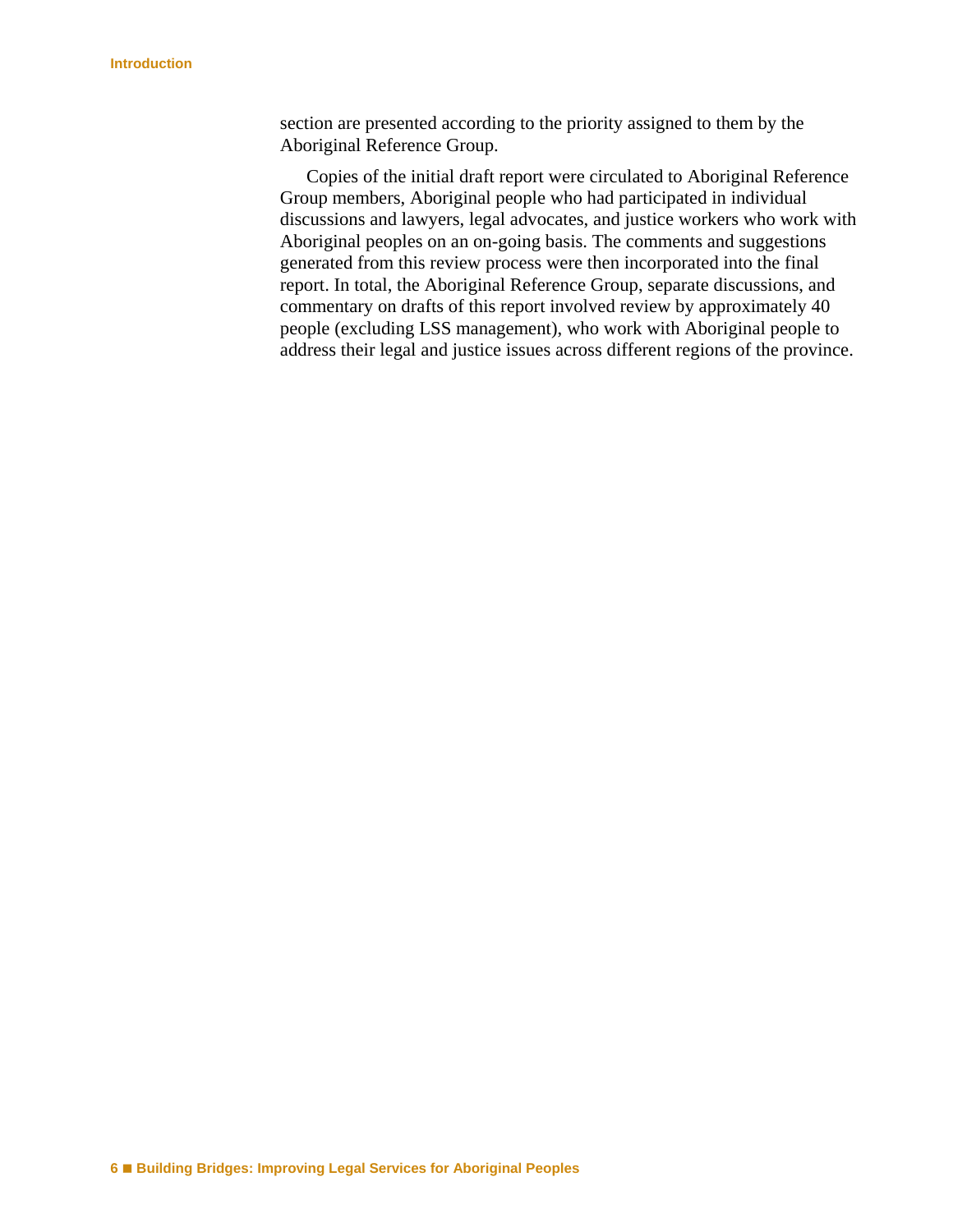**2** 

# <span id="page-13-0"></span>**Key Recommendations — All LSS Service Areas**

Across all LSS service areas, four recommendations were consistently highly prioritized by the Aboriginal Reference Group. These top four recommendations apply to all LSS service areas and form the four key recommendations of this report. The four areas where changes could be made by LSS to significantly improve Aboriginal peoples' access to, and use of, the legal services LSS provides are: (1) Aboriginal representation within LSS, (2) legal representation available to Aboriginal people, (3) communication and outreach to Aboriginal communities, and (4) involvement of Aboriginal people in LSS program planning.

### **Aboriginal representation within LSS**

**Key recommendation 1:** Increase Aboriginal representation at all levels within LSS, including staff, management, board, tariff bar lawyers, and contractors.

There is a significant divide between the numbers of Aboriginal people who work within LSS (as directors, managers, staff, tariff bar lawyers, and contractors) and the number of Aboriginal people that LSS serves. In many regions of the province, Aboriginal people represent over 25% of LSS clients, yet few Aboriginal people work within LSS, or are available to take LSS legal aid referrals. The lack of Aboriginal people working within LSS impacts Aboriginal people's willingness to and comfort with using or accessing LSS services.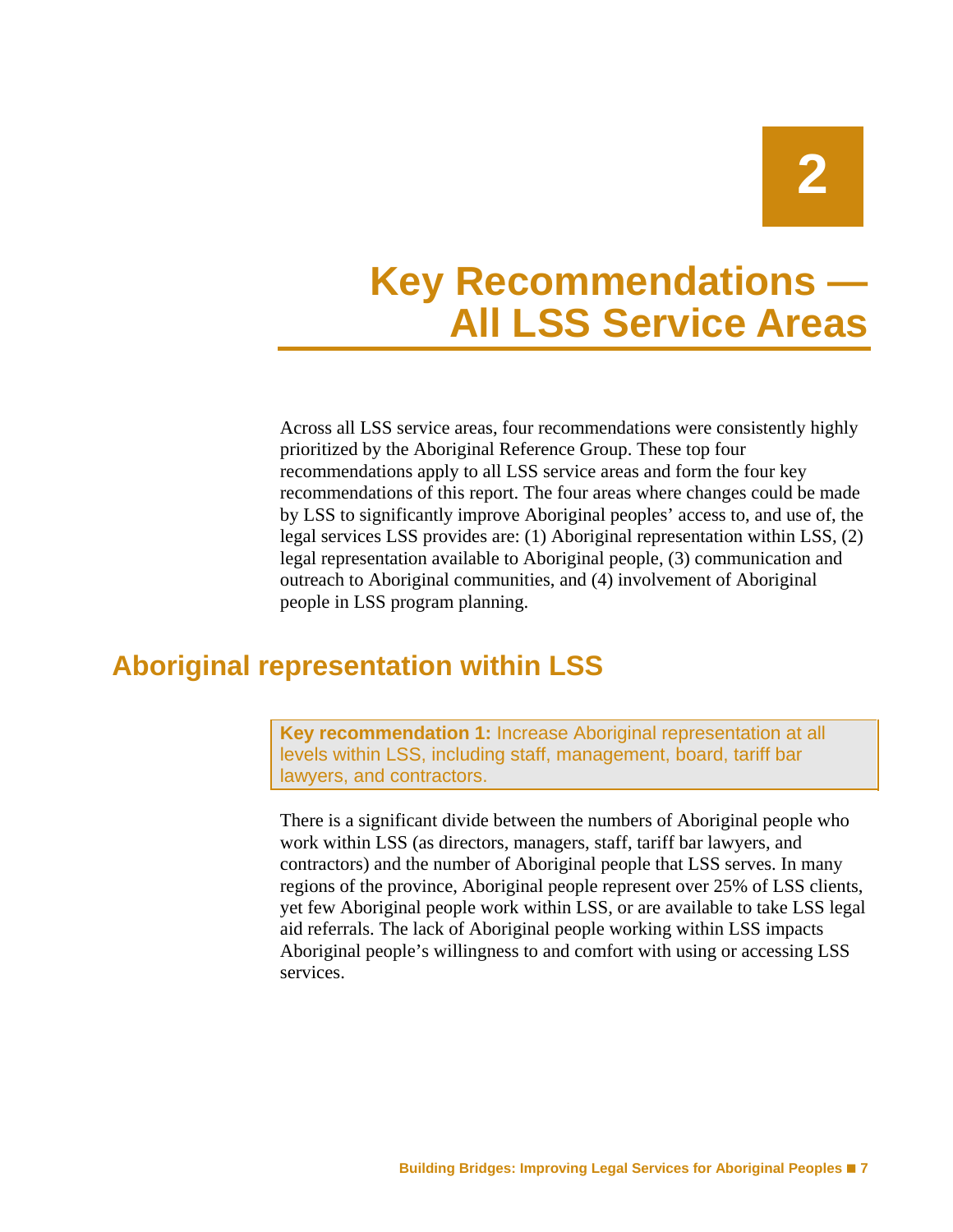| ∣ % of Aboriginal clients      | <b>Communities</b>                                                                       |  |
|--------------------------------|------------------------------------------------------------------------------------------|--|
| Over 25% of all LSS clients    | Campbell River, Chilliwack, Kamloops, Nanaimo,<br>Port Alberni, Quesnel, Salmon Arm      |  |
| Between 50%-88% of LSS clients | Dawson Creek, Duncan, Fort St. James, Hazelton,<br>Prince George, Terrace, Williams Lake |  |

#### **Percentages of LSS Aboriginal clients<sup>13</sup>**

Despite these numbers, there is a divide between LSS and Aboriginal communities. Few Aboriginal people work within LSS, and fewer still are actively involved in planning service delivery.

The lack of engagement between LSS and Aboriginal communities has led to a number of missed opportunities where adjustments to LSS policies and services could make a significant difference in responding to the real and pressing legal needs of Aboriginal people.

In both the Aboriginal Reference Group workshop, and in separate discussions with Aboriginal lawyers and justice workers, Aboriginal people consistently emphasized the need for more Aboriginal people (lawyers, LSS staff, community legal workers, and so on). Aboriginal people prefer to speak with an Aboriginal person and may not seek the legal help they need if they are unable to do so. This preference reflects the complex and difficult history of Aboriginal peoples' involvement within the justice system and intergenerational experience of institutional racism. The need to incorporate more Aboriginal people into the delivery of legal services to Aboriginal people has been explained as follows:

[Aboriginal clients] are uncomfortable with seeking help from [non-Aboriginal people] because most of the times non-Aboriginal people are not sensitive or aware of Aboriginal history and culture, or do not fully understand their unique legal needs. Aboriginal peoples face ongoing stereotyping and discrimination…14

The lack of Aboriginal representation within LSS is a source of serious concern for Aboriginal Reference Group members and negatively impacts Aboriginal peoples' willingness to use or access LSS services.

Aboriginal people comprise approximately 4.5% of British Columbia's overall population.15 The actual population of Aboriginal peoples in the regional centres that LSS serves is considerably higher.

<sup>&</sup>lt;sup>13</sup> These figures reflect applications to LSS offices between 01/11/2005 and 31/10/2006.<br><sup>14</sup> Struggle for Justice at 5–6.

<sup>&</sup>lt;sup>15</sup> BC Stats. 2001 Census Fast Facts: BC. Aboriginal Identity Population — Regional *Distribution*. (Victoria: Ministry of Management Services, 2004) [*2001 Census Fast Facts*]. This number is likely low given the lack of participation of a number of Aboriginal communities in the census. Figures used here are rounded to the nearest full percentage point.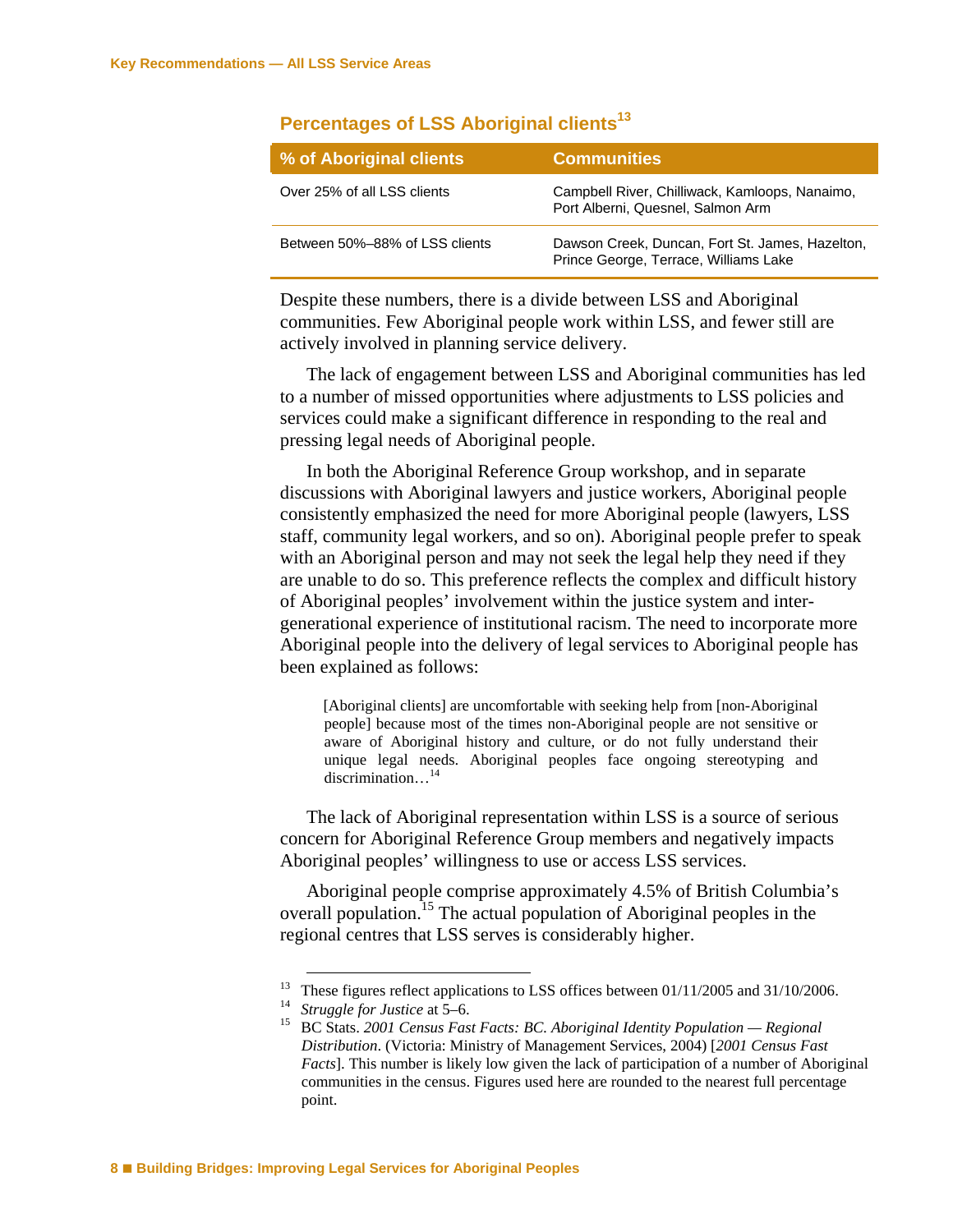#### **Aboriginal populations in areas served by LSS regional centres**  and local agents<sup>16</sup>

Despite these numbers, Aboriginal people represent less than 3% of LSS staff.

| <b>Aboriginal population</b> | <b>Select regions</b>                                                              |
|------------------------------|------------------------------------------------------------------------------------|
| $36 - 60%$                   | Central Coast, Stikine, and Haida Gwaii                                            |
| $13 - 20%$                   | Northern Vancouver Island, Alberni, Clayoquot,<br>Bulkley-Nechako, and Peace River |
| $6 - 12%$                    | Cariboo, Lillooet, Thompson, Nicola, Cowichan<br>Valley, and Powell River          |

Many areas with a large Aboriginal client base that are served by LSS regional centres or local agents have no Aboriginal staff. For example, there are no Aboriginal people working in LSS offices (or local agent offices) that serve Prince George and Duncan, despite the fact that at least 50% of all clients in these areas are Aboriginal. No senior management positions at LSS are filled by Aboriginal people. The lack of Aboriginal representation within LSS is acute and requires an organizational response. Representation of Aboriginal people within LSS management and front line services should be increased substantially to reflect the numbers of Aboriginal clients that LSS serves.

#### **1.1 Institute an Aboriginal equity policy that addresses hiring, promotion, and retention of Aboriginal people at all levels of LSS.**

#### 1.1.1 Hiring

- Actively seek Aboriginal applicants to fill positions, including by posting jobs in Aboriginal media and using existing Aboriginal networks.
- Reflect the *requirement* for knowledge of Aboriginal cultures and the ability to work with Aboriginal people and organizations in job descriptions.
- Post positions outside of the LSS internal process (so that Aboriginal applicants are considered for new positions).
- Place proper and due weight on Aboriginal applicants' skills, knowledge, and ability, including exploring where this combined experience is equivalent to formal education.
- Involve local Aboriginal people in the hiring process.

 <sup>16</sup> *2001 Census Fast Facts.*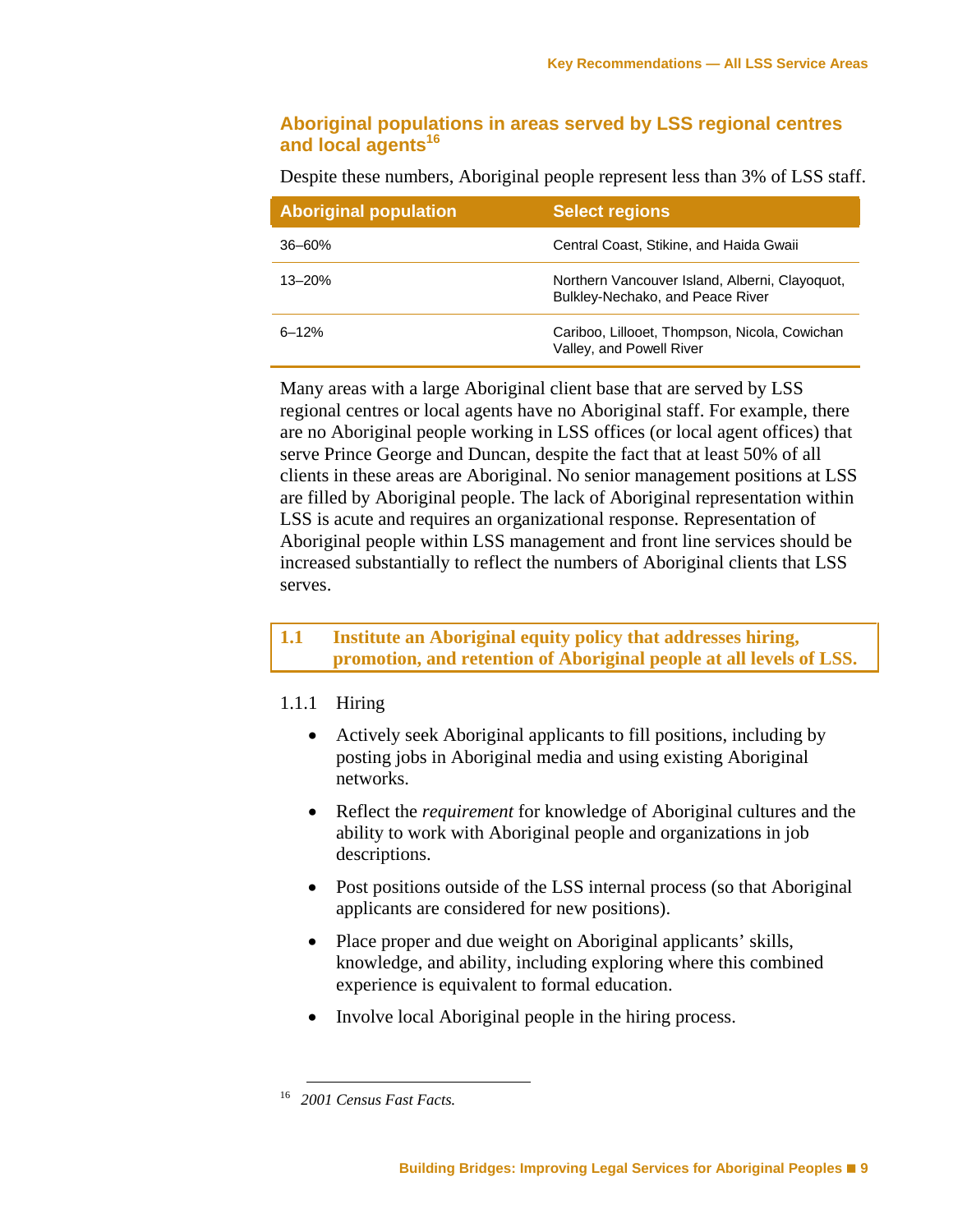- 1.1.2 Promotion and retention
	- Increase opportunities for promotion and advancement of Aboriginal staff,
	- Consult with Aboriginal employees about the organizational changes necessary to increase retention rates and eliminate barriers to advancement within LSS.
- 1.1.3 LSS Board
	- Recruit Aboriginal people, including members of the Aboriginal bar, to join the LSS Board. At least three of the LSS Board seats should be filled by Aboriginal people.
- 1.1.4 Tariff bar lawyers
	- Increase the number of Aboriginal lawyers who take legal aid representation cases by creating an Aboriginal articling student program, mentoring program, Aboriginal legal aid training courses, and an active recruitment process for Aboriginal students and lawyers.
	- Initiate partnership opportunities with the University of British Columbia and University of Victoria law schools to teach or train law students in providing legal aid representation services, through legal clinics or other legal training programs.
	- Consult with Aboriginal tariff bar lawyers, including the Indigenous Bar Association, on a regular basis, to identify and eliminate barriers that may prevent them from continuing with an LSS tariff practice.
- **1.2 Set organizational benchmarks for Aboriginal representation within LSS, proportional to the number of Aboriginal clients LSS serves. In regions where there is a substantial Aboriginal client base and no Aboriginal staff, remedial measures are necessary to identify internal barriers to the hiring and retention of Aboriginal employees. LSS managers should be required to produce a plan for recruiting and retaining Aboriginal staff.**
- **1.3 Create a new position within LSS of Aboriginal community legal worker.**

The duties of Aboriginal community legal workers would be broader than those of legal information and outreach workers (LIOWs), with increased responsibilities and a higher pay scale. Aboriginal community legal workers' duties would include:

• active outreach to Aboriginal communities about the services that LSS provides;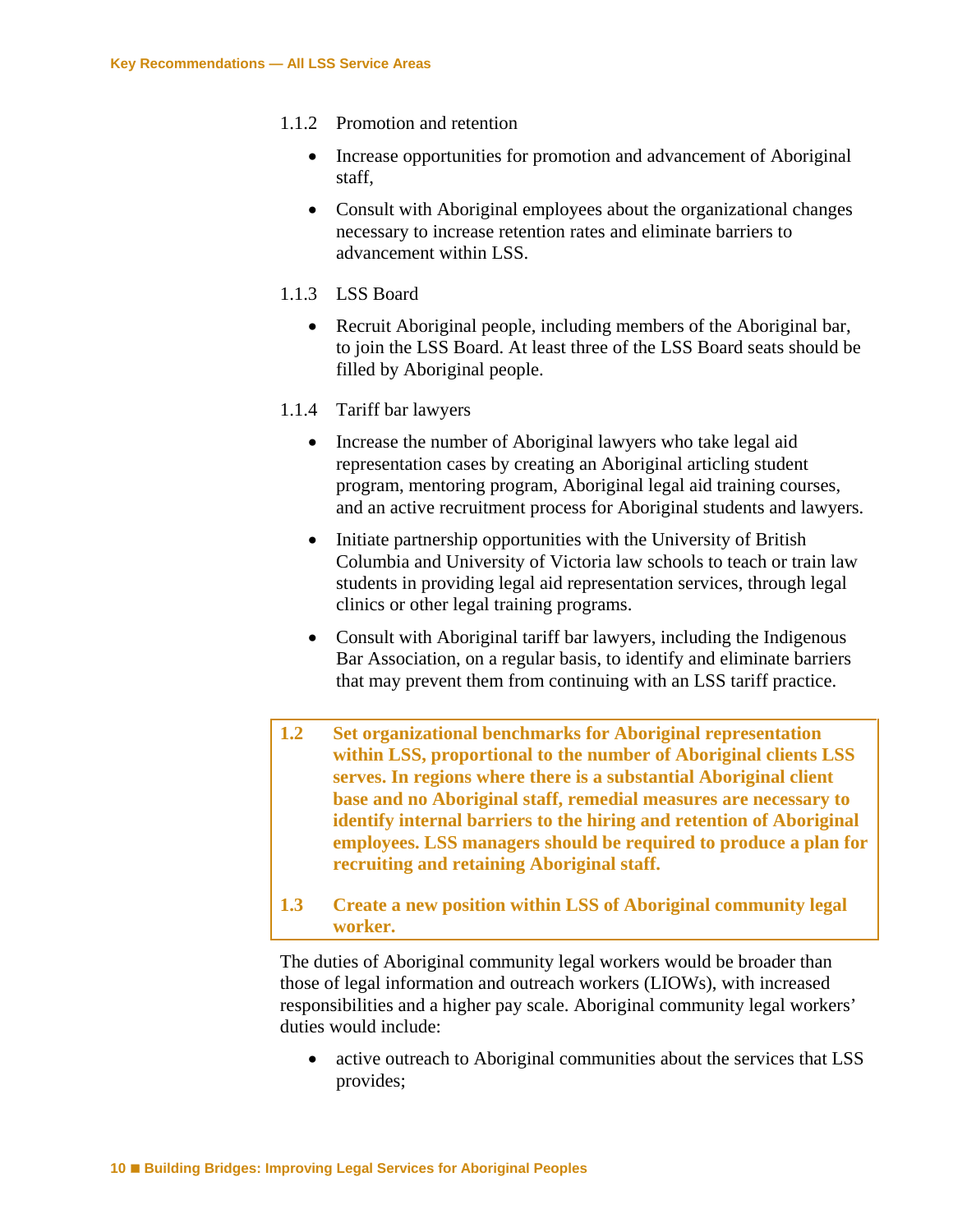- <span id="page-17-0"></span>• coordinate and assist in delivering legal advocacy workshops regionally;
- help Aboriginal clients to identify and access appropriate LSS services;
- client advocacy and representation to address the key legal issues that Aboriginal peoples face (including criminal law, youth criminal justice, family and child protection matters, and non-family civil law) and how LSS may be able to assist;
- work with, and support, the work of expanded Aboriginal duty counsel (Recommendation 10.1); and
- assist with fostering a holistic approach between the legal system (courts, Crown and legal aid representation lawyers) and Aboriginal communities and people.
- **1.4 Create a senior position within LSS responsible for implementing the recommendations of this report within four months.**
- 1.4.1 This senior position should report twice per year to the LSS Board, Aboriginal Advisory Committee (Recommendation 4.1), and Attorney General on the progress of LSS in implementing the recommendations of this report, including identifying progress that has been made or impediments to implementing the recommendations.

This position would work with the board and senior management of LSS to identify the steps necessary to implement the recommendations of this report. In the longer term, this position could ensure that LSS remains responsive to Aboriginal peoples' legal needs, and that Aboriginal peoples remain an active and dynamic part of LSS program planning.

### **Availability of legal representation**

**Key recommendation 2:** Actively work to increase the number of lawyers with training specific to Aboriginal people who take legal aid cases.

The Aboriginal Reference Group highlighted the fact that there are few lawyers with the training and expertise to deal with issues specific to Aboriginal people, and identified the need for more Aboriginal lawyers with the training and ability to do legal aid work in the different regions of the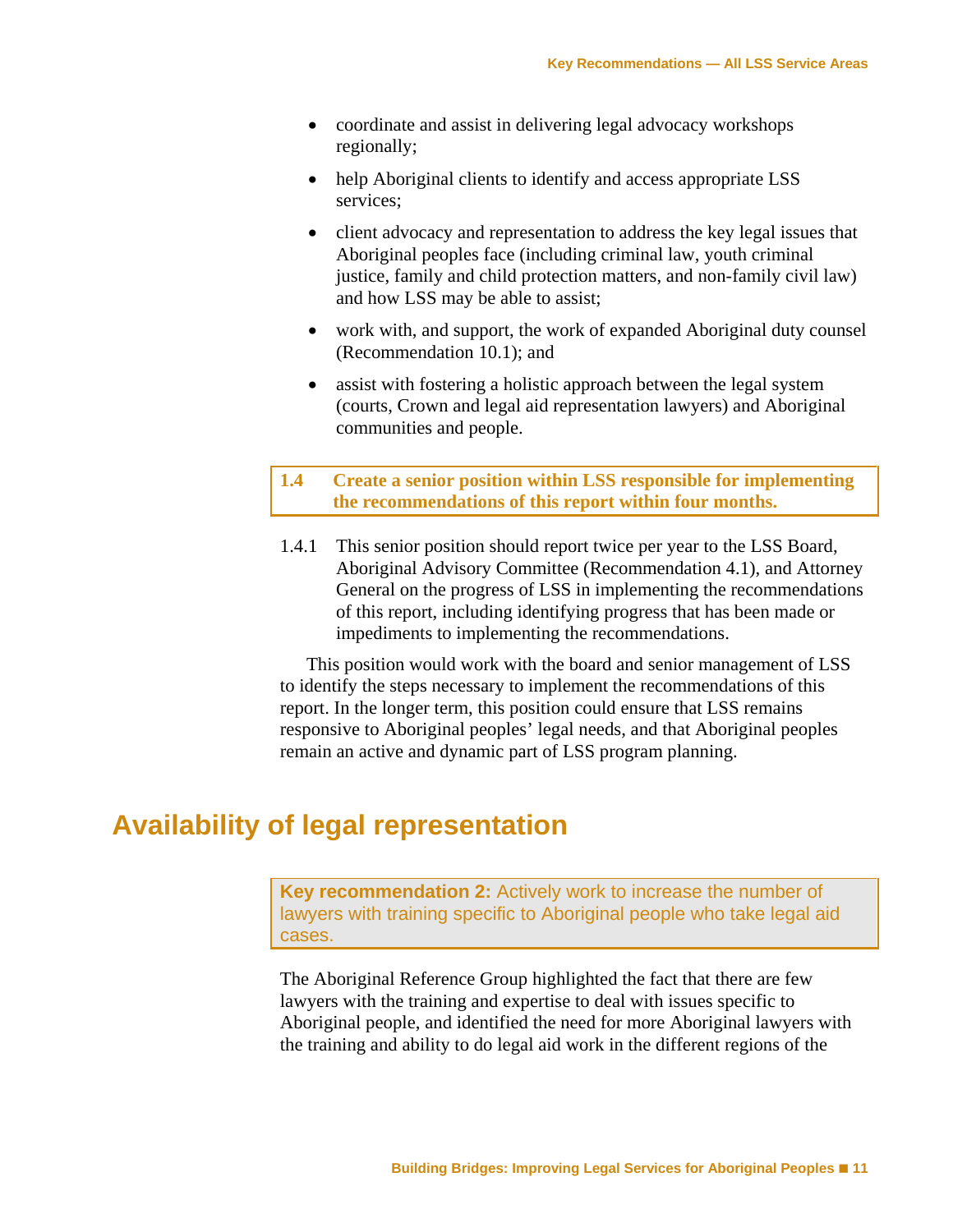province.17 Lack of legal representation and advice has a significant impact on Aboriginal people, particularly in areas serviced by circuit courts, or where Aboriginal community law offices were closed due to cutbacks. Aboriginal lawyers who were interviewed emphasized their observations that Aboriginal people often have no access to legal representation in advance of court dates which results in more cases proceeding to court because legal counsel is not available to resolve issues before they reach court (for example, by resolving issues with Crown counsel in criminal law matters). Aboriginal people in diverse regions of the province (from Northern Vancouver Island, the Kootenays, and Interior) commented that it is a common occurrence that Aboriginal people have no legal representation in court because duty counsel is conflicted out of acting because of other contracts with the Ministry of Children and Family Development or Crown counsel.

#### **2.1 Increase opportunities for Aboriginal law students to article in areas of representation services covered by LSS.**

- Create Aboriginal articling positions within LSS.
- Provide bursaries to private bar lawyers or firms who do legal aid work to encourage them to hire and train Aboriginal articling students. A bursary could help offset the salary and Professional Legal Training Course (PLTC) costs. Partnership opportunities could be explored with the Law Foundation and Law Society of BC.
- **2.2 Create a mentoring process to partner lawyers interested in developing an Aboriginal legal aid practice with lawyers who have knowledge and experience in legal aid representation.**
- **2.3 Develop a "Providing Legal Aid Services to Aboriginal Clients Boot Camp" to train lawyers about Aboriginal legal aid practice areas.**

Develop a practical two- to three-day "How to do legal aid with Aboriginal clients" workshop in partnership with the Continuing Legal Education Society of BC (CLE). The boot camp would cover:

- 1) criminal law representation (including Aboriginal youth criminal justice),
- 2) family law representation,

 <sup>17</sup> Law Society of British Columbia. *Addressing Discriminatory Barriers Facing Aboriginal Law Students and Lawyers* (Vancouver: Law Society of BC, 2000). This study shows a high non-practicing rate for Aboriginal lawyers — 30% of the Aboriginal lawyers were no longer actively practicing. The report suggests causes rooted in systemic discrimination, economic and other factors for this high non-practicing rate.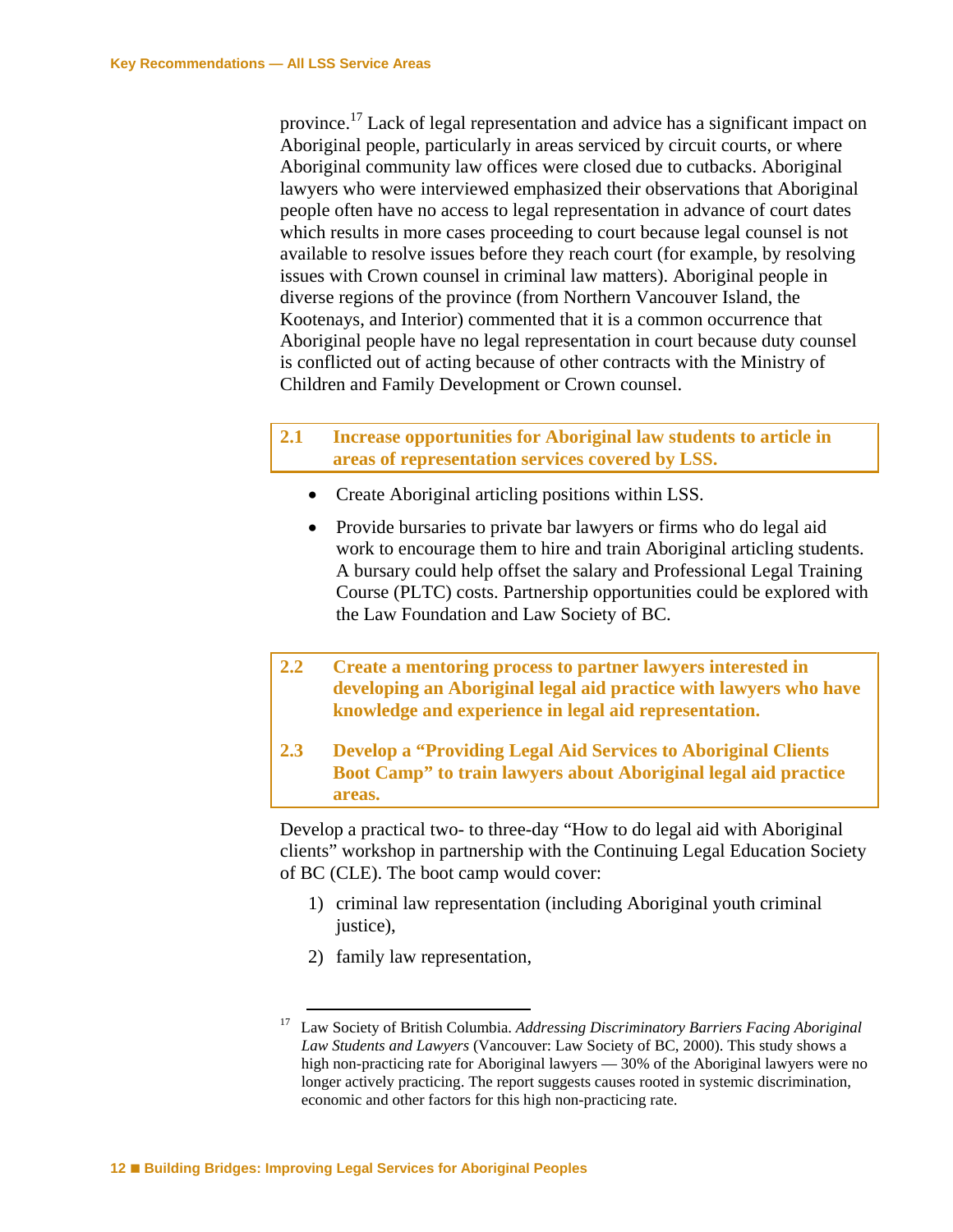- <span id="page-19-0"></span>3) child protection representation,
- 4) other legal issues specific to Aboriginal peoples,
- 5) poverty law issues that impact Aboriginal people both on and offreserve, such as housing, employment, debt, and social benefits,
- 6) a primer on LSS tariff system and administrative requirements,
- 7) cross-cultural issues in working with Aboriginal clients, and
- 8) the role of Aboriginal communities and advocates within the legal process.

The Providing Legal Aid Services to Aboriginal Clients Boot Camp, delivered in several regional centres, could incorporate local Aboriginal resources to assist people in building regional networks and taking a holistic approach to the delivery of legal services to Aboriginal clients. Opportunities for building relationships and networks locally would be increased if the boot camp was offered in conjunction with a First Nation Resource Day (Recommendation 8.4). A bursary program would encourage Aboriginal lawyers to attend.

### **Communication and outreach to Aboriginal communities**

**Key recommendation 3:** Improve communications and outreach to Aboriginal governments, communities, and organizations.

Aboriginal Reference Group members observed that Aboriginal people and communities have little knowledge of the services that LSS provides, and identified a need for LSS to reach out to Aboriginal communities, including directly to First Nation organizations (bands, tribal councils, and political organizations) in addition to Friendship Centres and other Aboriginal service agencies or providers.

- **3.1 Target advertising and communications to existing Aboriginal media (newspapers, radio, APTN, community newsletters, websites) to publicize LSS services.**
- **3.2 Dedicate a set amount of time for LSS regional managers and local agents to outreach to Aboriginal communities.**
- **3.3 Provide cross-cultural training to LSS staff and legal aid lawyers in working with Aboriginal clients.**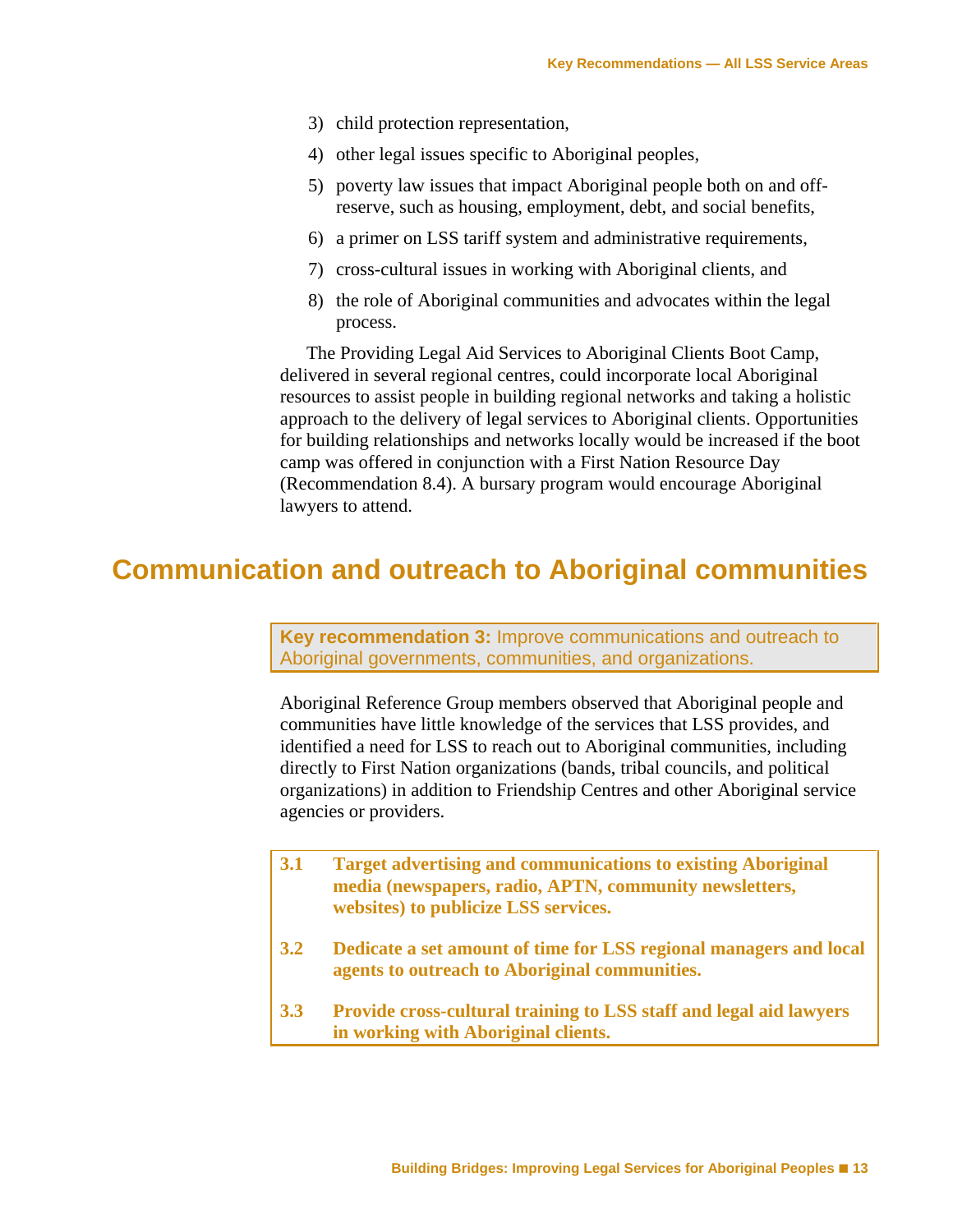<span id="page-20-0"></span>Topics for cross-cultural training could include:

- cultural sensitivity about Aboriginal societies, traditions and social values;
- working with people with FASD or addictions;
- issues in working with Aboriginal families, including child protection;
- legal issues specific to Aboriginal identity (wills and estates, membership and status, Métis issues, matrimonial property, on/off reserve issues, non-insured health benefits, and social assistance benefits on reserve);
- use of Aboriginal alternative dispute resolution processes such as restorative justice programs and family circles; and
- intergenerational impacts of residential schools and issues related to the Indian Residential School claim settlement process.

### **Involving Aboriginal people in LSS program and policy planning**

**Key recommendation 4:** Ensure Aboriginal participation in LSS policy and program development.

Currently, LSS identifies the programs and services it will provide, and then asks how to make these services available to Aboriginal people. Aboriginal people are not actively involved in policy and program planning, and Aboriginal Reference Group members highlighted the need for a shift in the way that LSS delivers services.

An earlier LSS report, *A Review of Legal Services to Aboriginal People in British Columbia*, identified the need for greater Aboriginal involvement in LSS:

LSS is charged with developing policies that affect the lives of Aboriginal people; yet, LSS receives little Aboriginal input.

Herein lies LSS's challenge — accept Aboriginal people as having vital roles in [LSS's] administration, policies and programs. Aboriginal people are no longer willing to be consumers of the legal system; they demand to be active participants in its delivery.<sup>18</sup>

 <sup>18</sup> Buller, Marion*. A Review of Legal Services to Aboriginal People in British Columbia* (Vancouver: Legal Services Society, 1994).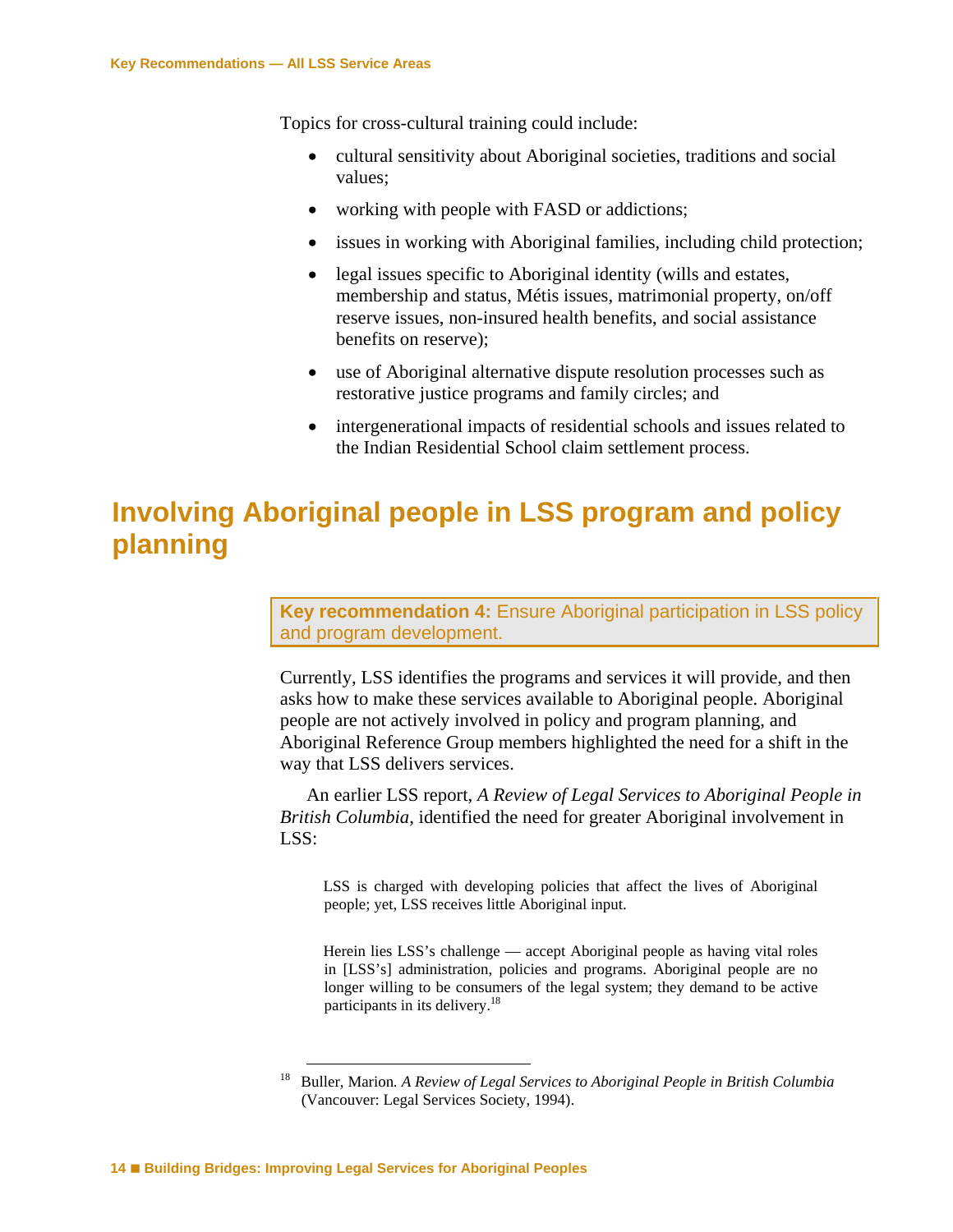The need for Aboriginal involvement within LSS program and policy planning remains, and has become even more critical given the steadily increasing rate of Aboriginal involvement in areas such as criminal, youth justice, and child protection law.

**4.1 Establish an Aboriginal Advisory Committee, with representation from the major BC Aboriginal political organizations, lawyers, board members, and LSS Aboriginal staff.** 

The Aboriginal Advisory Committee would work with LSS management and staff to:

- provide advice and recommendations, on an on-going basis, to ensure that LSS programs and services meet the needs of Aboriginal clients;
- create direct communication links with the Aboriginal community; and
- assist with seeking additional funding or partnership opportunities to support the provision of services to Aboriginal clients.
- **4.2 Review LSS programs and services on a yearly basis to assess how well they are meeting Aboriginal peoples' legal needs as part of LSS's planning process.**

A regularly scheduled annual review (such as a workshop with LSS Aboriginal board members, LSS managers, Aboriginal lawyers, community legal workers and Aboriginal organizations) would (1) identify successful examples of service delivery to Aboriginal peoples, (2) identify areas where legal service delivery to Aboriginal clients is in need of improvement, and provide recommendations for those improvements to be made, and (3) ensure that all new LSS initiatives incorporate an Aboriginal component and respond to the needs of Aboriginal clients.

#### **4.3 Actively engage Aboriginal people in the planning and implementation of the new family law and civil justice pilot hubs and any future hubs.**

Specific actions could:

- ensure that the civil law hub addresses issues specific to Aboriginal people, such as residential school claims and settlements, Indian status and band membership, wills and estates, lands and leasing of reserve lands, and non-insured health benefits;
- ensure equity in the recruitment, consideration and hiring of Aboriginal staff;
- hire an Aboriginal community legal worker for each hub;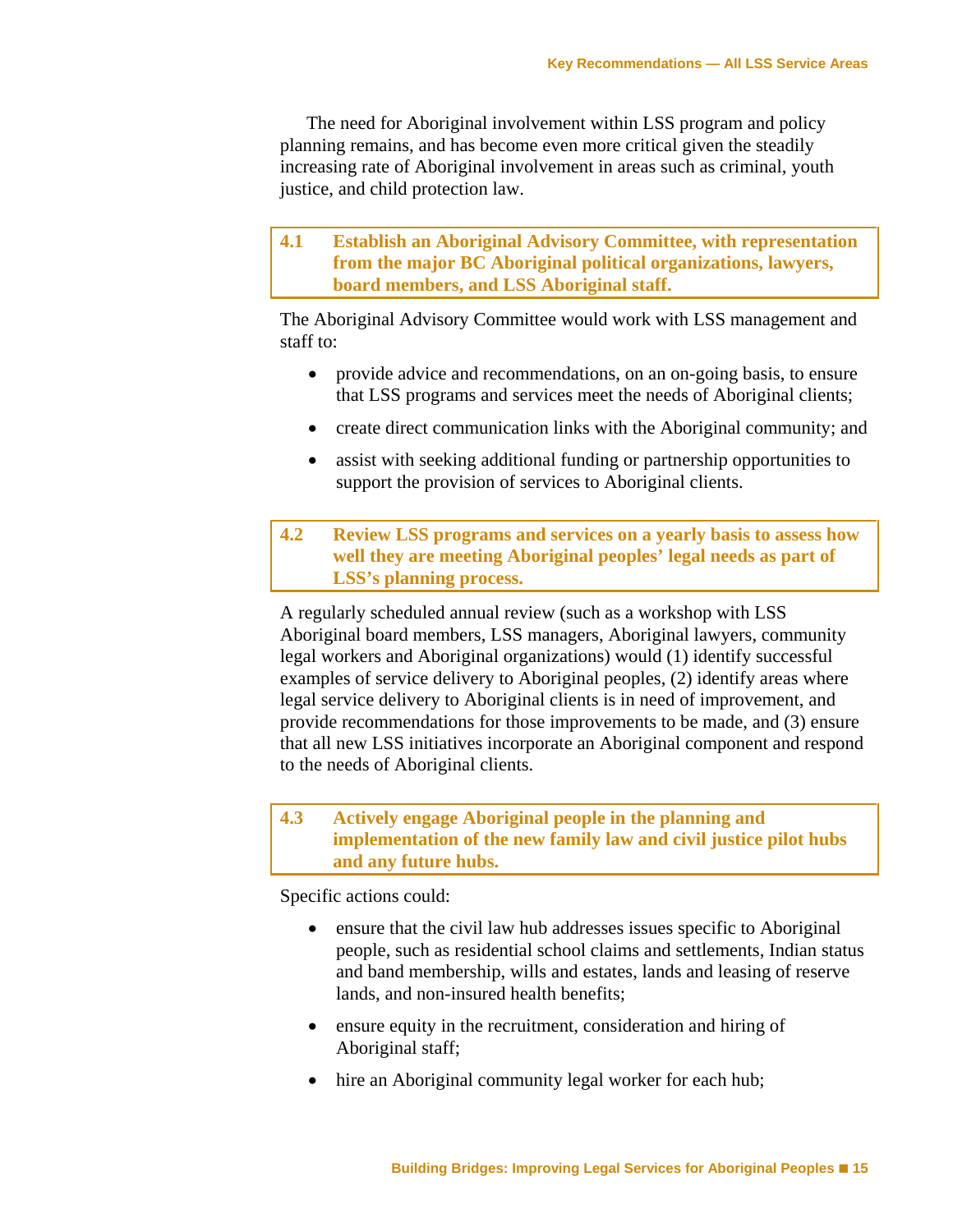- <span id="page-22-0"></span>• ensure that the regional Aboriginal population, beyond the immediate vicinity of the hubs, accesses and benefits from the hubs;
- open satellite offices in local Aboriginal centers (For example, a Duncan satellite office for the Nanaimo family law hub);
- incorporate Aboriginal child protection advice services within family justice hubs; and
- evaluate how successful each hub is in serving Aboriginal clients.

### **Summary — Four key recommendations**

The four key recommendations apply across all LSS service areas and reflect the need for LSS to explore new approaches to bridging the cultural, organizational, and policy gaps that exist between LSS and Aboriginal clients. Improving communications with Aboriginal governments and communities, and ensuring Aboriginal peoples' involvement in LSS program development and delivery can result in transformative change that responds to the critical legal needs of Aboriginal peoples. The invitation to action contained in this report is for a systemic shift in the way that LSS interacts with, and incorporates, Aboriginal peoples in the provision of legal services to Aboriginal clients.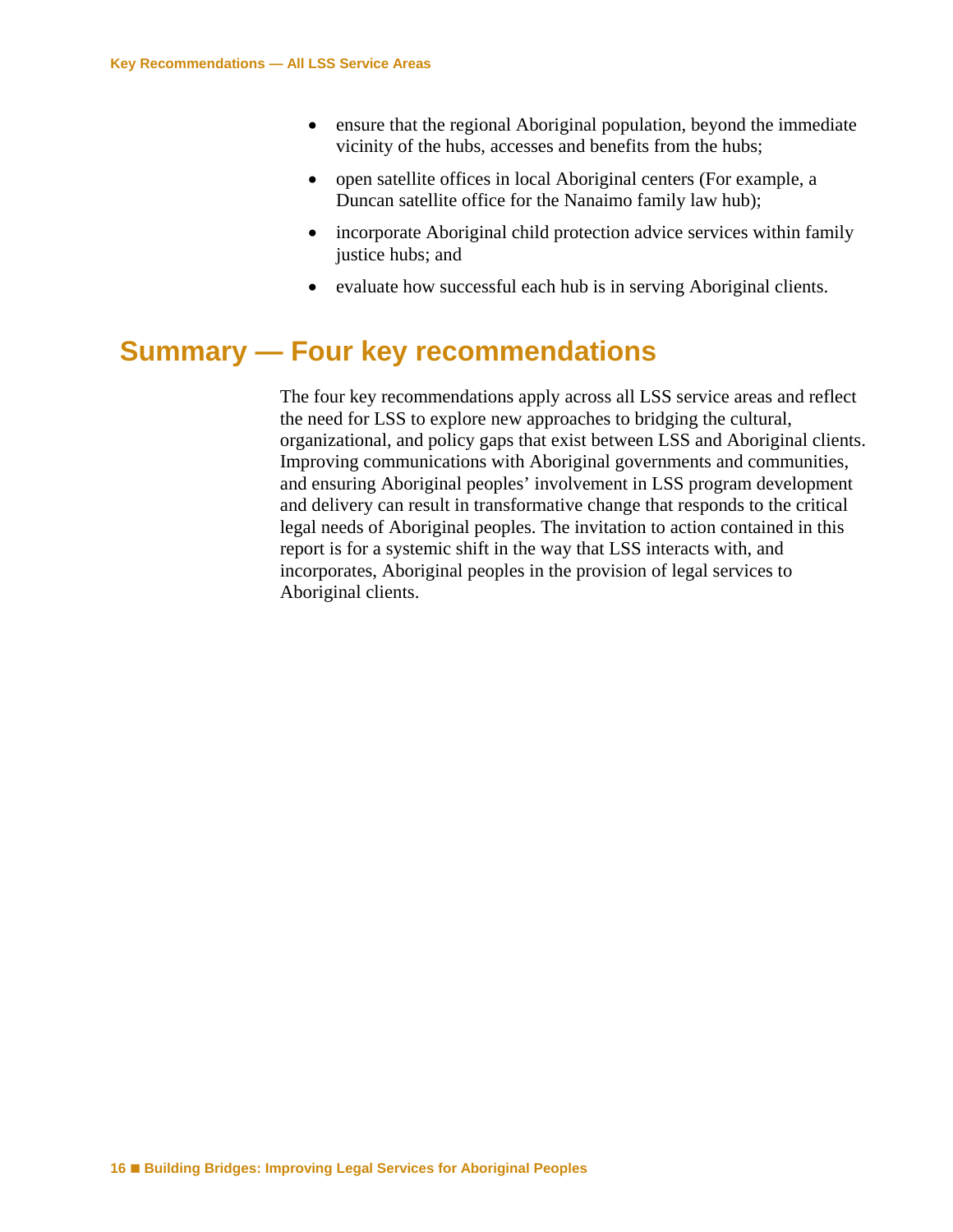**3**

# <span id="page-23-0"></span>**Recommendations — Specific LSS Program Areas**

The Aboriginal Reference Group offered innovative ideas for improving LSS service delivery to better meet the needs of Aboriginal clients. Many of these recommendations expand upon the four key recommendations, with more detailed discussions specific to each LSS service area.

### **Legal information and education services**

LSS has undergone a shift in the way that it delivers services to incorporate the use of new and emerging technologies (such as websites and telephone information services) to provide legal information to clients so that they can advocate for their own legal needs. Aboriginal clients are not using these services to the same degree as other clients, and there are large areas where the legal needs of Aboriginal peoples remain unmet. Without a change in the way that these services are delivered, a larger gap and further unmet legal needs will result for Aboriginal clients. Aboriginal cultures and communities value personal interactions and relationships. To the extent that Aboriginal people perceive LSS legal information services as impersonal, or technical and difficult to use, Aboriginal clients avoid using these services.

Aboriginal Reference Group members identified the need to recognize the social and cultural barriers that Aboriginal people face in using legal information and education services, and to adapt these services in culturally appropriate ways to ensure Aboriginal people benefit from them. Expanding opportunities for in-person service and providing service portals specific to the Aboriginal community are two important ways to do this.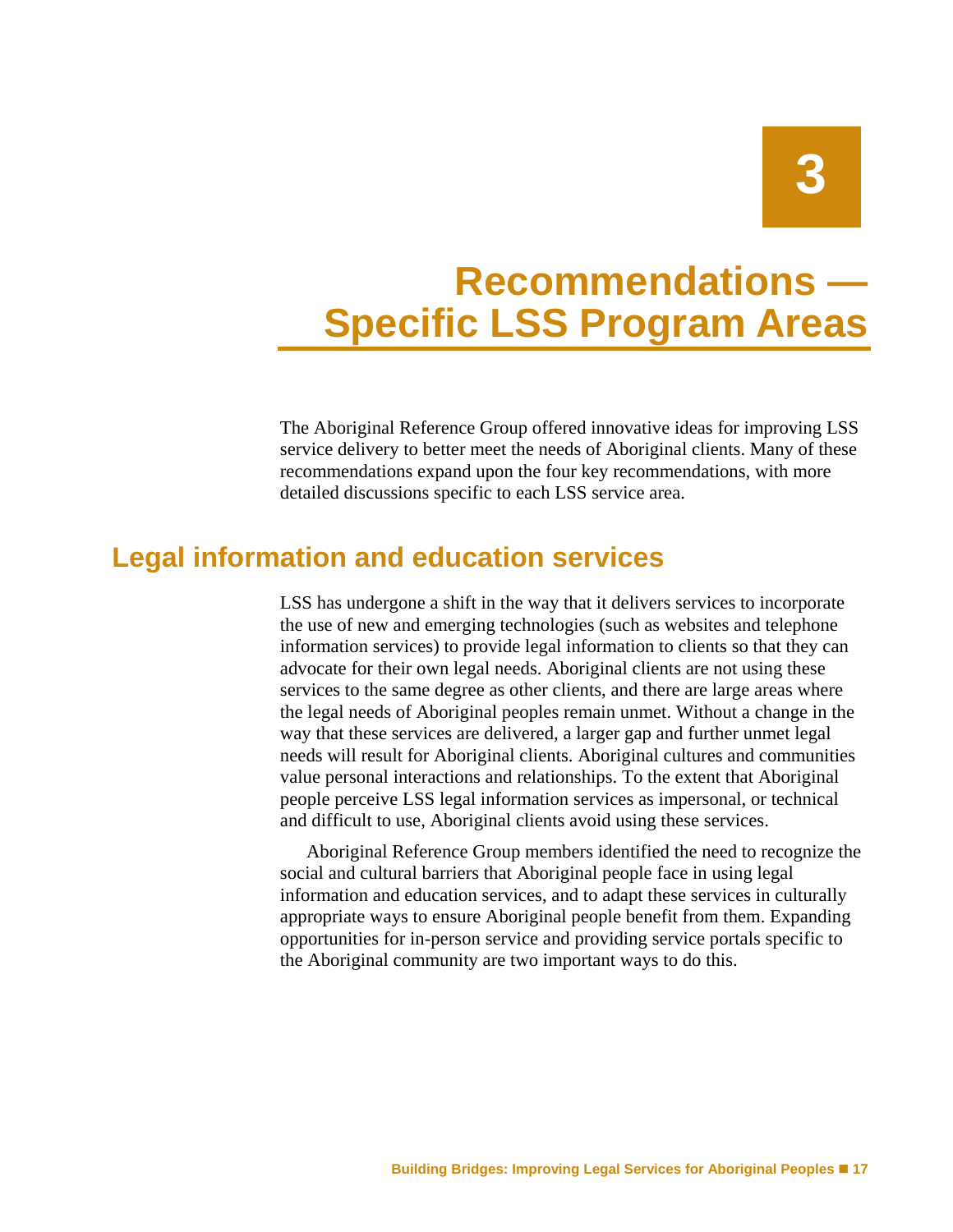#### <span id="page-24-0"></span>**Recommendation 5:** LawLINE

Aboriginal people report very low use of the LawLINE.<sup>19</sup> Reasons for lower Aboriginal use of the LawLINE, according to the factors identified by Aboriginal Reference Group members, include the cultural barriers posed by the impersonal nature of the service, difficulty understanding the telephone script, inability to access the information that they need, long wait times and lack of access to telephones. Aboriginal Reference Group members identified the fact that the current LawLINE is a near impossible service for clients with FASD to use.

#### **5.1 Create an Aboriginal LawLINE staffed by Aboriginal staff and lawyers.**

An Aboriginal LawLINE would:

- use evolving telephone technology to distribute calls to a roster of Aboriginal lawyers with different areas of expertise (criminal, family, child protection, other legal matters) throughout the province on a rotating basis;
- avoid the complex instructions and wait times that prevent many Aboriginal clients from using the current LawLINE;
- create a shortcut for Aboriginal community legal workers or advocates to get legal advice to help Aboriginal clients;
- have extended hours to address emergency child protection issues;
- incorporate a special Aboriginal intake line to help clients in remote areas apply for legal aid;
- serve as a single entry point for helping Aboriginal clients to access LSS services (this feature could be expanded if supported by a Web page that had centralized information about the different support services available regionally); and
- allow Aboriginal clients to file complaints about legal aid representation lawyers or other areas of LSS service over the telephone.

 <sup>19</sup> While Aboriginal peoples generally represent a disproportionately large number of LSS client applications and referrals, internal intake statistics show that in 2006–2007, only 5% of all people who called the LawLINE were Aboriginal. While these figures may not be entirely accurate (given that not all clients are asked to identify their cultural heritage), the number of Aboriginal peoples using this service is significantly lower than in other areas of service that LSS provides.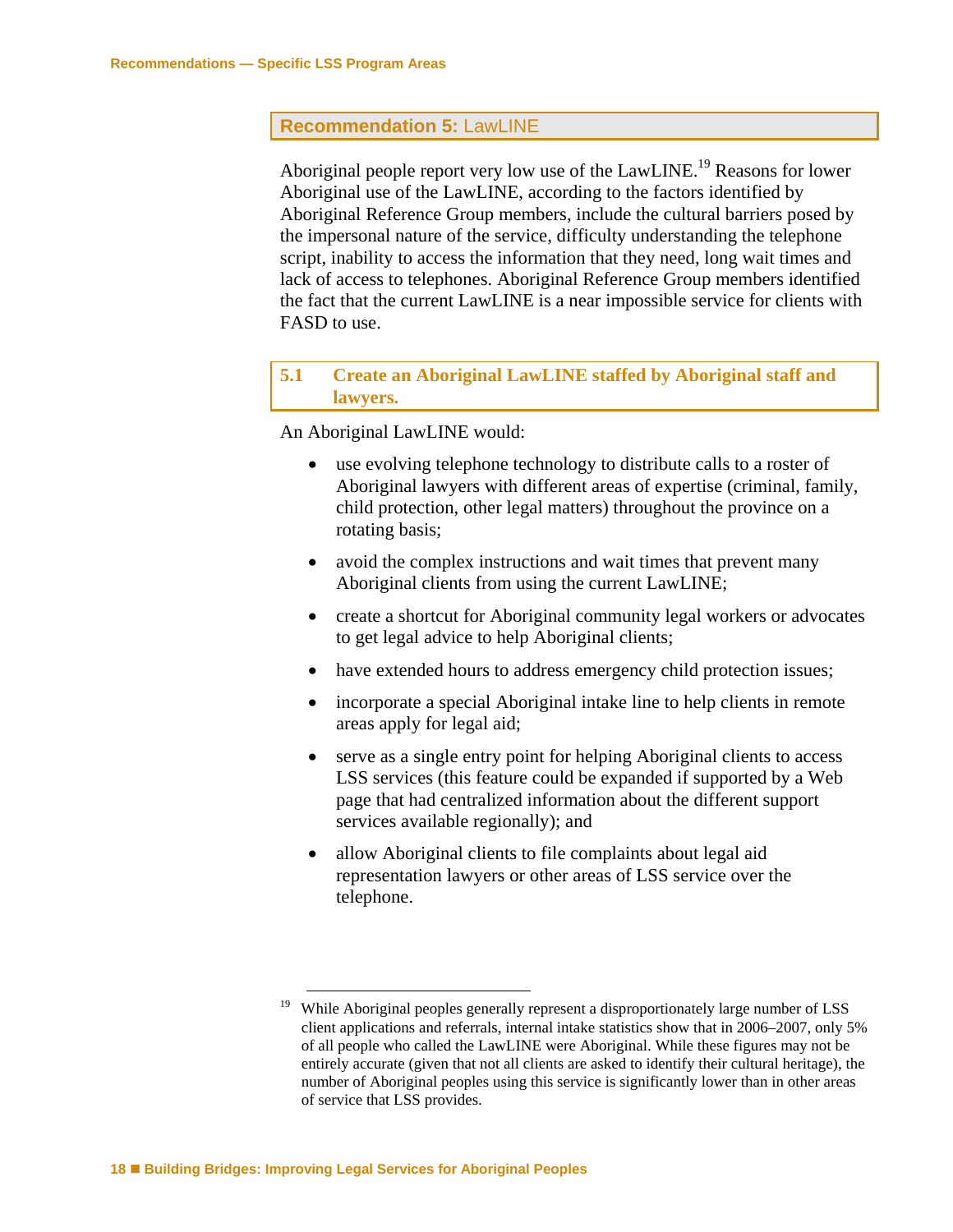#### <span id="page-25-0"></span>**5.2 Provide designated phone kiosks or wall phones in Native courtworkers' offices, Friendship Centres, and Band offices to allow people to directly call the Aboriginal LawLINE.**

Designated phones would allow Aboriginal clients who do not have telephones, or access to a private phone, to use this service, and reduce the pressure on the workers at Aboriginal centres (such as Native courtworkers or Aboriginal community service offices) who often have their phone lines tied up for hours while clients try to use the LawLINE.

#### **Recommendation 6:** LSS websites

Two significant barriers prevent Aboriginal people from using the LSS website. The "first digital divide" concerns availability and access to Internet connected computers. The "second digital divide" refers to the fact that access to Internet-connected computers does not address the barriers that prevent Aboriginal people from using the Internet. Where LSS has provided computer kiosks in Aboriginal settings, they are rarely used by Aboriginal people. Aboriginal people may not use LSS websites because they are not comfortable with using the technology, prefer to deal with their legal problems on a personal basis, find the Web content not to be relevant to them, or other cultural factors.

Half of all Aboriginal people do not use the Internet (51% of Aboriginal men and 49% of Aboriginal women) and those who do are more likely to have higher education and income levels and live in urban areas.<sup>20</sup> Aboriginal people in rural areas, with lower income and education levels, are the least likely to be able to use and access the Internet. These factors combined mean that potential LSS Aboriginal clients are the least likely (of any population in Canada) to use Web-based services. Any legal services that LSS provides based solely on the Internet will not be able to reach across the digital divide to the Aboriginal clients who need help. Where LSS uses the internet to provide legal services to Aboriginal clients, significant adjustments are needed in the way these services are offered to empower Aboriginal peoples use of them. Changes to make Web-based information more accessible to Aboriginal clients should include incorporating in-person training and support opportunities, building upon existing community networks and relationships, and reflecting Aboriginal cultures in their delivery and design.

<sup>&</sup>lt;sup>20</sup> Crompton, Susan. "Off-reserve Aboriginal Internet Users" Canadian Social Trends (Winter 2004). Ottawa: Statistics Canada (Catalogue No. 11-008).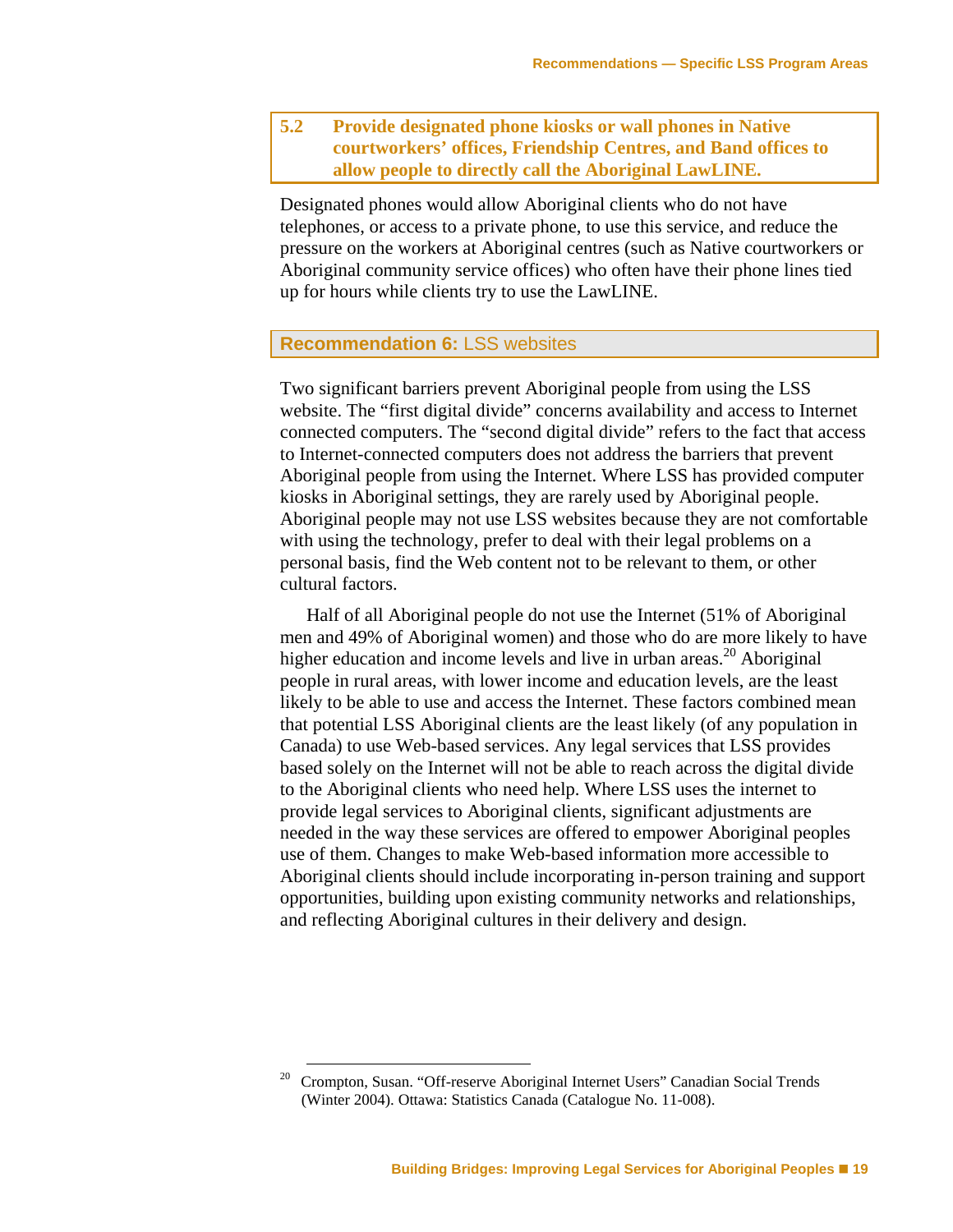**6.1 Provide computers with Internet access in Aboriginal settings (such as Native Friendship Centres, Native courtworker offices or Band offices) with ongoing training and support to help Aboriginal people use this service.** 

Provide ongoing training and support to help Aboriginal clients access LSS websites by:

- designating Internet support as a regular part of regional Aboriginal community legal workers' job descriptions; and
- entering partnerships with Aboriginal organizations (such as the First Nations Technology Council, Native courtworkers, HRDC training centers, Bands, and Tribal Councils) to provide support and training to help Aboriginal peoples to access the websites on an ongoing basis.

#### **6.2 Create an LSS Aboriginal website with content specific to Aboriginal peoples and communities.**

The Aboriginal website should:

- use less complex language and include more audio and visual material;
- be built and maintained by Aboriginal people/staff;
- enable clients to ask legal questions (in a forum with other Aboriginal people or in a link to LSS staff); one possibility would be to have the same roster of lawyers who answer the Aboriginal LawLINE available to answer these e-mails;
- serve as a clearinghouse to distribute useful legal information to Aboriginal clients (e.g., links to PIVOT's information card on knowing your rights if you are arrested, and the RCMP's booklet on youth criminal justice); and
- list legal aid lawyers, Aboriginal community legal workers, advocates, and other services regionally.

#### **6.3 Create a Web page for Aboriginal advocates on the Aboriginal website.**

This Web page would include:

- a list of potential funding sources;
- links to free legal resources to help advocates in assisting Aboriginal clients;
- question/answer board for Aboriginal advocates to share advice and seek direction from their peers;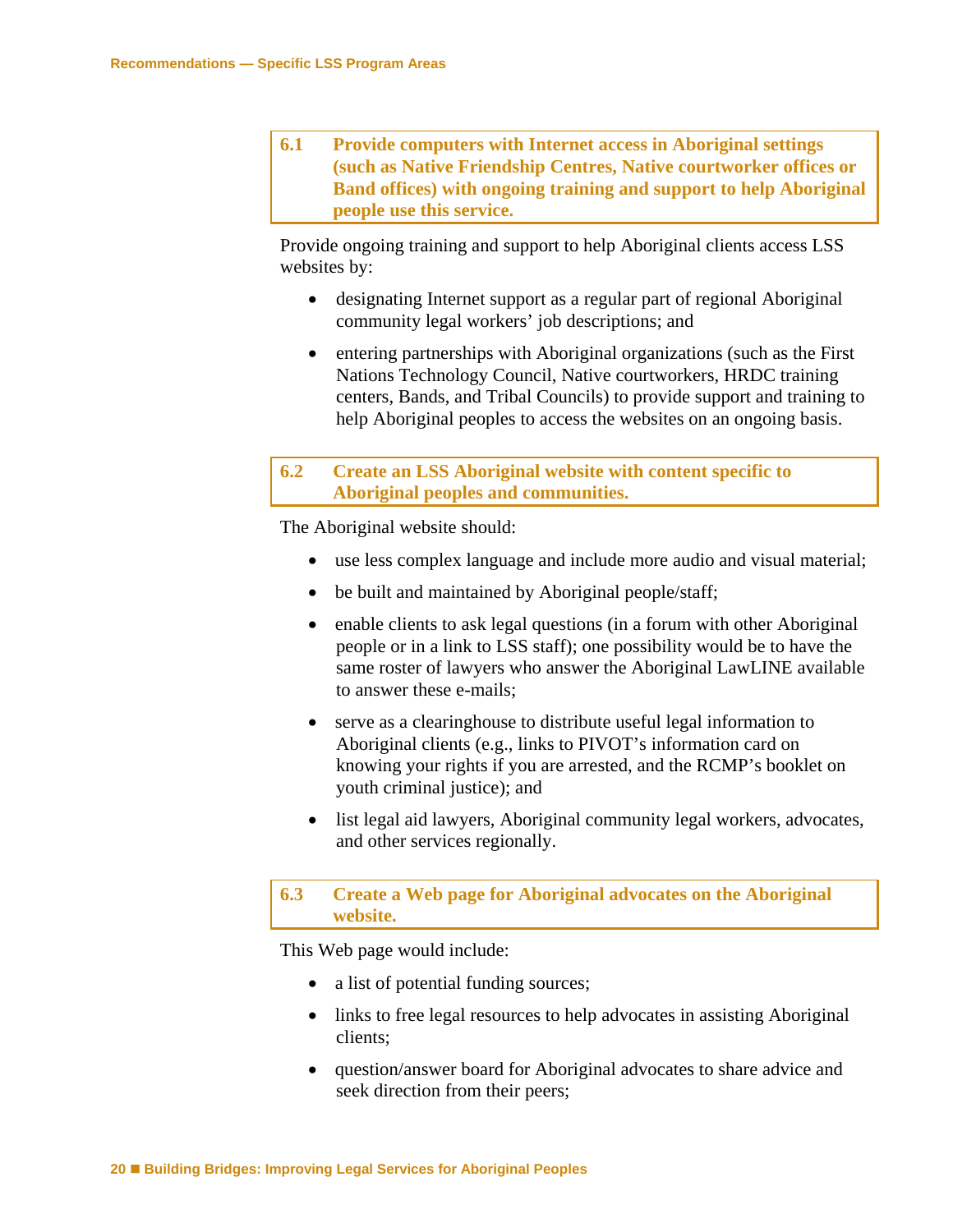- <span id="page-27-0"></span>legal advocacy training materials; and
- a linked e-mail address to allow Aboriginal advocates to ask LSS lawyers questions; one possibility would be to have the same roster of lawyers who answer the Aboriginal LawLINE available to answer these e-mails.

#### **Recommendation 7:** Public legal education

Lower levels of literacy among Aboriginal clients prevent many from fully accessing or using PLE materials. Of all Aboriginal students who enter Grade 8 within the province, over half do not progress through to high school graduation,<sup>21</sup> and over half of all Aboriginal people have not completed high school. While Aboriginal literacy rates are low, Aboriginal people are highly literate in oral traditions, and this fact suggests a need for greater audio-visual content and person-to-person interactions in providing legal services to Aboriginal peoples. LSS has made considerable efforts to develop PLE materials for Aboriginal people and Aboriginal Reference Group members felt that the materials were particularly useful for advocates who assist Aboriginal people. There remains a need to develop PLE materials that Aboriginal clients can use that respond to the real literacy challenges within Aboriginal communities.

#### **7.1 Develop one-page "step-by-step problem-solving guides" about legal issues for Aboriginal clients.**

| <b>Criminal law</b>                                                                                                           | <b>Family law</b>                                                                                                                                                                            | <b>Child protection</b>                                                                                                                                         |
|-------------------------------------------------------------------------------------------------------------------------------|----------------------------------------------------------------------------------------------------------------------------------------------------------------------------------------------|-----------------------------------------------------------------------------------------------------------------------------------------------------------------|
| • Arraignment<br>$\bullet$ Bail<br>• First appearances<br>• Probation orders<br>• Speaking to sentencing (Gladue<br>hearings) | • Disclosure hearings<br>• Areas for Aboriginal<br>community involvement<br>(cultural factors in the<br>resolutions of family law<br>matters)<br>• How to seek/challenge<br>variation orders | • Steps in the child<br>protection process (before<br>and after ministry<br>involvement)<br>• Kith and Kin Agreements<br>• Different child protection<br>orders |
| <b>Legal advocacy training</b>                                                                                                | <b>General</b>                                                                                                                                                                               | Youth                                                                                                                                                           |
| • Role of advocates in the legal<br>process                                                                                   | • Going to court<br>• Client rights in dealing with<br>legal aid representation<br>lawyers<br>• Changing legal aid lawyers<br>• What to bring for intake                                     | • Youth Criminal Justice Act<br>proceedings                                                                                                                     |

Topics for these one-page fact sheets should include:

<sup>&</sup>lt;sup>21</sup> British Columbia Ministry of Education. "Aboriginal Report  $2005/06$  — How Are We Doing?" (Ministry of Education: Victoria, 2006) at 27–29.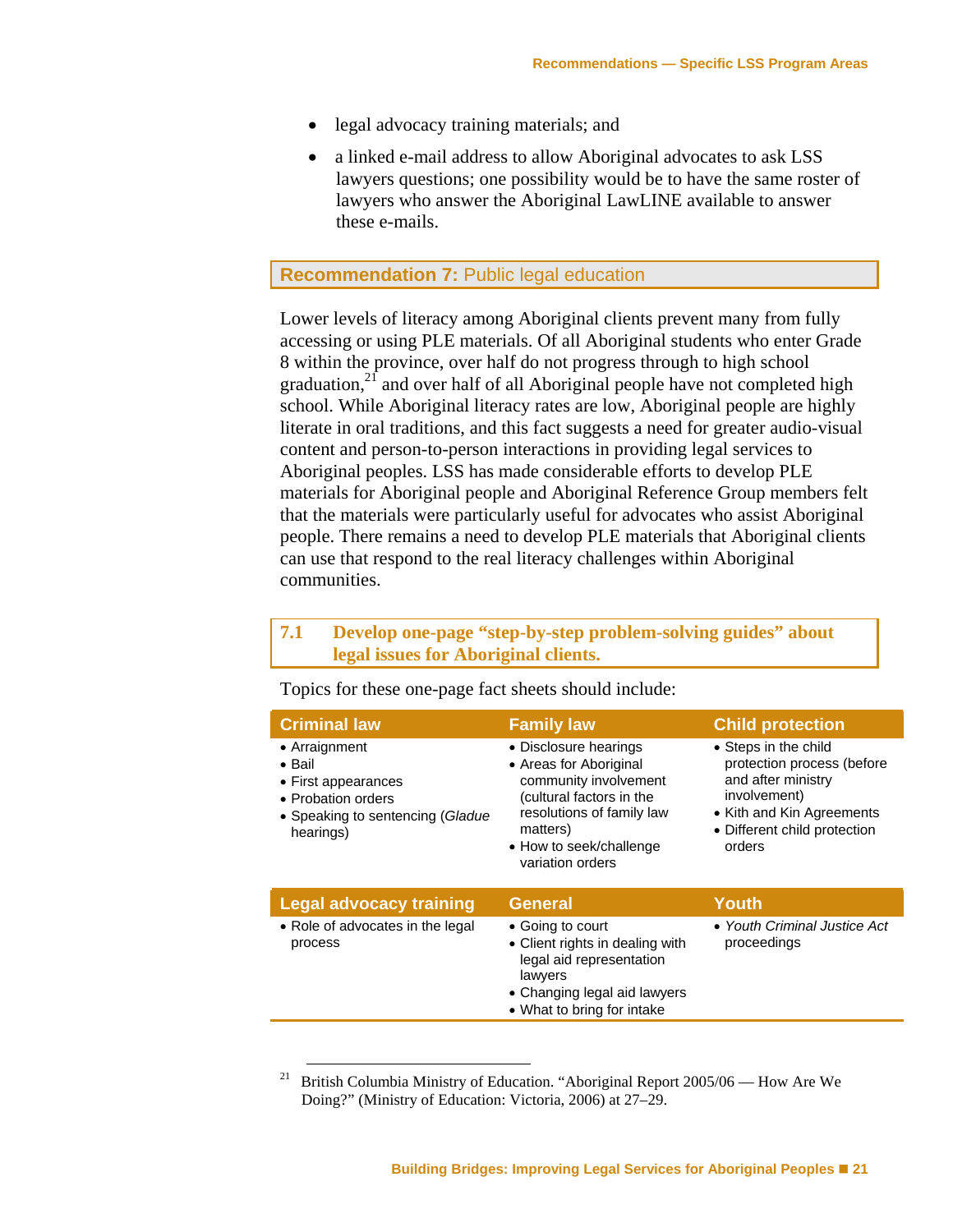One-page fact sheets should:

- use flow charts and visual images to show steps in the legal process;
- be written at a Grade 7 reading and comprehension level (Aboriginal teachers would be hired to review these materials);
- include space to allow the client to turn the sheet into a "work book" where appropriate; for example, in speaking to sentencing (a *Gladue* hearing), include questions to help clients plan what they want to say, or help them to provide this information to their lawyer or legal advocate;
- be printed on colour-coded paper according to different areas of the law (criminal law, family law, child protection) to make them easier to find and use;
- be made available (and regularly re-stocked) at different courthouses, LSS offices, Friendship Centres, Band offices, Ministry of Children and Family Development offices, and probation offices; and
- be distributed to Aboriginal media and community newsletters as part of an on-going public legal education project.

Writing the series of one-page fact sheets could be accomplished at minimal cost by building upon existing resources developed by lawyers, Aboriginal advocates, and community workers. A working group could draft these fact sheets, possibly using software (such as Wikipages) that allows for collaborative writing. Additional partnership opportunities may be available to have law students develop these as part of legal advocacy training courses.

**7.2 Develop PLE materials that use visual and audio content, including comic book or graphic formats and short videos.** 

- Utilize videos or graphic book formats to provide legal information in the areas of criminal law, Aboriginal youth criminal justice, and child protection.
- Print materials in a smaller format (cards, small pocket booklets, onepage fact sheets) so that clients can carry them around.
- Play short videos in waiting rooms or other places where Aboriginal people seek legal help.
- Link to videos from the Aboriginal Web page.

**7.3 Hire Aboriginal writers and editors to develop PLE materials and field-test materials with Aboriginal clients before publishing them.**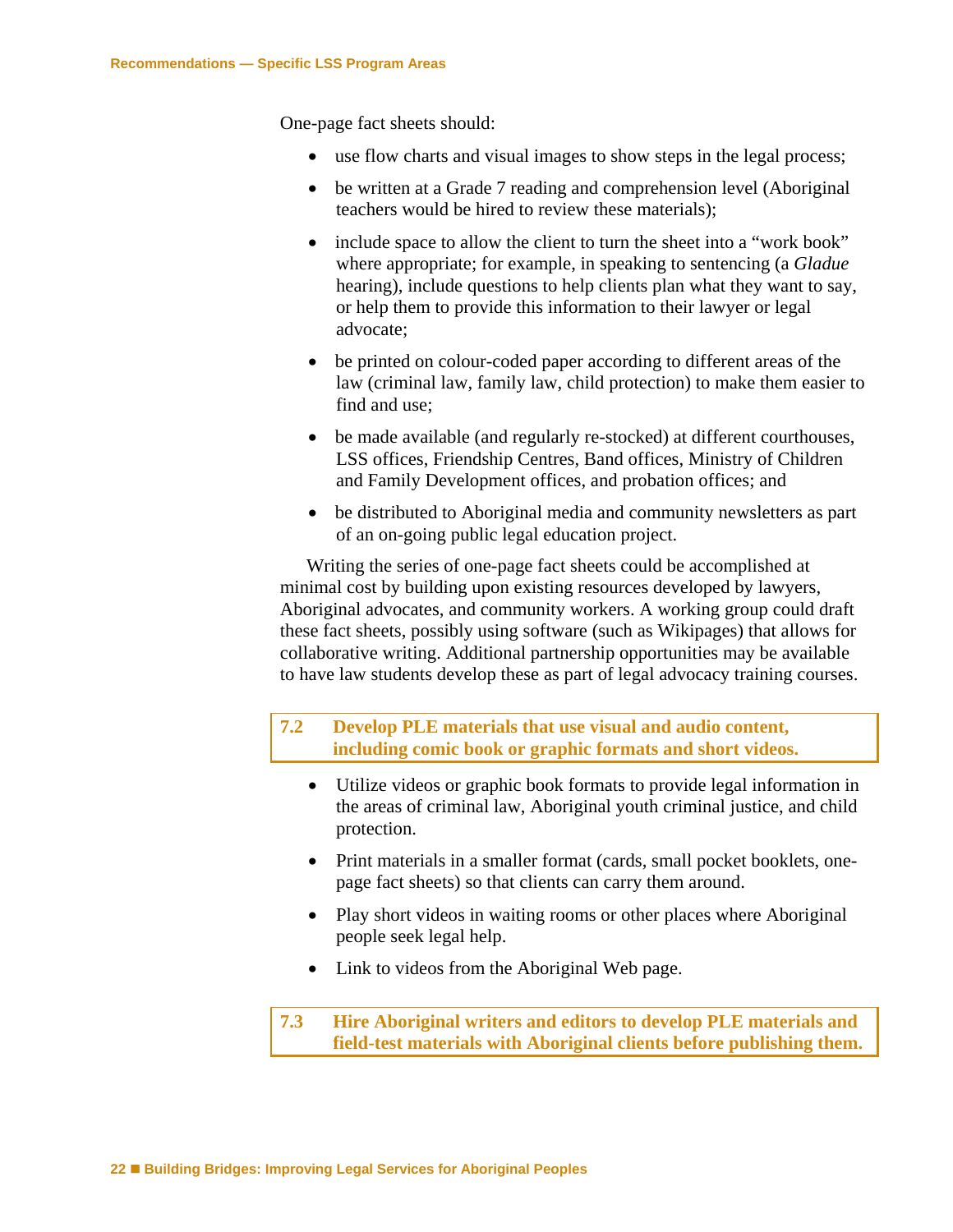#### <span id="page-29-0"></span>**Recommendation 8:** Legal advocacy training

Providing legal advocacy training to local Aboriginal community members would have long-term benefits in addressing the ongoing legal and justice needs of Aboriginal people in their communities. The legal needs of Aboriginal people at the community level are influenced by a number of factors that require knowledge of local culture and traditions. Resolving legal issues in criminal, child protection, and family law matters often requires the support and assistance of an Aboriginal client's home community. Training community members and people working within Aboriginal communities as advocates can help to resolve legal problems earlier and possibly avoid costly and lengthy court processes.

#### **8.1 Deliver Aboriginal legal advocacy training workshops in Aboriginal communities.**

Aboriginal legal advocacy training workshops, delivered in Aboriginal communities, would empower people locally to help Aboriginal people in need of legal assistance. Aboriginal legal advocacy training materials developed by LSS could include modules that address these topics:

- Criminal law (sentencing, diversion, representing yourself in court)
- Aboriginal youth criminal justice
- Child protection
- Domestic violence
- Residential school issues
- Aboriginal women's issues
- Legal rights within the prison system
- On-reserve housing
- Non-insured health benefits
- Wills and estates on reserve
- Indian status

Aboriginal communities could choose to focus on areas of particular concern to them. Partnership opportunities include Native courtworkers, Friendship Centres, Bands, Tribal Councils and other Aboriginal community service organizations. The host or partner organization would provide the space, advertise and recruit participants, provide refreshments, and invite local resource people to co-teach the workshops. LSS would develop the legal advocacy training materials and co-teach the workshops. Legal advocacy training workshops delivered regionally would incorporate existing programs and services and provide a holistic response to Aboriginal peoples' legal needs. LSS could also develop legal training modules with a view to training local Aboriginal community members to train others in their communities.

**8.2 Employ a model of "cross-training" by offering legal advocacy workshops to a broad range of people who work with Aboriginal people on a daily basis.** 

A model of "cross-training" would provide legal advocacy training to nontraditional legal advocates to help ensure that the broadest numbers of people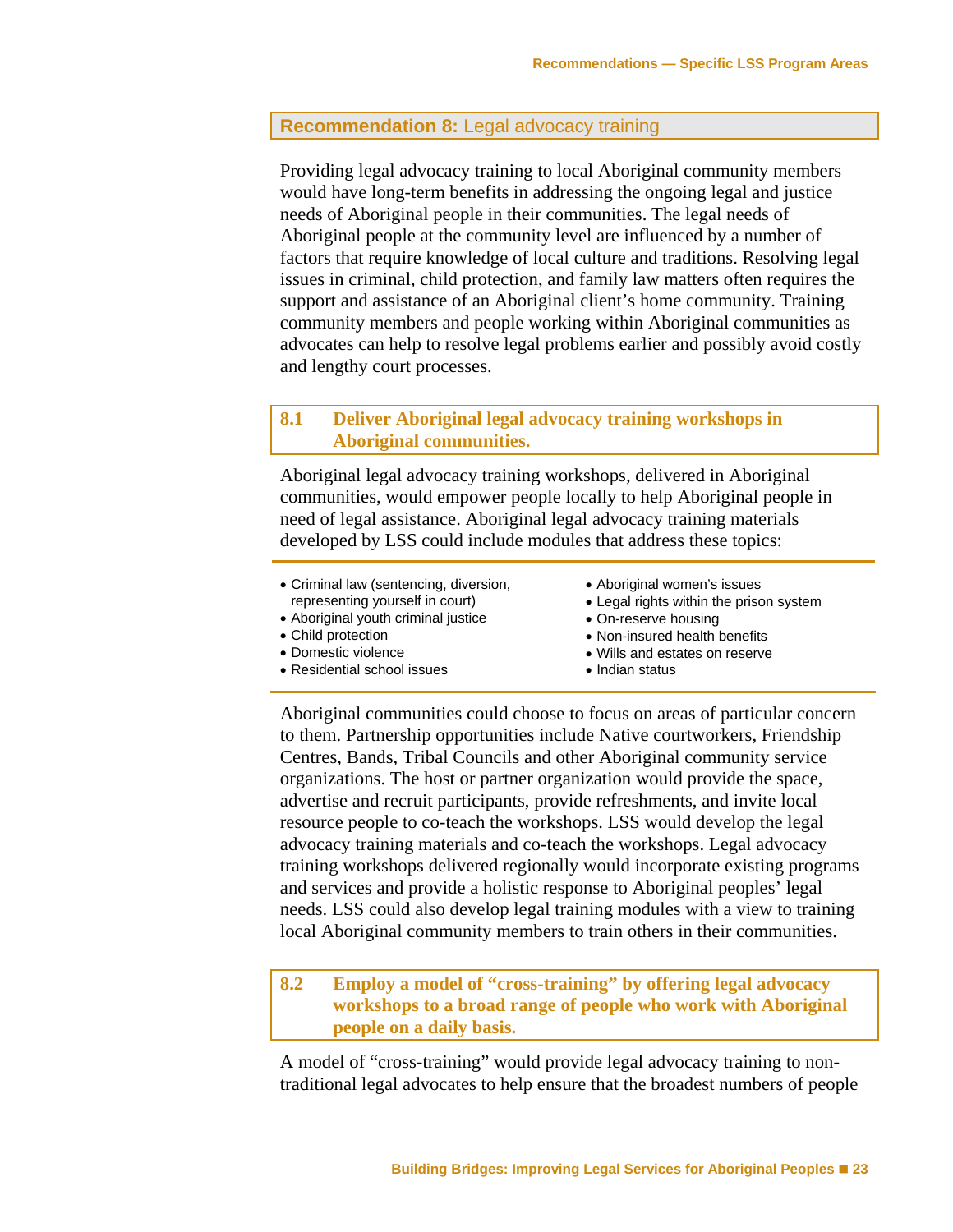<span id="page-30-0"></span>are empowered to help Aboriginal people with the legal information that they need. Cross-training opportunities could be offered to Aboriginal community members, Chiefs and councils, teachers, social workers, youth workers, restorative justice workers, health and addiction workers, health nurses, school parent advisory committee members, victim's services workers, and Children and Family Development Ministry employees. Providing legal advocacy training to a broader range of people would increase the likelihood that Aboriginal people have access to legal information when they need it.

**8.3 Develop information materials to inform the courts, legal aid lawyers, Crown counsel, and others in the court process about the role Aboriginal communities and advocates can play within the legal process.** 

Many judges and lawyers have no understanding of the role Aboriginal communities and advocates can play in the court process and the successful resolution of legal issues. The Aboriginal Reference Group identified a need for LSS to foster understanding between Aboriginal communities and the legal system to encourage a more holistic resolution to the legal issues that Aboriginal clients face.

**8.4 Coordinate an annual First Nation Resource Day for Aboriginal community legal workers, First Nation organizations, judges, lawyers, and LSS staff.** 

A First Nation Resource Day, organized by LSS staff regionally, would create networking opportunities and a sense of community problem solving regionally between Aboriginal peoples and the legal community. The First Nation Resource Day could be offered in conjunction with the Providing Legal Aid Services to Aboriginal Client Boot Camp (recommendation 2.3) to increase the opportunities for networking.

### **Legal representation services**

Members of the Aboriginal Reference group observed that legal representation tariffs control access to justice for many Aboriginal peoples involved in the legal system. Tariffs are one area where small changes in LSS policy could make a significant impact in improving Aboriginal peoples' use of, and access to, LSS services. The LSS tariff structure reflects the provision of service to non-Aboriginal clients, and makes little or no allowance for the very real differences faced by Aboriginal people within the legal system, or of the additional time required to address Aboriginal peoples' legal needs.

While LSS allows lawyers to apply for additional funding to cover some issues specific to Aboriginal people, this funding is not always available and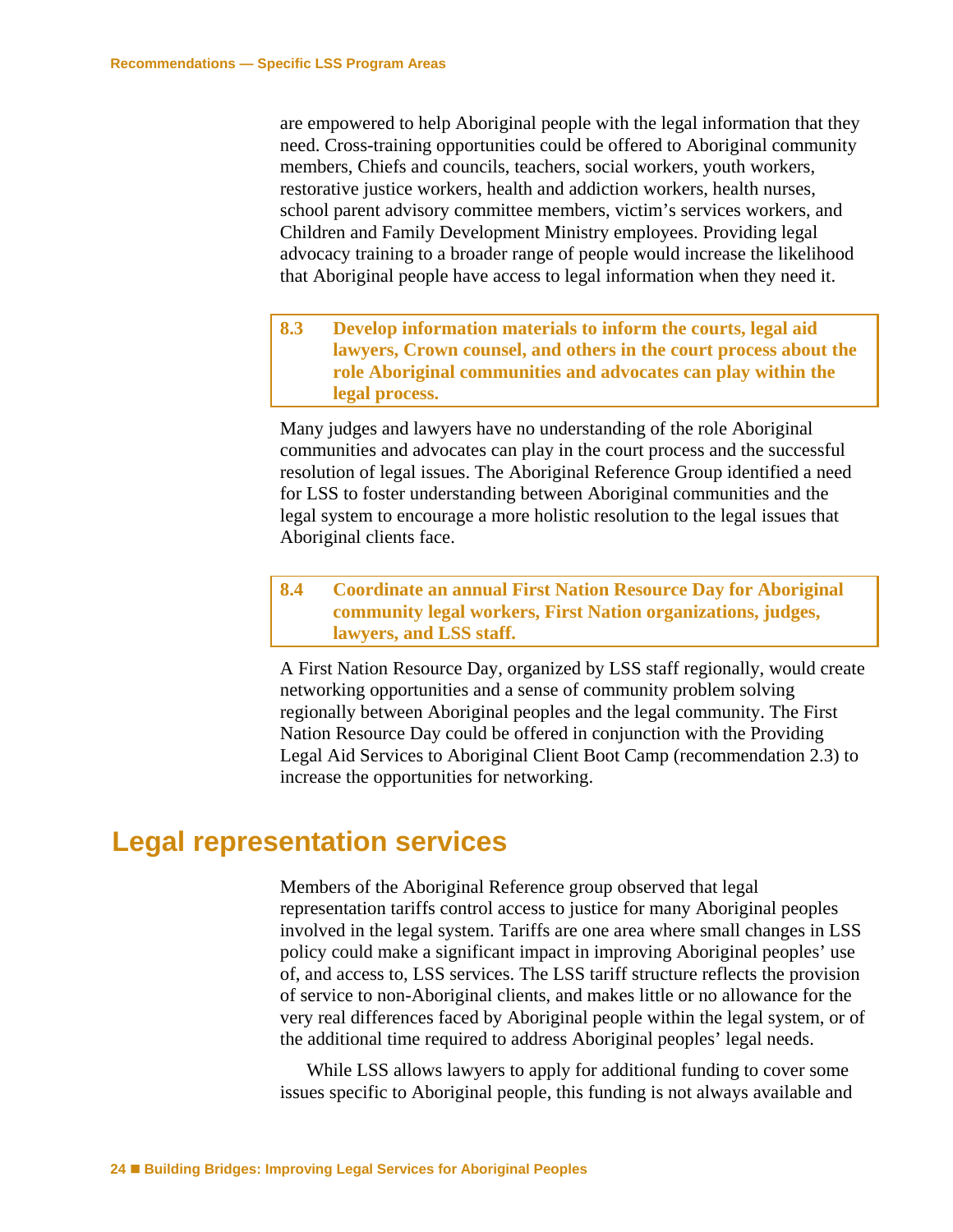requires additional layers of administration and paperwork. The limitations of the LSS tariff system were highlighted in discussions with lawyers who work with Aboriginal clients. Over half of the Aboriginal lawyers interviewed had entirely eliminated, or greatly reduced, their time on Aboriginal legal aid cases because the administration and additional time involved in working with Aboriginal clients had made it financially unfeasible. In many cases, lawyers reported that justifying the few additional legal billing hours required to fully represent Aboriginal clients actually took more time than they were trying to bill for.

Even where case law and legislation have evolved to address the disparities experienced by Aboriginal people in the legal system (e.g., *Gladue* submissions for sentencing; Aboriginal youth criminal diversion programs; Aboriginal provisions in provincial child and family legislation), the LSS tariffs do not provide adequate legal aid coverage to allow Aboriginal clients to benefit from these changes.

#### **Recommendation 9:** Tariffs

- **9.1 Amend the** *Guide to Legal Aid Tariffs* **to reflect the additional time necessary to properly represent Aboriginal peoples' unique legal needs.**
- 9.1.1 Aboriginal youth criminal justice issues increase preparation time for applications under the *Youth Criminal Justice Act* (YCJA) to reflect cultural requirements in Aboriginal youth criminal matters.

Approximately 25% of all LSS youth criminal justice representations are for Aboriginal youth.22 Preliminary involvement in the criminal justice system often leads to further involvement later, and successful attempts at diverting Aboriginal youth from this system would make a significant difference in the long term. Extra tariff coverage is needed for the conferencing provisions that are part of Aboriginal YCJA proceedings.

9.1.2 Aboriginal child protection issues — increase general preparation to cover alternate dispute resolution or mediation efforts that occur (formally or informally) within an Aboriginal context to divert escalating levels of ministry involvement.

This would include coverage for meetings with Aboriginal communities and extended families, in addition to the alternative dispute resolution and mediation options currently included in the *Guide to Legal Aid Tariffs*.

 $22$  Legal Services Society internal statistics. This figure is drawn from the referrals given in 2006–2007 and reflects only those youth who self-report as Aboriginal.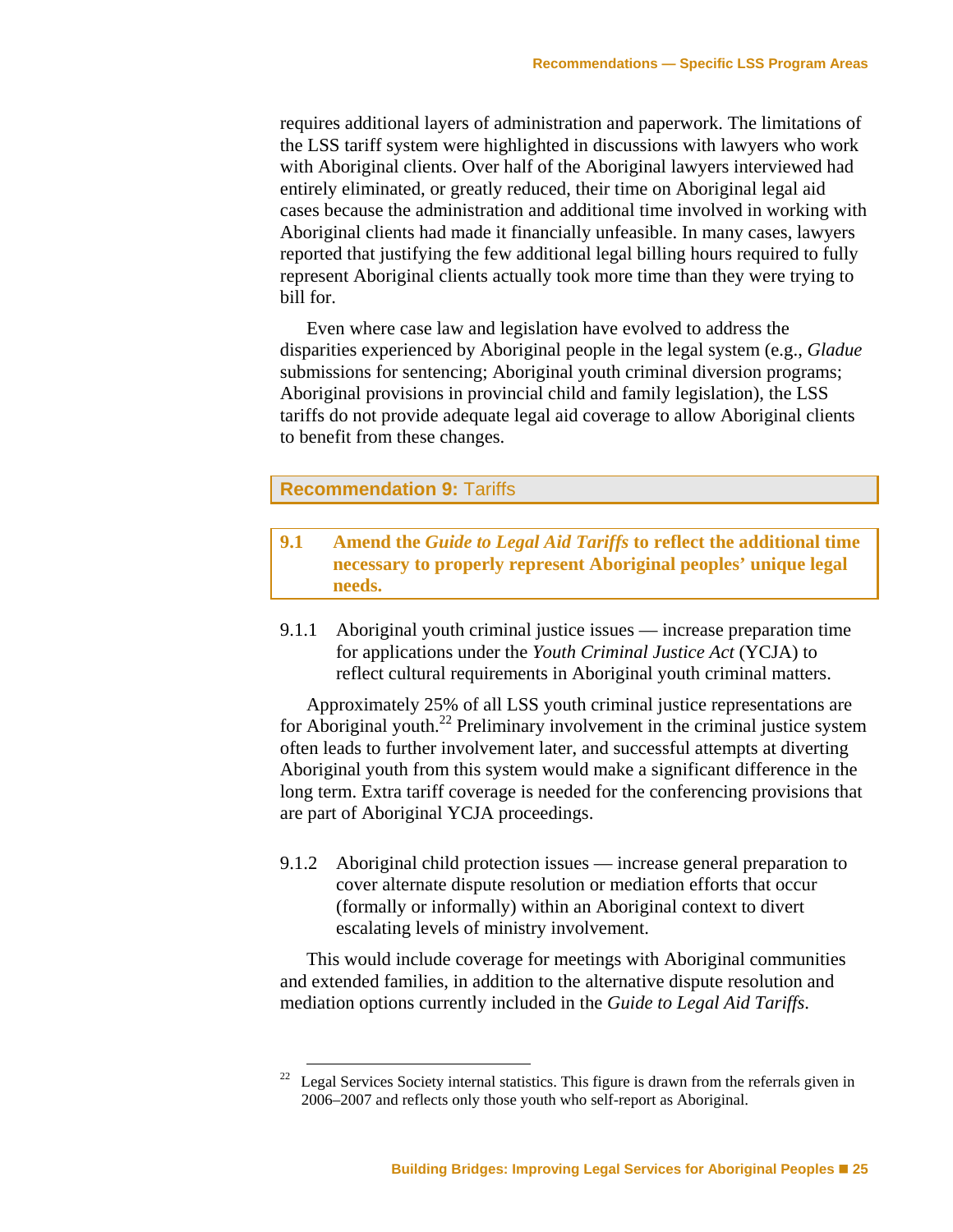- 9.1.3 Criminal law diversion create new tariff items to cover preparation and attendance at Aboriginal restorative justice or diversion projects, and increase the time spent prior to charges being laid on diversion efforts.
- 9.1.4 Criminal law sentencing (*Gladue* hearings) create a new tariff item for preparing *Gladue* sentencing submissions.

In *R. v. Gladue*, the Supreme Court of Canada said that it was necessary to respond to the disproportionate number of Aboriginal people in prisons by considering factors such as the cultural background and possibility for rehabilitation and diversion in sentencing Aboriginal offenders.23 Changes to the Canadian *Criminal Code* reflect this new direction in sentencing. However, in practice, very few Aboriginal offenders are actually able to use or benefit from these alternative sentencing provisions. In part, this stems from the lack of legal resources available for lawyers to prepare and make submissions. LSS has challenged whether or not it has an obligation to provide coverage for the preparation of *Gladue* sentencing reports.<sup>24</sup> Many Aboriginal people, who do not have the funds to pay for these reports or the extra legal time involved in presenting them, are denied the chance to present this information when they are convicted of a crime. Aboriginal Reference Group members felt very strongly that this was one area where tariffs (or lack of available tariffs) denies access to justice and requires change.

**9.2 Change the rates and rules around travel tariffs for lawyers who are required to travel to meet with Aboriginal clients. Tariffs should be increased to a level that would attract lawyers to work on Aboriginal legal representation cases, particularly in remote areas or those serviced by circuit courts.** 

The current LSS travel tariff allows lawyers to claim for travel time when the total return trip is over 160 kilometres. Many Aboriginal clients live in small reserve communities surrounding larger villages and towns. In many cases, the reserve communities are close enough to the villages/towns that lawyers who travel to them are not eligible to charge for their travel time. At the same time, clients lack transportation to travel to meet with their lawyer in advance of court dates or about ongoing legal matters. Recommendations for changes to the travel tariff include the following.

9.2.1 Extend coverage to include travel time for client visits where clients reside in an Aboriginal community more than 60 kilometres return trip away and no public transit is available.

 $[1999]$  1 S.C.R. 688.

<sup>24</sup> *R. v. D.R.* (2000 BCSC 136).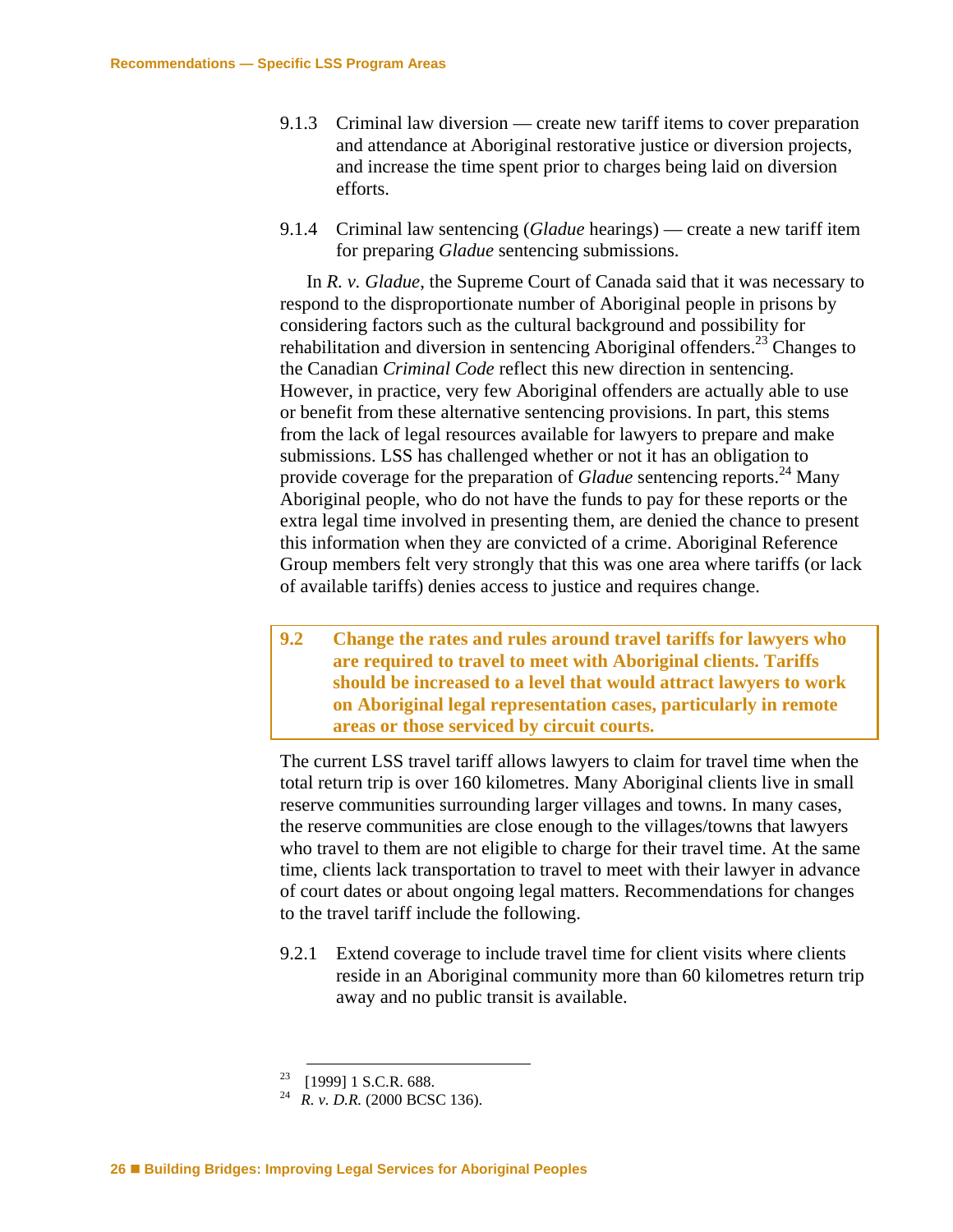- 9.2.2 Increase the current block fee (of \$180 for a half day of travel) as it is not sufficient to compensate counsel for the time spent away from their offices.
- **9.3 Implement a Rural Aboriginal Legal Services Tariff that provides higher compensation to encourage lawyers to provide legal aid services to Aboriginal people in regions where the lack of legal representation is acute.**

This model would operate in a similar way to the Northern Needs or Remote Community allowance used by governments to encourage people to work in Northern or remote areas. The additional amount reflected in the tariff should be sufficient to act as an incentive encouraging more lawyers in these regions to take LSS representation cases. Lawyers who provide legal aid representation services to Aboriginal people in specific regions would be eligible for increased tariff and travel costs. Pilot project areas could include North Vancouver Island, West Kootenays, Williams Lake, Prince George, and Prince Rupert. The Rural Aboriginal Legal Services tariff, and increased travel coverage, would be advertised to the local bar who would be encouraged to add an Aboriginal legal aid component to their practice. This recommendation could be coordinated with the Aboriginal legal aid boot camps (Recommendation 2.3) to also provide training to encourage lawyers to develop a legal aid representation practice.

#### **9.4 Increase financial eligibility for Aboriginal clients.**

Lack of financial resources is an abiding issue in Aboriginal communities with very high poverty and unemployment rates.<sup>25</sup> Aboriginal Reference Group members spoke of many instances where clients were denied legal aid coverage, despite the fact that they did not have the resources to hire a lawyer.

Several suggestions were made for ways to address the fact that Aboriginal clients who need legal aid assistance are denied legal aid, including:

• where people do not have full time employment throughout the year (for example, they work in construction, fishing, or other employment that is less than full time), ensure that intake workers take this fact into

There is a plethora of research detailing Aboriginal peoples' high poverty and unemployment rates. See, for example, Statistics Canada. *Aboriginal peoples of Canada: A demographic profile*. [Available online: www12.statcan.ca/English/census01/Products/Analytic/companion/abor/Canada.cfm (Accessed: 11/03/2007)] [*Stats Can, Aboriginal peoples demographic profile*]; *INAC,* 

*Socio-economic Conditions*; *INAC, Basic Departmental Data*; and, *2001 Census Fast Facts*.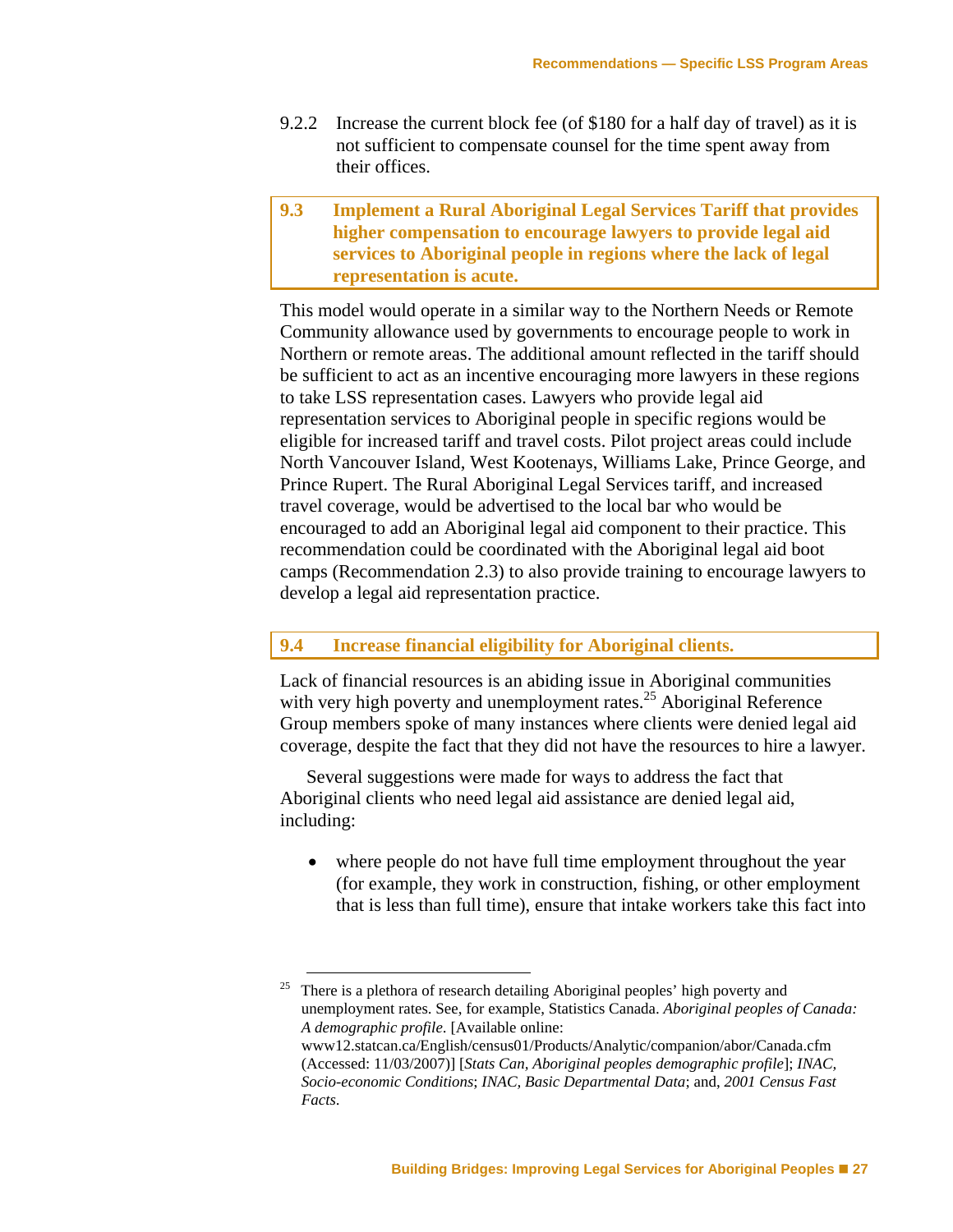account in determining legal aid eligibility (include these questions as part of the script that intake workers use);

- <span id="page-34-0"></span>• increase financial eligibility levels so that more Aboriginal persons qualify for legal aid;
- create legal aid eligibility levels based on a proportional analysis of the legal costs involved measured against a client's income (for example, clients should be eligible for coverage if estimated legal costs for eligible legal issues would exceed 10% of a client's annual income) — LSS could develop a scale of the legal time required to address different categories of legal problems that clients face to simplify this process;
- consider factors specific to the Aboriginal community in assessing a person's eligibility including: support provided to extended family members (full time, or for parts of the year, who are not now recognized as dependents under LSS policy), cultural requirements (such as contributions to feasts or other cultural obligations and activities required in an Aboriginal context), and increased costs associated with living in rural or remote areas; and
- reflect a preventative approach by recognizing that preliminary convictions may lead to more serious charges in the future, and so increase eligibility for first-time charges on matters not currently eligible for tariff coverage to prevent escalating levels of involvement in the criminal justice system.

#### **Recommendation 10:** Expanded Aboriginal duty counsel

**10.1 Create an Expanded Aboriginal Duty Counsel Program that provides representation, advice, and assistance to Aboriginal clients on a regular basis within Aboriginal communities.** 

This concept, in different manifestations, is in use in New Brunswick (Aboriginal Expanded Duty Counsel Project) and Ontario (Expanded Duty Counsel in some areas). Creation of an Expanded Aboriginal Duty Counsel Program would allow for a more cohesive approach to address Aboriginal peoples' legal needs, and respond to the fact that people often face a multitude of legal issues at once. Aboriginal peoples are often left with stop-gap legal services due to lack of legal representation. An Expanded Aboriginal Duty Counsel Program could be piloted in areas of the province with a high Aboriginal client base, and where there is a shortage of lawyers willing to take legal aid representation cases.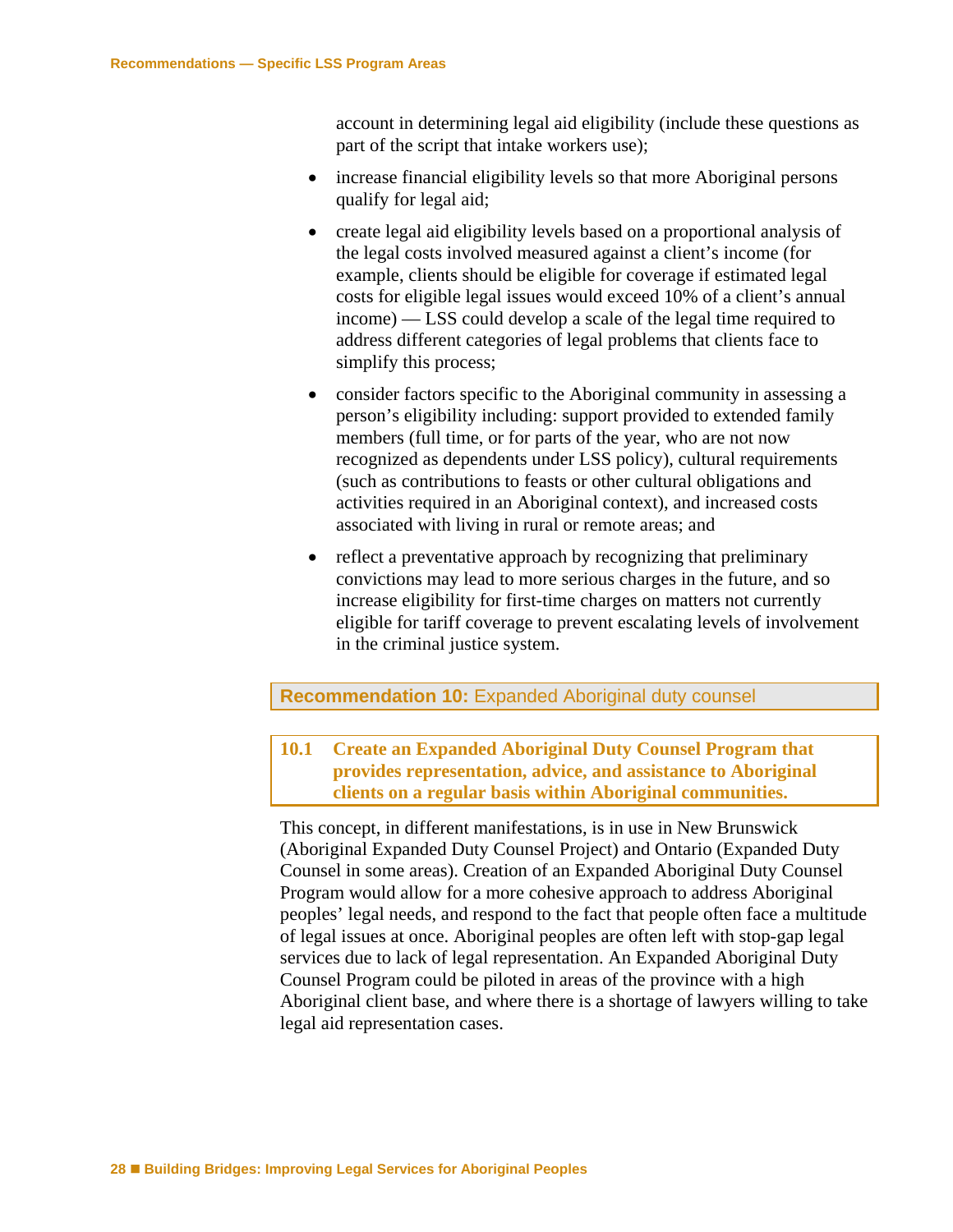<span id="page-35-0"></span>Expanded Aboriginal duty counsel would:

- offer services at locations that are easily accessible to local Aboriginal communities (Friendship Centres or Band offices, etc.) on a regular basis;
- allow for multiple visits and on-going assistance to Aboriginal clients to divert and solve legal issues before they escalate;
- be funded under a block-funding arrangement;
- have their travel time and costs covered to work with Aboriginal clients in remote or rural locations;
- work closely with Aboriginal communities;
- provide two types of expanded Aboriginal duty counsel services: (1) criminal law and (2) Aboriginal family law (including family law and child protection services);
- be supported by an Aboriginal community legal worker available to triage and do initial intake and to schedule appointments for clients where necessary; and
- preferably be Aboriginal lawyers who do not have contracts that would conflict them out of providing duty counsel representation to clients (for example, no conflicting contracts with the Crown or the Ministry of Children and Family Development).

**Recommendation 11:** Legal aid intake

- **11.1 Make legal aid intake regularly available in Aboriginal settings and accessible to clients before court dates.**
- 11.1.1 Have existing intake workers shift where they do their work by providing regularly scheduled intake times at Friendship Centers, Band offices, or advocates' offices in advance of court dates;
- 11.1.2 Contract with Native courtworkers or other organizations regionally to assist Aboriginal clients in completing applications electronically.
- 11.1.3 Create a legal aid intake tariff that would allow legal aid lawyers to complete the legal aid application as part of their initial client interview.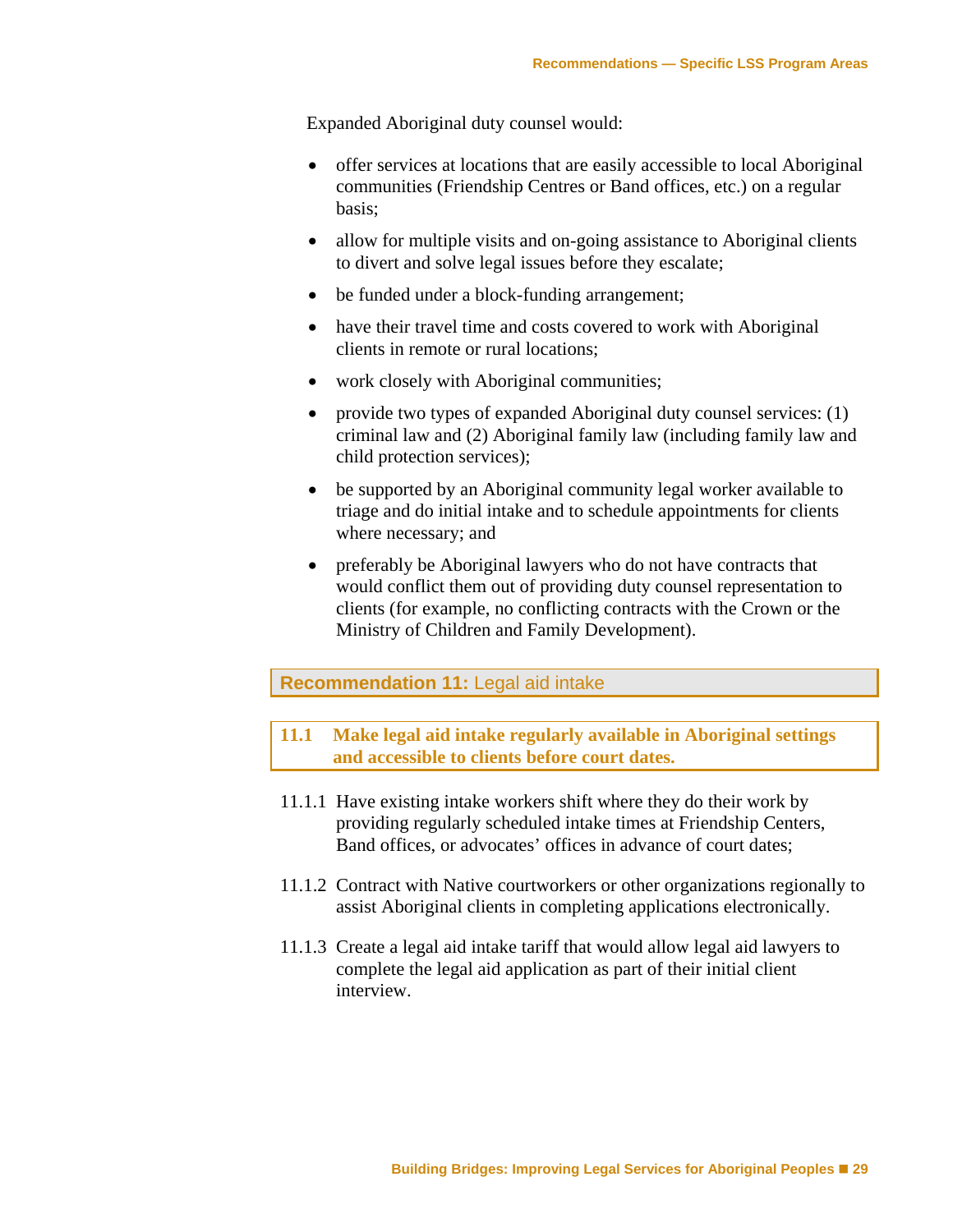#### <span id="page-36-0"></span>**Recommendation 12:** Criminal law representation

The Canadian criminal justice system has failed the Aboriginal peoples of Canada — First Nations, Inuit, and Métis people, on-reserve and off-reserve, urban and rural — in all territorial and governmental jurisdictions. The principal reason for this crushing failure is the fundamentally different world views of Aboriginal and non-Aboriginal people with respect to such elemental issues as the substantive content of justice and the process of achieving justice. $26$ 

The number of Aboriginal people incarcerated has increased steadily over the years. In 2006, approximately 18.5% of all federal inmates were Aboriginal. Aboriginal women and youth are even more disproportionately represented. Approximately 30% of all federal women inmates are Aboriginal<sup>27</sup> and "Aboriginal youth (25 years and under) represent approximately 41.3% of all federal Aboriginal inmates."28 The number of Aboriginal people in federal prisons continues to grow at a crisis level, increasing by 21.7% from 1996 to 2004 (the growth rate for Aboriginal women was staggering, at 74.2%). During the same time, the non-Aboriginal population experienced a 12% reduction in their federal incarceration rates.

#### **12.1 Ensure that Aboriginal clients in the criminal justice system have access to duty counsel services at all courthouses in the province.**

Aboriginal Reference Group members reported a startling amount of cases where there is no duty counsel available (or they are conflicted out of acting) and Aboriginal peoples are left without legal representation in criminal law matters. LSS should focus a pilot project that operates in rural areas where Aboriginal people currently have limited access to duty counsel representation (Williams Lake, Port Hardy, Fort Saint James, West Kootenays, Fort Ware, Dease Lake, and Bella Bella). Expanded Aboriginal duty counsel (Recommendation 10.1) would address the lack of legal representation many Aboriginal peoples face in certain regions; however, where there is no expanded Aboriginal duty counsel available, LSS should take proactive steps to have duty counsel available to help Aboriginal clients. This would include having duty counsel travel to these locations and be available in advance of court dates, on court dates, and in interim periods between court dates.

 <sup>26</sup> *Bridging the Cultural Divide (RCAP)* at 309. See also: Michael Jackson, *Locking Up Natives in Canada: A Report of the Committee of the Canadian Bar Association on* 

*Imprisonment and Release* (Ottawa: Canadian Bar Association, 1988).<br>Correctional Investigator of Canada. "Backgrounder: Aboriginal Inmates" [Available online at: www.oci-bec.ca/newsroom/bk-AR0506\_e.asp (accessed 11/03/2007)] [*Aboriginal Inmates]*. These figures are based on 2006 figures. 28 *Aboriginal Inmates*.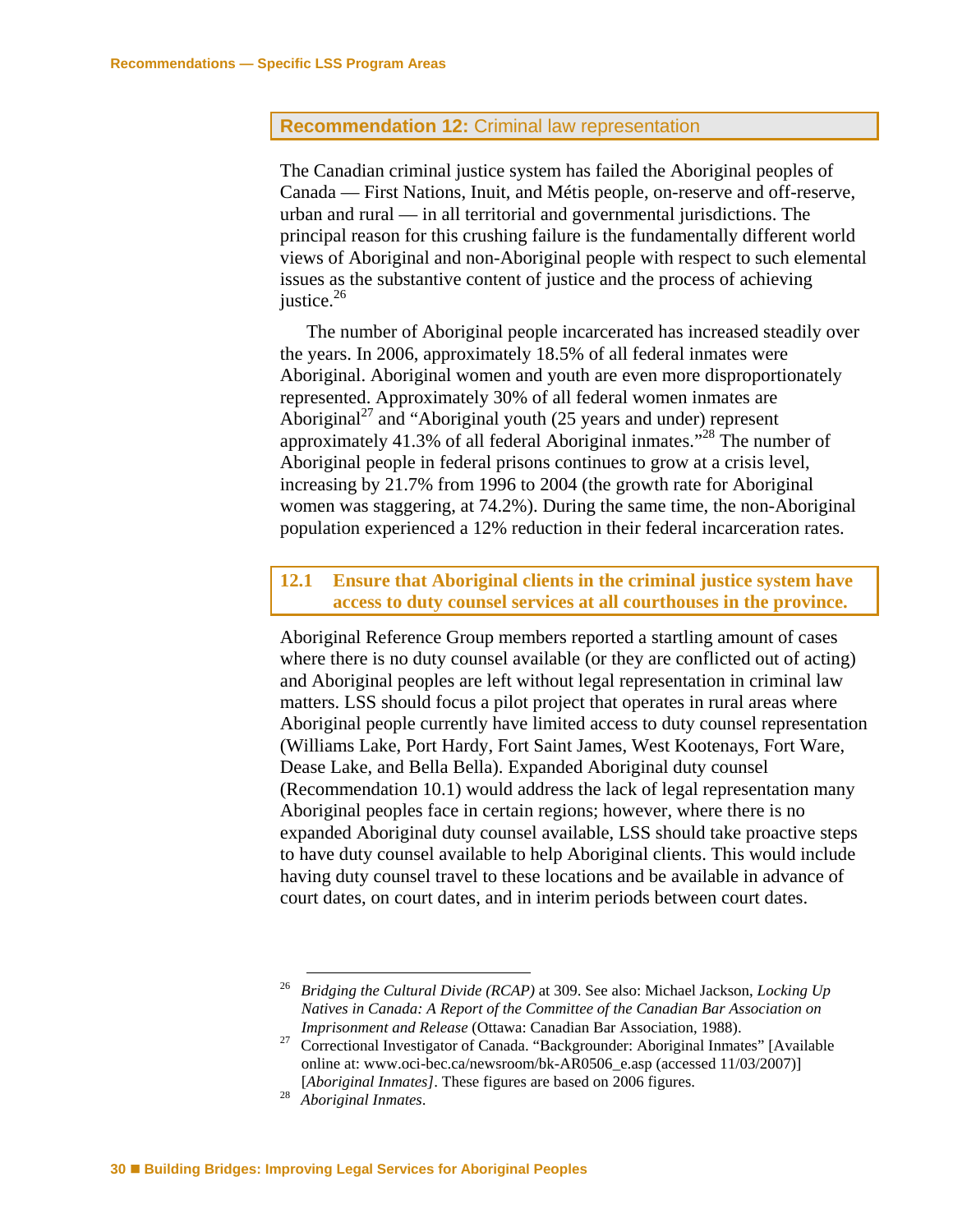- 12.1.1 Work with court registries or existing duty counsel to identify matters where more than one accused is facing charges and arrange to have additional duty counsel available for those matters.
- **12.2 Support and dedicate resources to restorative justice initiatives, including prevention and diversion programs and circle sentencing.**

LSS should target resources in the criminal law area towards preventative and restorative justice approaches and work with Aboriginal communities and organizations, the courts and Crown counsel, to increase the use of these restorative tools.

12.2.1 Expand tariff eligibility to focus on a preventative and restorative approach in the context of criminal law.

For example, creating new criminal law diversion tariff items (Recommendation 9.1.3) and criminal law sentencing (*Gladue* hearing) tariff items (Recommendation 9.1.4) would serve multiple functions by resolving or diverting criminal matters prior to court, or better preparing lawyers who represent Aboriginal clients.

12.2.2 Expand tariff eligibility for first time offenders.

**12.3 Provide a greater degree of choice in legal representation to Aboriginal clients facing charges on hunting and fishing or other Aboriginal Rights, Title and Treaty Rights issues to retain lawyers with experience in Aboriginal law.** 

If there are two defences available, one based on Aboriginal or treaty rights, and one based on criminal law, LSS is often only willing to pay for the criminal law defence and requires that the Aboriginal client use a local lawyer with limited experience in Aboriginal and treaty rights defences. The result is that more legal time is spent and Aboriginal clients do not receive adequate representation in these very unique legal areas. LSS policy should not operate to limit or deny Aboriginal people's ability to rely on Aboriginal title rights or treaty rights defences in criminal law charges to retain lawyers in these highly specialized areas of law.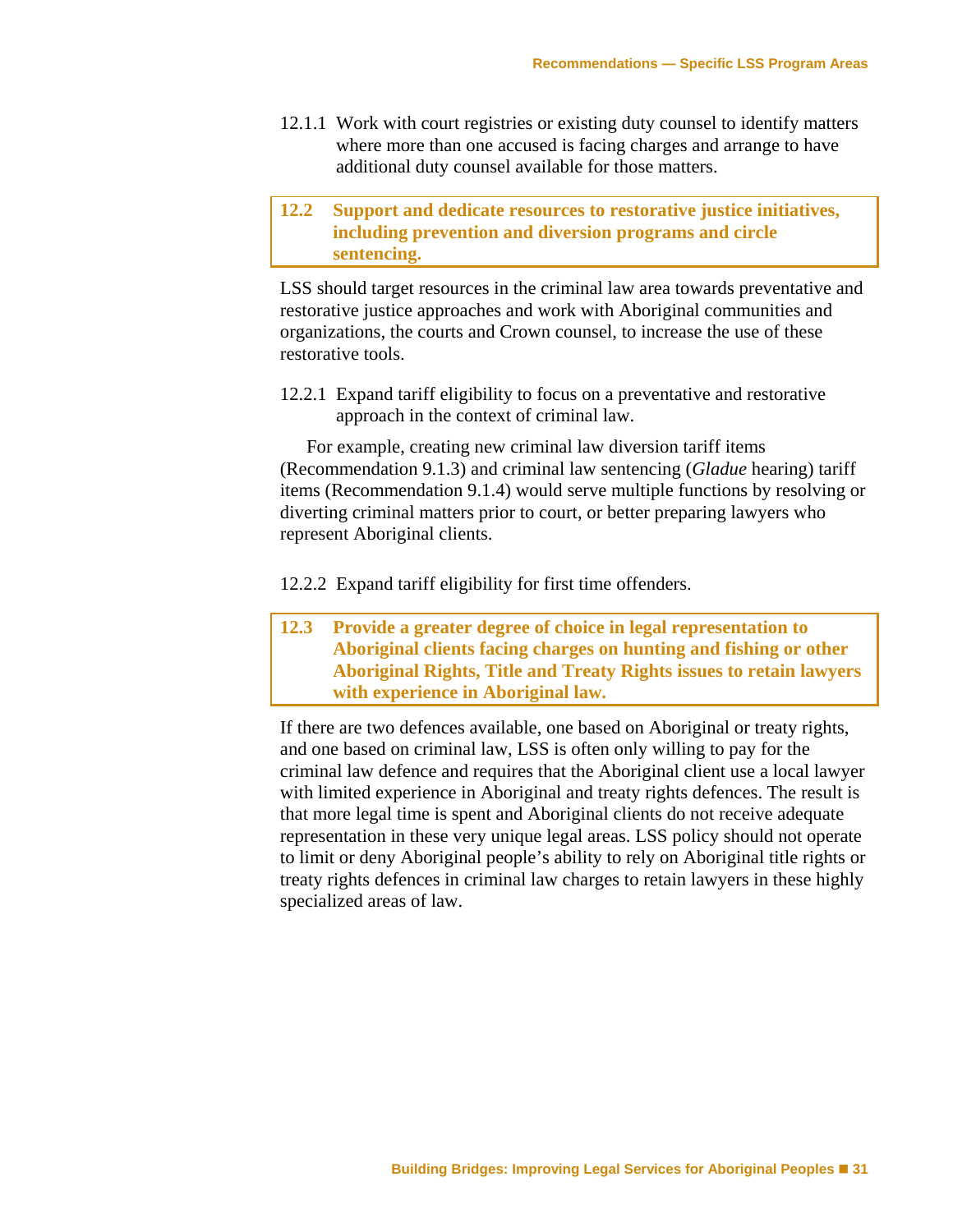**4**

# **Aboriginal Families**

<span id="page-38-0"></span>Aboriginal Reference Group discussions treated the two categories of "family law" and "child protection" — distinct within LSS service provision — in a holistic fashion. Recommendations in both family law and child protection centered on the need to provide legal services in a way that acknowledges that Aboriginal children and families are part of larger communities and Nations.

There are very real differences between Aboriginal families and the general Canadian population, which require that LSS adapt the legal services it provides to Aboriginal families:

- The maintenance of relationships and obligations within Aboriginal Nations and communities is of paramount concern to Aboriginal people. Children and families are not viewed as isolated nuclear units but rather as part of the social fabric of Aboriginal communities and Nations.<sup>29</sup>
- Aboriginal men are three times more likely, and Aboriginal women two times more likely, to head single-parent families than their non-Aboriginal counterparts.<sup>30</sup>
- Aboriginal children are almost ten times more likely than non-Aboriginal children to live in households headed by relatives or

 <sup>29</sup> Union of B.C. Indian Chiefs. *Calling Forth Our Future: Options for the Exercise of Indigenous Peoples' Authority in Child Welfare* (Vancouver: Union of BC Indian Chiefs, 2002) and Lavina White and Eva Jacobs, *Liberating Our Children Liberating Our Nations*. Report of the Aboriginal Committee Community Panel Family and Children's Services Legislation Review in British Columbia (Victoria: Aboriginal Committee Community Panel Family and Children's Services Legislation Review in British Columbia, 1992).<br>Indian and Northern Affairs Canada. *Comparison of Socio-economic Conditions, 1996* 

*and 2001: Registered Indians, Registered Indians living on reserve and the total population of Canada*. (Ottawa: Minister of Indian Affairs and Northern Development, 2005).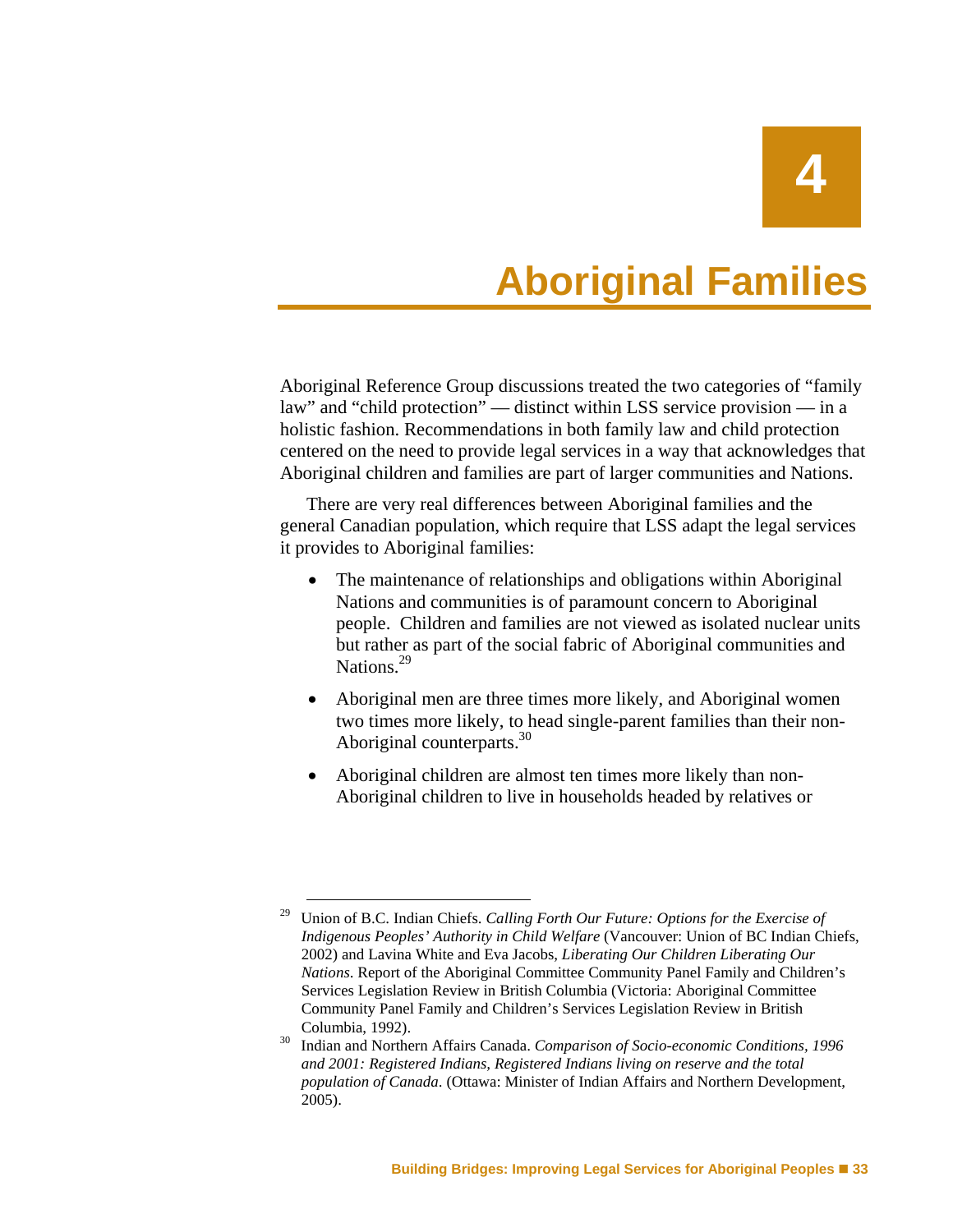extended family members (grandparents, aunts, uncles, etc.) rather than their parents. $31$ 

• "One in seven aboriginal children will come through the child welfare system in B.C." and over 50% of all children in care in BC are Aboriginal. $32$ 

Given the history of the removal of Aboriginal children from their families and communities through residential schools and the child welfare system, it is not surprising that the number one priority — across both family law and children protection areas — identified by Aboriginal Reference Group members in providing legal services to Aboriginal families was to maintain and strengthen ties between Aboriginal children and their communities and Nations. The intergenerational impacts of the residential school experience continue to have a very direct impact on Aboriginal families:

…the sad experience of many who attended these schools has had such an inter-generational effect on children and grandchildren that I have no hesitation in laying a significant portion of responsibility for today's unacceptable level of involvement of Aboriginal families in our child welfare system on the doorstep of that ill-conceived program of years ago.<sup>33</sup>

Currently, LSS family and child protection services reflect a limited model based on a nuclear family with no consideration of the larger social and cultural context that Aboriginal families exist within, and so do not provide necessary legal support to account for this cultural difference. To illustrate, current family or child protection legal services do not consider access requirements around cultural events and obligations (attendance at feasts, traditional activities, etc.) in resolving legal issues such as access or child protection orders.

 <sup>31</sup> *Stats Can, Aboriginal peoples demographic profile*: "Just under 5% of [Aboriginal children] living in large urban areas lived with either a relative other than their parent(s), or lived with a non-relative. This compares with only about 0.6% among non-Aboriginal

children." 32 B.C. Representative for Children and Youth, Mary Ellen Turpel-Lafond, quoted in "Too many native kids need help" The Province, A6, March 7, 2007. See also: Representative for Children and Youth and Provincial Health Officer (joint report). *Health and wellbeing of children in care in British Columbia: report 2 on educational experience and outcomes* (Victoria: Representative for Children and Youth and Provincial Health Officer (joint publication), 2007). 33 Ted Hughes, *BC Children and Youth Review — Keeping Aboriginal Children Safe and* 

*Well* (Victoria: April 2006) at 49–50.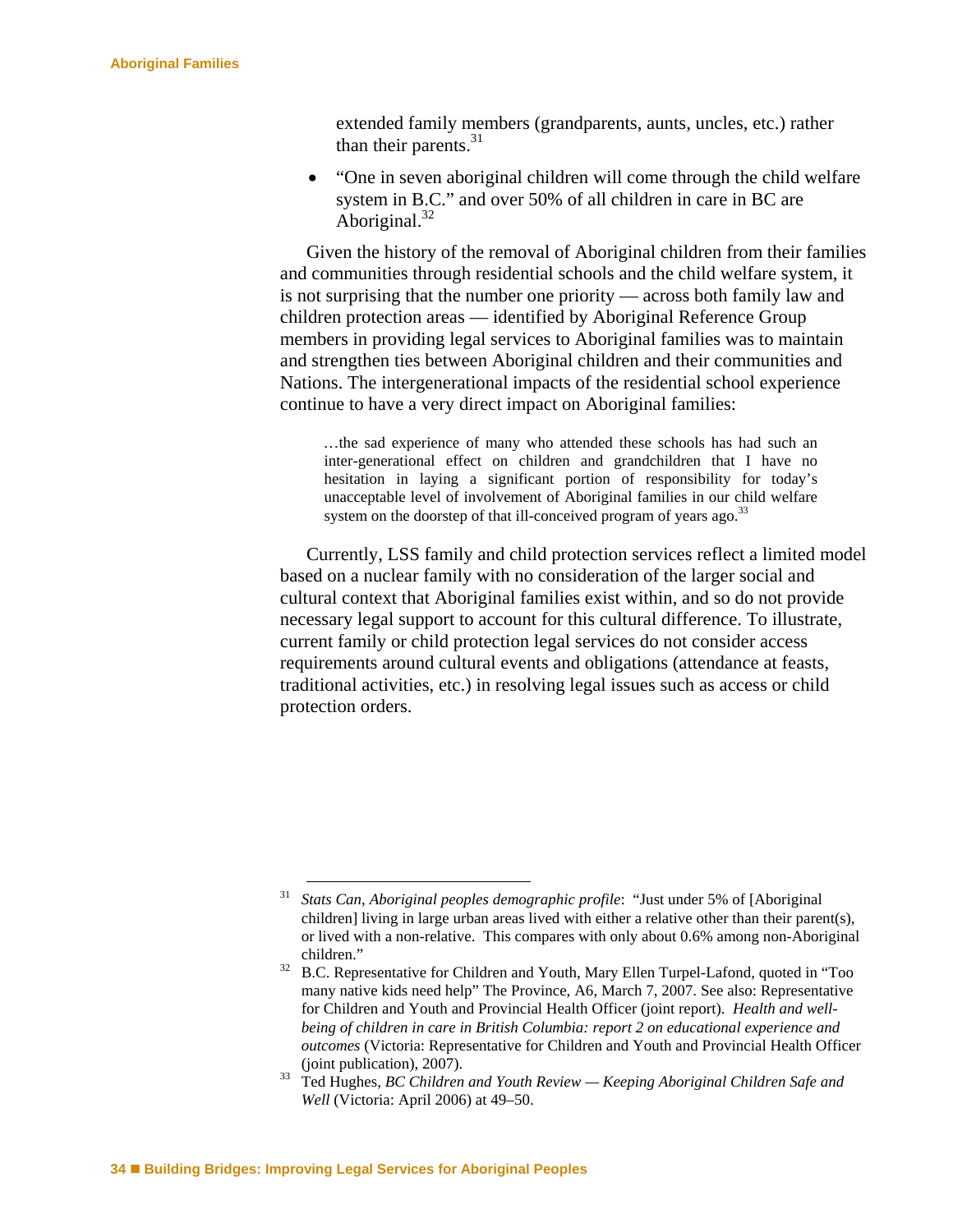<span id="page-40-0"></span>**Recommendation 13:** Family law representation and duty counsel services

#### **13.1 Dedicate resources toward restorative solutions, such as mediation or alternative dispute resolution, in an Aboriginal context.**

- 13.1.1 Involve Aboriginal communities, including houses/clans and extended families, in working together toward resolving family law disputes and dedicate resources to maintaining the broader concept of families reflected in Aboriginal cultures.
- 13.1.2 Incorporate a tariff for participation in mediation and dispute resolution services (including formal and informal) within an Aboriginal context, in addition to existing alternative dispute resolution and mediation tariff items.
- 13.1.3 Expand opportunities for diversion in domestic violence matters, which would provide legal support in seeking preventative and restorative solutions.

#### **13.2 Expand tariff eligibility to include coverage for issues related to the removal of Aboriginal children from their home communities or territories.**

There is currently no LSS tariff or service coverage in the family law area to address the removal of Aboriginal children from their home communities. A tariff does exist, generally, where children are removed from the province or country. In an Aboriginal context, the removal of children from their home communities or territories has deep and abiding social and cultural implications, and should likewise be eligible for legal aid tariff coverage.

**13.3 Educate LSS staff, family law tariff lawyers, and the courts, on cross-cultural issues related to Aboriginal family law.** 

#### **13.4 Ensure that LSS family law services are advertised in Aboriginal communities.**

Aboriginal Reference Group members identified the need to inform Aboriginal peoples of the legal services available in the area of family law, and listed many examples where Aboriginal people had not sought LSS assistance because they were unaware of these services. Several Aboriginal Reference Group members shared their own observations that a disproportionate number of Aboriginal men are going to court, often unrepresented, in family maintenance enforcement proceedings, and many men are facing jail time. Aboriginal clients need to be educated on their eligibility for LSS family law services.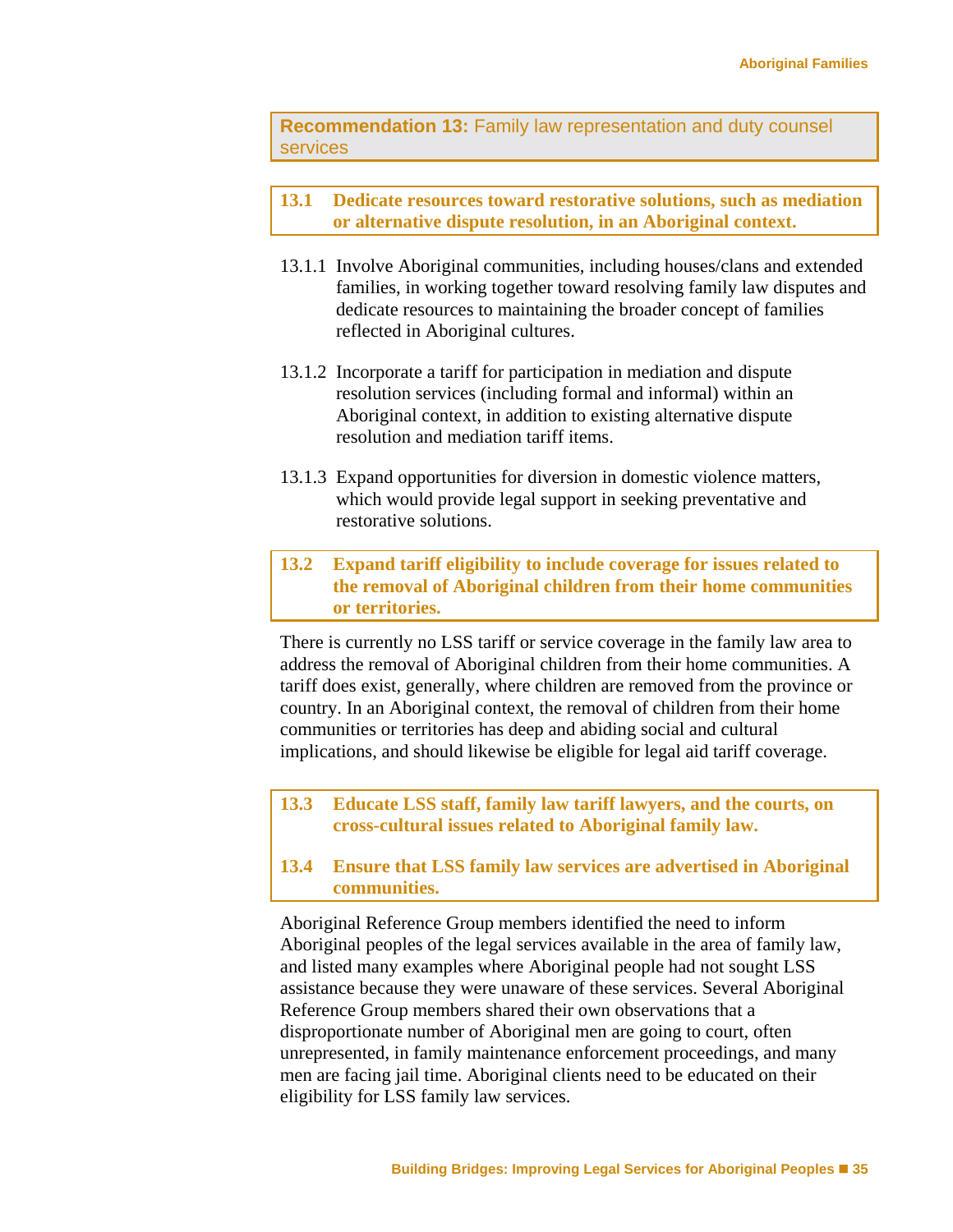<span id="page-41-0"></span>**Recommendation 14:** Child protection representation and duty counsel services

Levels of Aboriginal children in care are higher than they have ever been historically and the numbers continue to grow. Over one half of all children in care in the province are Aboriginal, and nearly half of all children in custody  $(43\%)$  are Aboriginal.<sup>34</sup>

The high level of involvement of Aboriginal people within the child protection system reflects the tragic legacy of Aboriginal families being forcibly broken apart with the removal of Aboriginal children from their communities and their placement in residential schools. The number of Aboriginal children in the child welfare system has continued to grow over time as Aboriginal families face the intergenerational impacts of this history. The solution to the problem must be found in the rebuilding of Aboriginal families and communities, through supporting and increasing the opportunities for alternative dispute resolution and preventative measures built upon the strengths of Aboriginal cultures and families.

- **14.1 Increase and support the availability of preventative and restorative solutions, including alternative dispute resolution and mediation within an Aboriginal context.**
- 14.1.1 Involve Aboriginal communities, including houses/clans and extended families, in working together to find solutions in child protection matters, in an attempt to divert escalating levels of ministry involvement.
- 14.1.2 Incorporate a tariff for participation in mediation and dispute resolution (including formal and informal) within an Aboriginal context, in addition to existing alternative dispute resolution and mediation tariff items.
- 14.1.3 Provide ongoing legal support for preventative measures in child protection.
- 14.1.4 Work with court registries or existing duty counsel to identify family law or child protection matters where both parents may need independent legal advice and assistance and arrange to have additional duty counsel available for those matters.

 <sup>34</sup> Representative for Children and Youth. "Fact sheet" (Victoria: Representative for Children and Youth, 2007).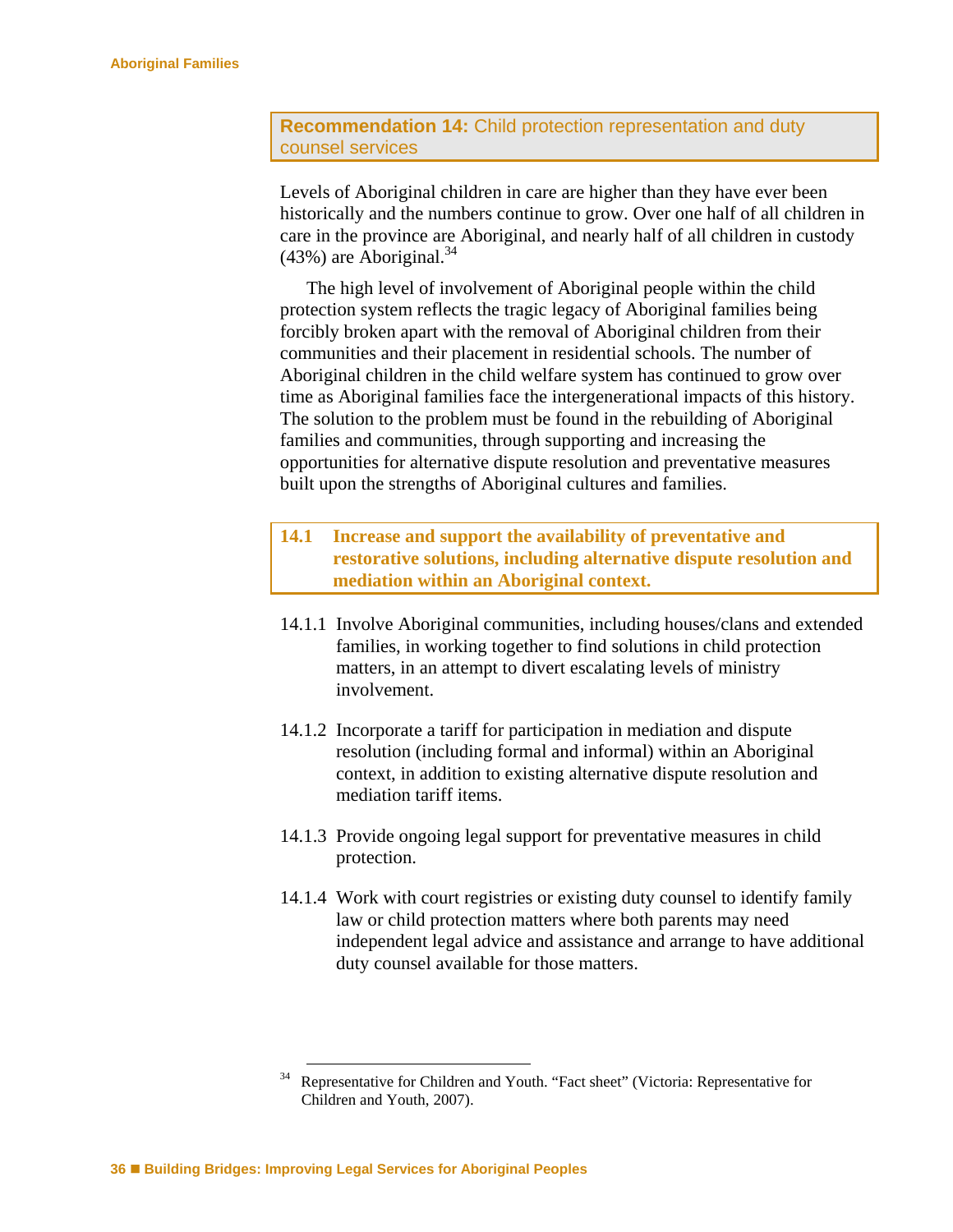- **14.2 Educate LSS staff, legal aid lawyers, and the courts on crosscultural issues related to child protection and Aboriginal children, including training on legislation specific to Aboriginal children.**
- 14.2.1 Create, in partnership with Aboriginal child and family organizations or other Aboriginal organizations that work with Aboriginal families, a Guidebook for Aboriginal Child Protection matters for use by the courts and legal representation lawyers.

Many Aboriginal Reference Group members observed that there is currently very little practical consideration of the backgrounds and cultures of Aboriginal children in child protection matters. Despite the fact that provincial legislation has been amended to reflect the need to keep Aboriginal children connected to their extended families, communities and Nations, these provisions are seldom taken into account in child protection proceedings. For example, if legal aid representation lawyers are not aware of these provisions, or do not have contact with the Aboriginal community or Nation(s) that the child is part of, they do not address these issues.

LSS should take a proactive approach in educating LSS staff, legal aid lawyers and the courts about cultural issues and legislative provisions specific to Aboriginal children. One example of a way that this could be done is provided by a number of American jurisdictions where the *Indian Child Welfare Act* sets out specific provisions that relate to Indigenous children.<sup>35</sup> A number of states and Indigenous organizations have created "Bench Books" which serve as guides to assist the courts (as well as lawyers and other legal advocates) involved in child protection proceedings to inform them about the specific legal provisions and processes where an Indigenous child is involved. $3\overline{6}$ 

14.2.2 Dedicate resources to ensure that child protection services reflect the fact that the definition of "best interests of the child" in an Aboriginal context must incorporate the child's interest in maintaining a substantial and ongoing connection with his or her Aboriginal culture, extended family, community, and Nation.

 <sup>35 25</sup> U.S.C. §§ 1901-63 [*ICWA*]. 36 See, for example: Shaening and Associates, Inc, New Mexico Tribal-State Judicial Consortium and New Mexico Supreme Court's Court Improvement Project Task Force, *Preserving Native American Families in New Mexico: The Indian Child Welfare Act & The Adoption & Safe Families Act* (New Mexico: New Mexico Supreme Court's Court Improvement Project and New Mexico Tribal-State Judicial Consortium, 2005) and the California Indian Legal Services, *California Judge's Bench Guide: Indian Child Welfare Act* (California: California Indian Legal Services, 2000).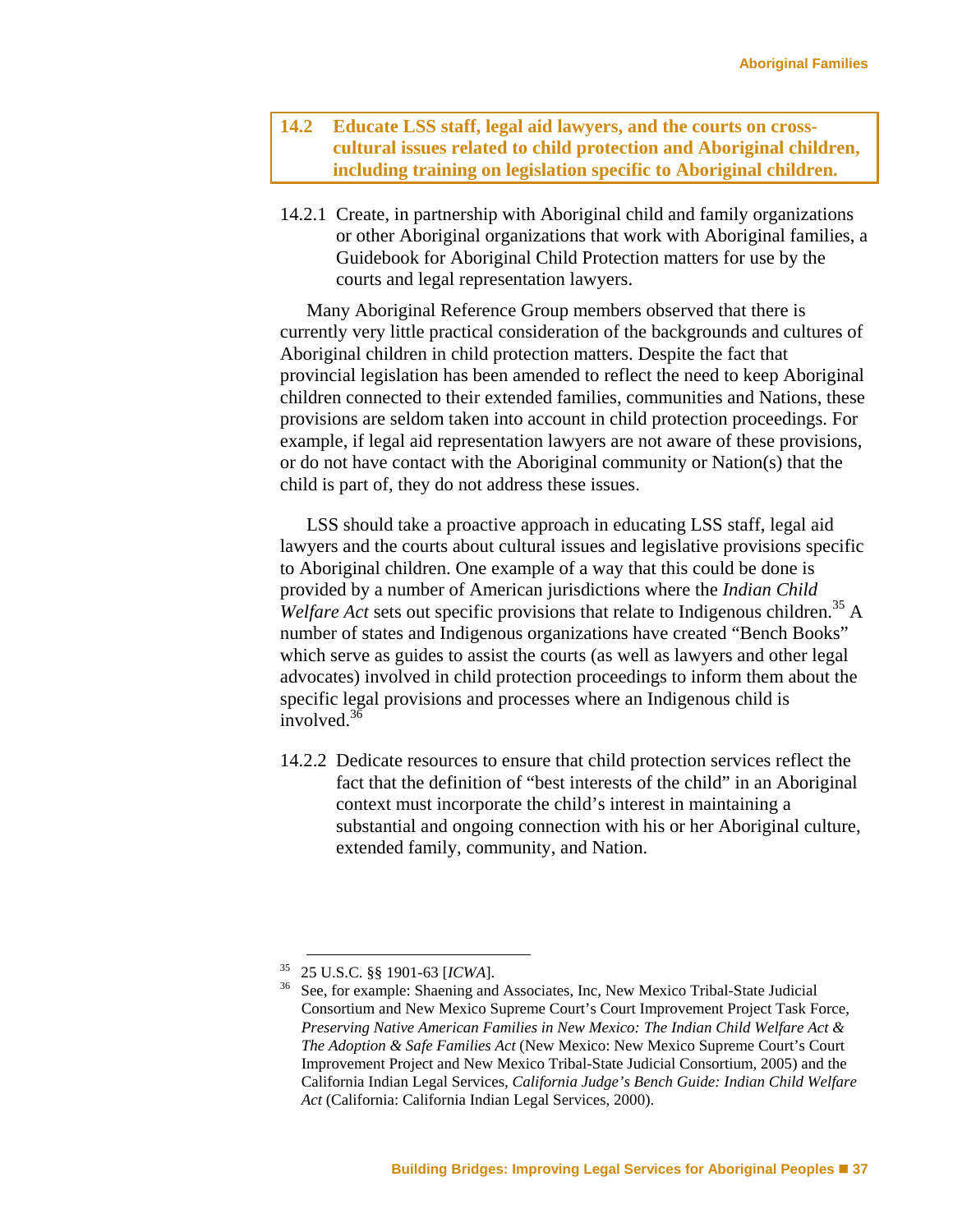- **14.3 Hire and train Aboriginal community legal workers to work with Aboriginal children and families within each LSS Region.**
- **14.4 Provide urgent advice services for Aboriginal child protection matters. This would include having a contact point at LSS after hours or in urgent situations (similar to the** *Brydges* **line for criminal law matters).**
- **14.5 Teach self-advocacy skills to parents, families and Aboriginal communities so that Aboriginal people are empowered to advocate for themselves in the area of child protection.**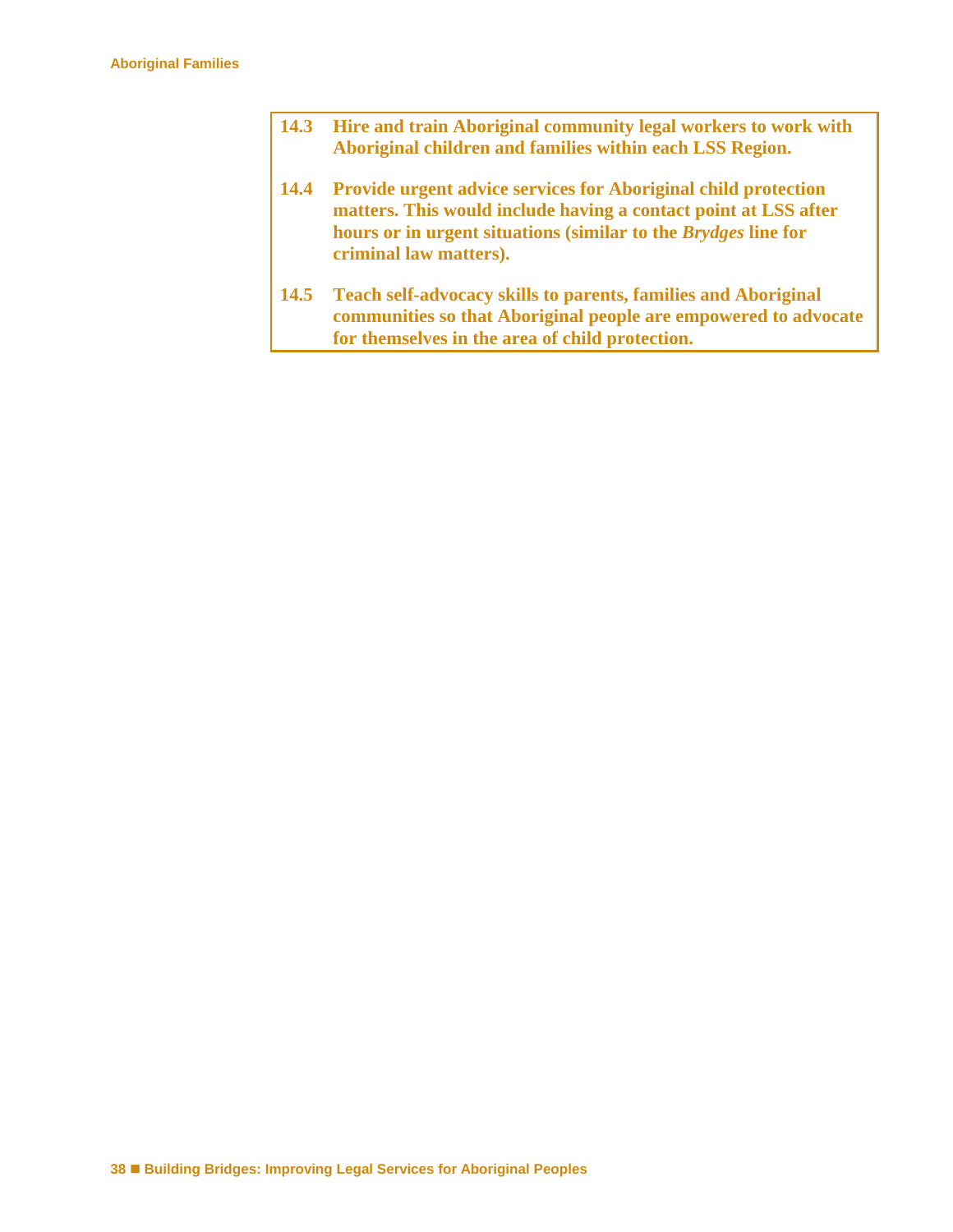# **5**

# **Conclusion**

<span id="page-44-0"></span>There is much work to be done. The recommendations in this report reflect the fact that solutions must reflect a willingness to build a bridge between Aboriginal communities and clients and LSS. LSS's willingness and commitment to investigating the changes necessary to increase Aboriginal peoples' access to, and use of, LSS services represents a positive opportunity for change. Addressing the unmet legal needs of Aboriginal people requires acknowledging that solutions must be found within Aboriginal cultures and delivered in partnership with Aboriginal communities. The recommendations of this report invite LSS to a greater level of commitment to working cooperatively with Aboriginal communities and incorporating Aboriginal peoples in decision making at all levels of LSS.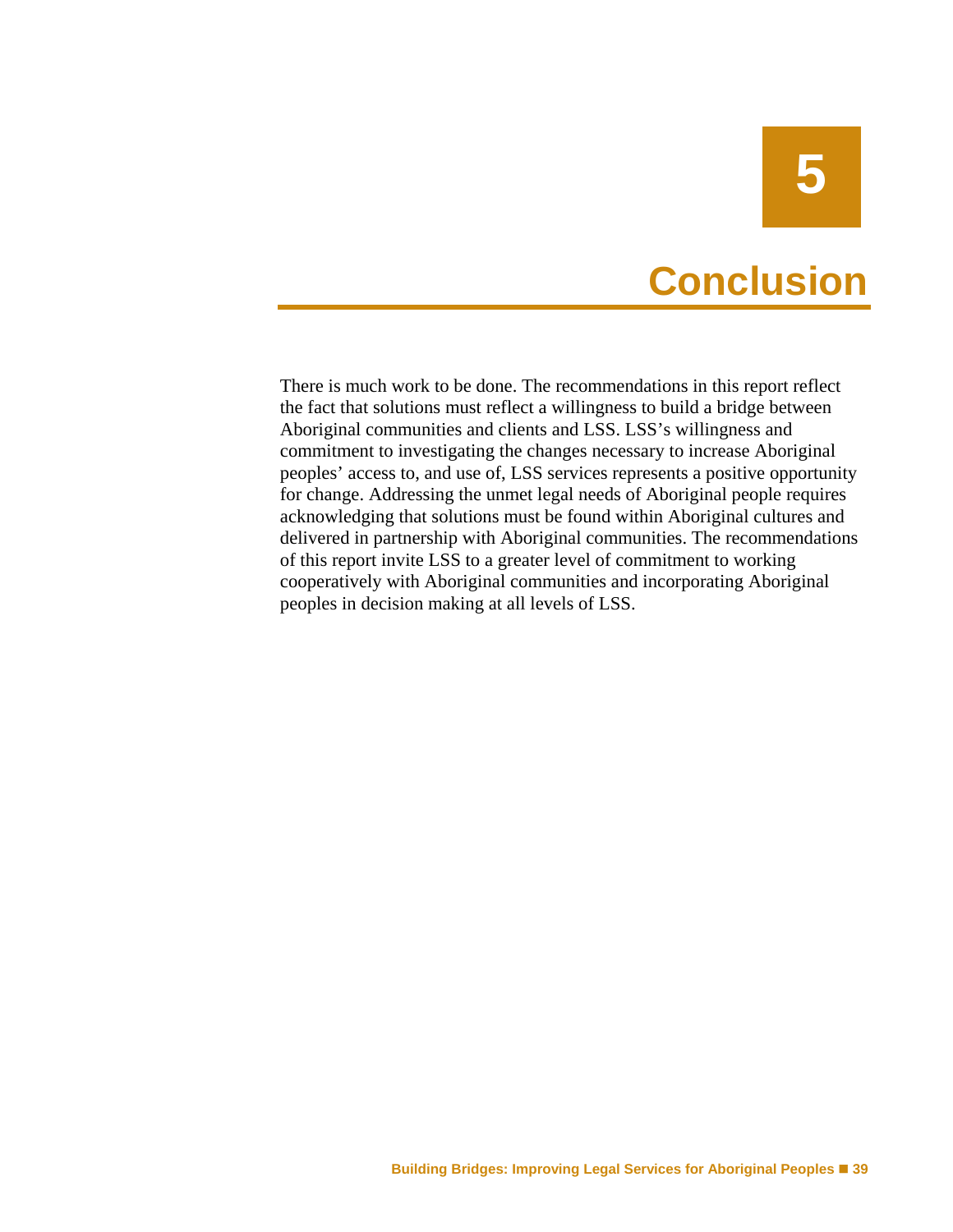## **Appendix A**

# **Reports and Recommendations Considered**

<span id="page-45-0"></span>A list of the reports and recommendations considered include:

- *A Review of Legal Services to Aboriginal People in British Columbia* (February, 1994)
- Bridging the Gap (Centre for International Indigenous Legal Studies, UBC Faculty of Law [Aboriginal Community Legal Needs Assessment], 2002)
- Newfoundland & Labrador Legal Aid Commission's Aboriginal Justice Project
- *Locking Up Natives in Canada* (Canadian Bar Association, 1987 and as revisions are in progress)
- *Report on the Cariboo-Chilcotin Justice Inquiry*, 1993
- *Struggle for Justice: Northern BC Aboriginal Needs Assessment Report* (2005);
- Study of Unmet Civil Legal Needs in Nunavut, Northwest Territories and the Yukon, 2006
- Nanaimo First Nations Project, 2001
- Royal Commission on Aboriginal Peoples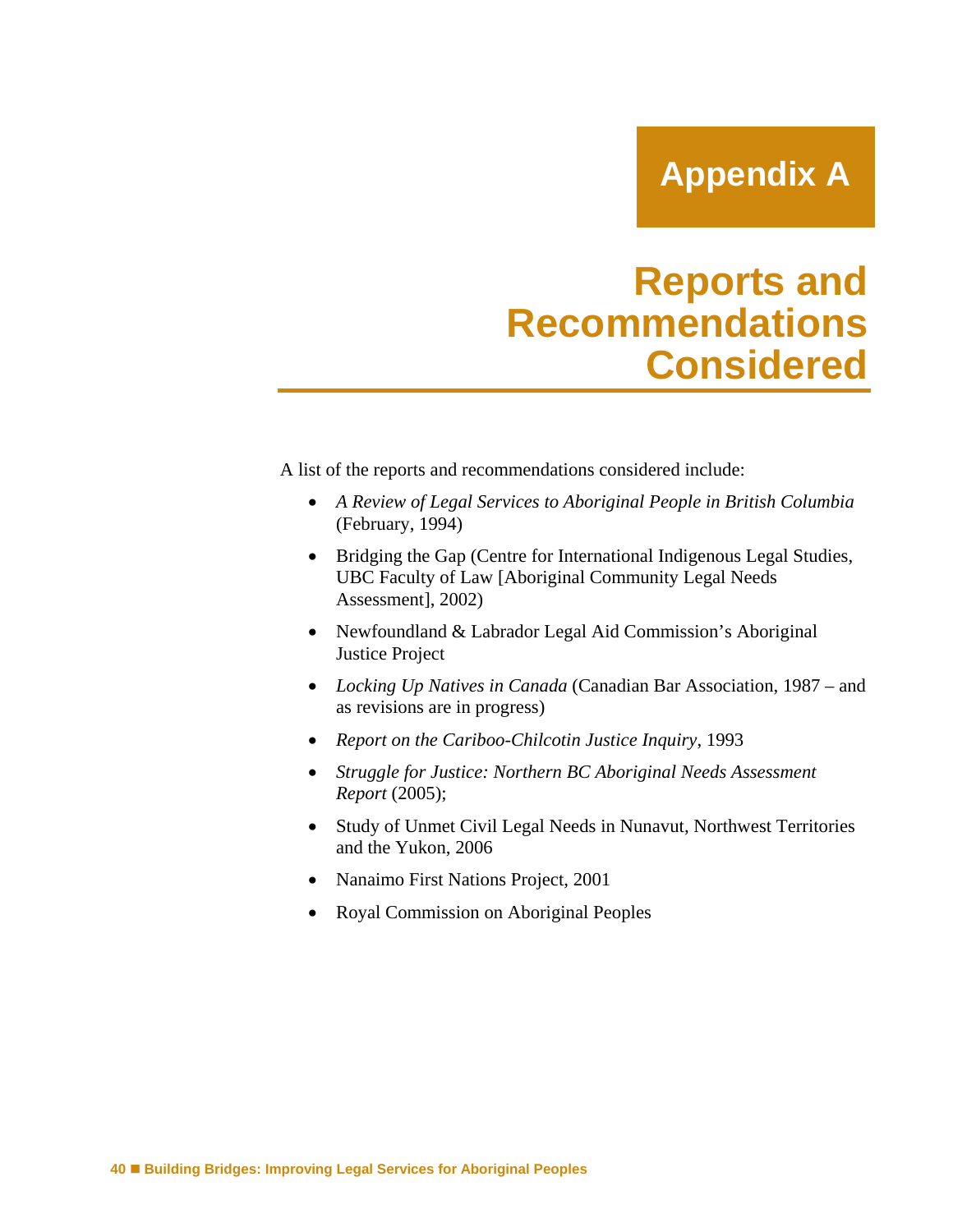# **Appendix B**

# **Summary of Recommendations**

### <span id="page-46-0"></span>**Key recommendations — All LSS service areas**

**Key recommendation 1:** Increase Aboriginal representation at all levels within LSS, including staff, management, board, tariff bar lawyers, and contractors.

- 1.1 Institute an Aboriginal equity policy that addresses hiring, promotion, and retention of Aboriginal people at all levels of LSS.
	- 1.1.1 Hiring
		- Actively seek Aboriginal applicants to fill positions, including by posting jobs in Aboriginal media and using existing Aboriginal networks.
		- Reflect the requirement for knowledge of Aboriginal cultures and the ability to work with Aboriginal people and organizations in job descriptions.
		- Post positions outside of the LSS internal process (so that Aboriginal applicants are considered for new positions).
		- Place proper and due weight on Aboriginal applicants' skills, knowledge and ability, including exploring where this combined experience is equivalent to formal education.
		- Involve local Aboriginal people in the hiring process.
	- 1.1.2 Promotion and retention:
		- Increase opportunities for promotion and advancement of Aboriginal staff.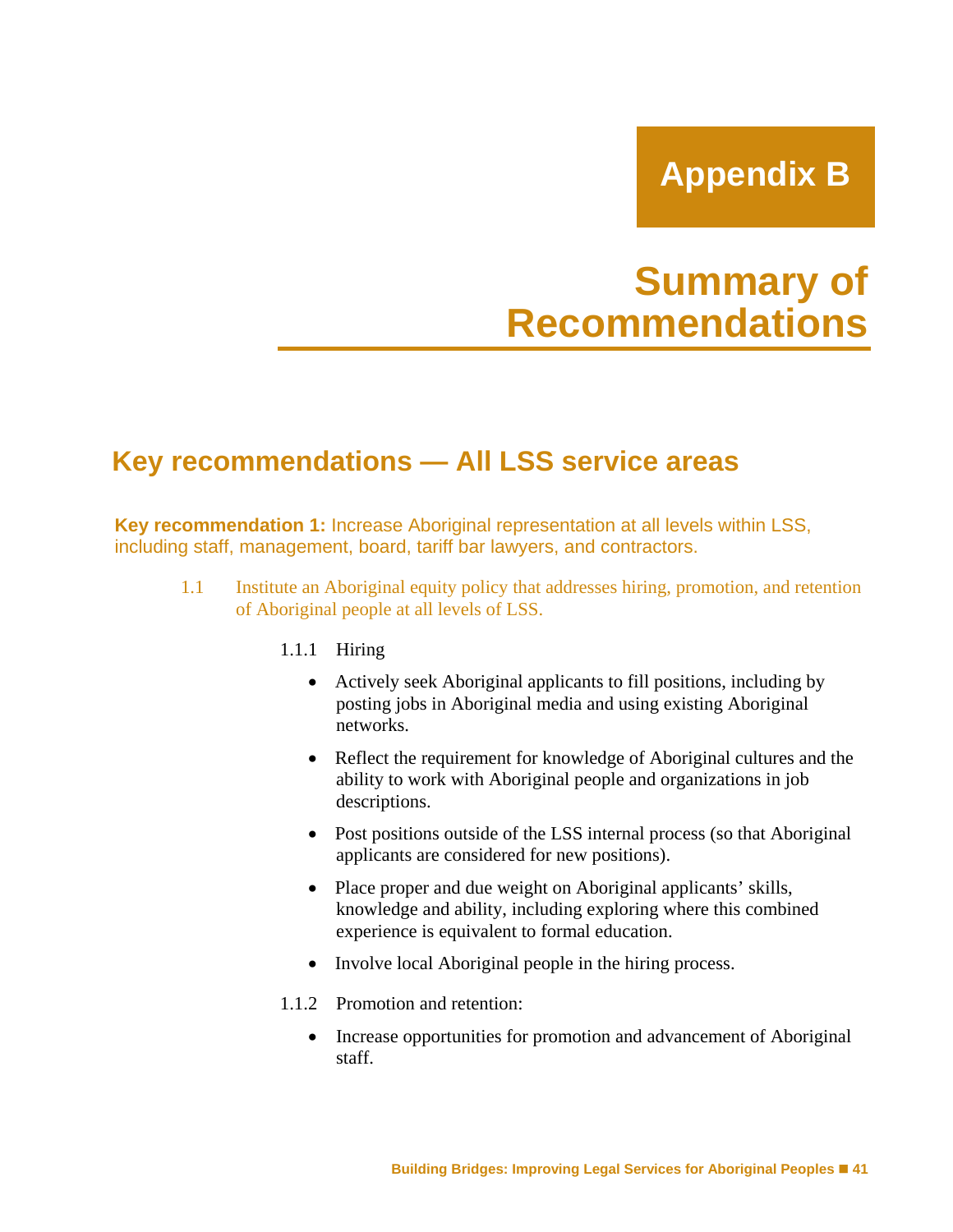- Consult with Aboriginal employees about the organizational changes necessary to increase retention rates and eliminate barriers to advancement within LSS.
- 1.1.3 LSS Board
	- Recruit Aboriginal people, including members of the Aboriginal bar, to join the LSS Board. At least three of the LSS Board seats should be filled by Aboriginal people.
- 1.1.4 Tariff bar lawyers
	- Increase the number of Aboriginal lawyers who take legal aid representation cases by creating an Aboriginal articling student program, mentoring program, Aboriginal legal aid training courses, and an active recruitment process for Aboriginal students and lawyers.
	- Initiate partnership opportunities with the University of British Columbia and University of Victoria law schools to teach or train law students in providing legal aid representation services, through legal clinics or other legal training programs.
	- Consult with Aboriginal tariff bar lawyers, including the Indigenous Bar Association, on a regular basis, to identify and eliminate barriers that may prevent them from continuing with an LSS tariff practice.
- 1.2 Set organizational benchmarks for Aboriginal representation within LSS, proportional to the number of Aboriginal clients LSS serves. In regions where there is a substantial Aboriginal client base and no Aboriginal staff, remedial measures are necessary to identify internal barriers to the hiring and retention of Aboriginal employees. LSS managers should be required to produce a plan for recruiting and retaining Aboriginal staff.
- 1.3 Create a new position within LSS of Aboriginal community legal worker.
- 1.4 Create a senior position within LSS responsible for implementing the recommendations of this report within four months.
	- 1.4.1 This senior position should report twice per year to the LSS Board, Aboriginal Advisory Committee (Recommendation 4.1), and Attorney General on the progress of LSS in implementing the recommendations of this report, including identifying progress that has been made or impediments to implementing the recommendations.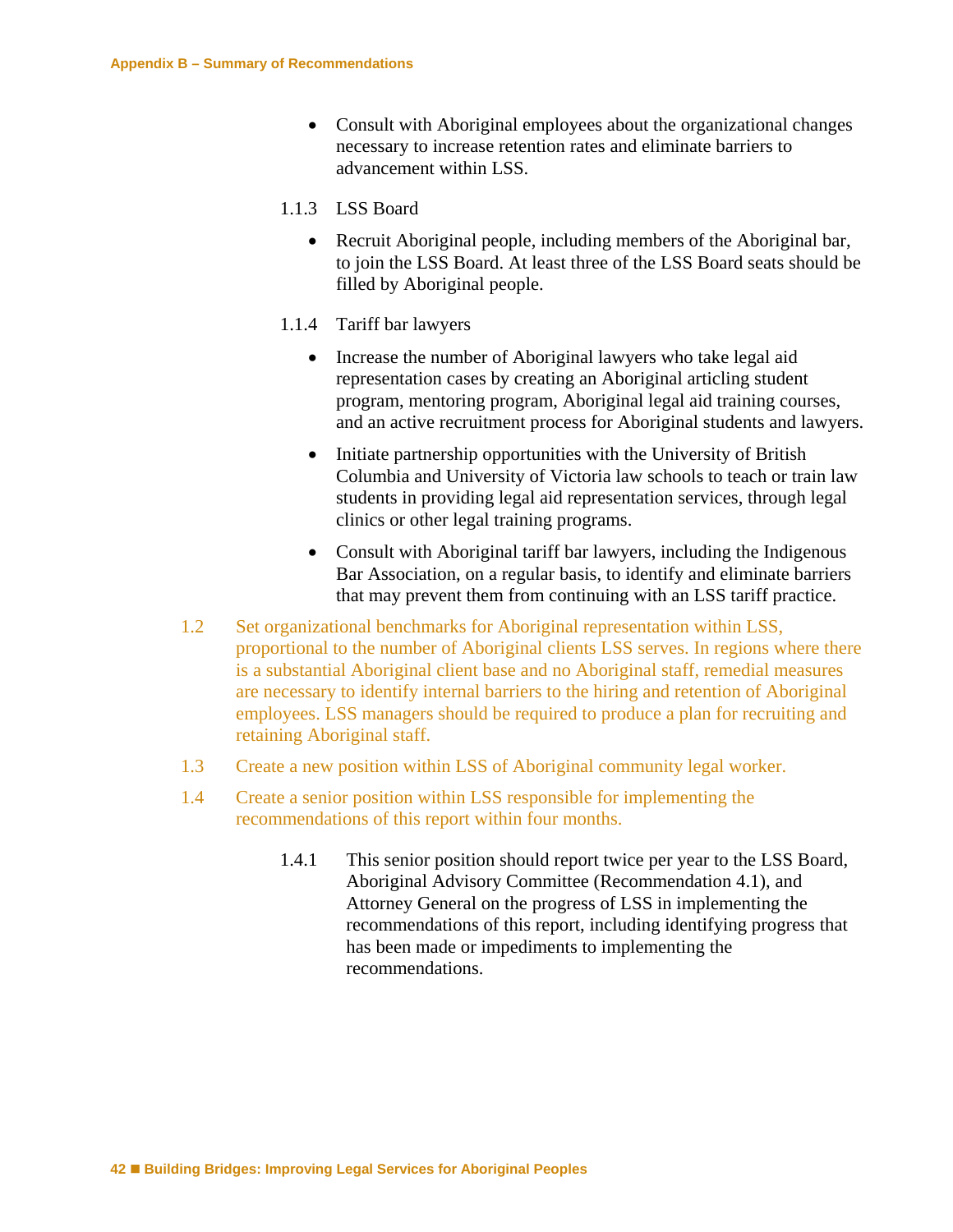**Key recommendation 2:** Actively work to increase the number of lawyers with training specific to Aboriginal people who take legal aid cases.

- 2.1 Increase opportunities for Aboriginal law students to article in areas of representation services covered by LSS.
	- Create Aboriginal articling positions within LSS.
	- Provide bursaries to private bar lawyers or firms who do legal aid work to encourage them to hire and train Aboriginal articling students. A bursary could help offset the salary and Professional Legal Training Course (PLTC) costs. Partnership opportunities could be explored with the Law Foundation and Law Society of BC.
- 2.2 Create a mentoring process to partner lawyers interested in developing an Aboriginal legal aid practice with lawyers who have knowledge and experience in legal aid representation.
- 2.3 Develop a "Providing Legal Aid Services to Aboriginal Clients Boot Camp" to train lawyers about Aboriginal legal aid practice areas.

**Key recommendation 3:** Improve communications and outreach to Aboriginal governments, communities, and organizations.

- 3.1 Target advertising and communications to existing Aboriginal media (newspapers, radio, APTN, community newsletters, websites) to publicize LSS services.
- 3.2 Dedicate a set amount of time for LSS regional managers and local agents to outreach to Aboriginal communities.
- 3.3 Provide cross-cultural training to LSS staff and legal aid lawyers in working with Aboriginal clients.

**Key recommendation 4:** Ensure Aboriginal participation in LSS policy and program development.

- 4.1 Establish an Aboriginal Advisory Committee, with representation from the major BC Aboriginal political organizations, lawyers, board members and LSS Aboriginal staff.
- 4.2 Review LSS programs and services on a yearly basis to assess how well they are meeting Aboriginal peoples' legal needs as part of LSS's planning process.
- 4.3 Actively engage Aboriginal people in the planning and implementation of the new family law and civil justice pilot hubs and any future hubs.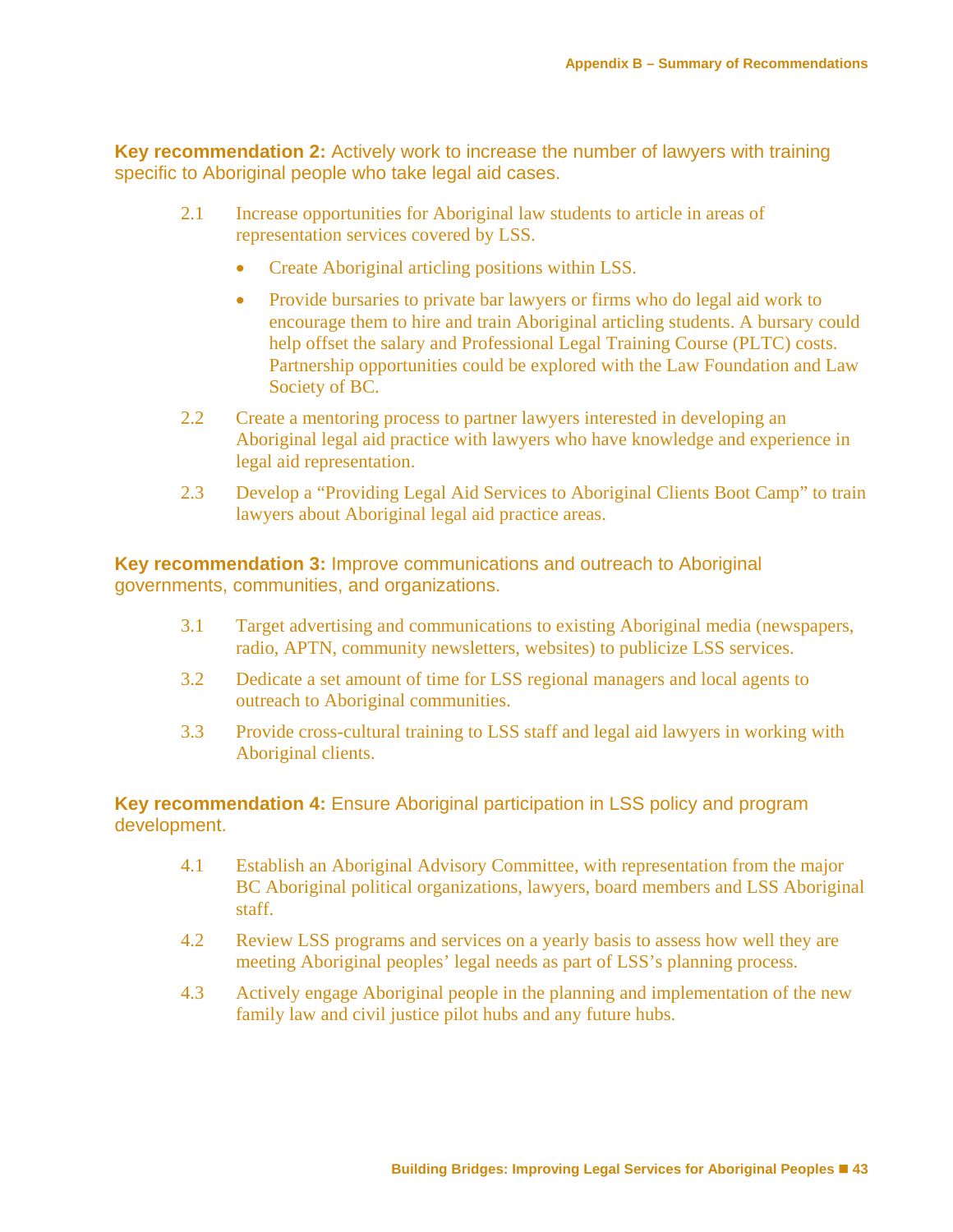## <span id="page-49-0"></span>**Recommendations — Specific LSS service areas**

### *Legal information and education services*

#### **Recommendation 5:** LawLINE

- 5.1 Create an Aboriginal LawLINE staffed by Aboriginal staff and lawyers.
- 5.2 Provide designated phone kiosks or wall phones in Native courtworkers' offices, friendship centres, and band offices to allow people to directly call the Aboriginal LawLINE.

#### **Recommendation 6:** LSS websites

- 6.1 Provide computers with Internet access in Aboriginal settings (such as Native Friendship Centres, Native courtworkers' offices or Band offices) with ongoing training and support to help Aboriginal people use this service.
- 6.2 Create an LSS Aboriginal website with content specific to Aboriginal peoples and communities.
- 6.3 Create a Web page for Aboriginal advocates on the Aboriginal website.

#### **Recommendation 7: Public legal education**

- 7.1 Develop one-page "step-by-step problem-solving guides" about legal issues for Aboriginal clients.
- 7.2 Develop PLE materials that use visual and audio content, including comic book or graphic formats and short videos.
- 7.3 Hire Aboriginal writers and editors to develop PLE materials and field-test materials with Aboriginal clients before publishing them.

#### **Recommendation 8:** Legal advocacy training

- 8.1 Deliver Aboriginal legal advocacy training workshops in Aboriginal communities.
- 8.2 Employ a model of "cross-training" by offering legal advocacy workshops to a broad range of people who work with Aboriginal people on a daily basis.
- 8.3 Develop information materials to inform the courts, legal aid lawyers, Crown counsel, and others in the court process about the role Aboriginal communities and advocates can play within the legal process.
- 8.4 Coordinate an annual First Nation Resource Day for Aboriginal community legal workers, First Nation organizations, judges, lawyers, and LSS staff.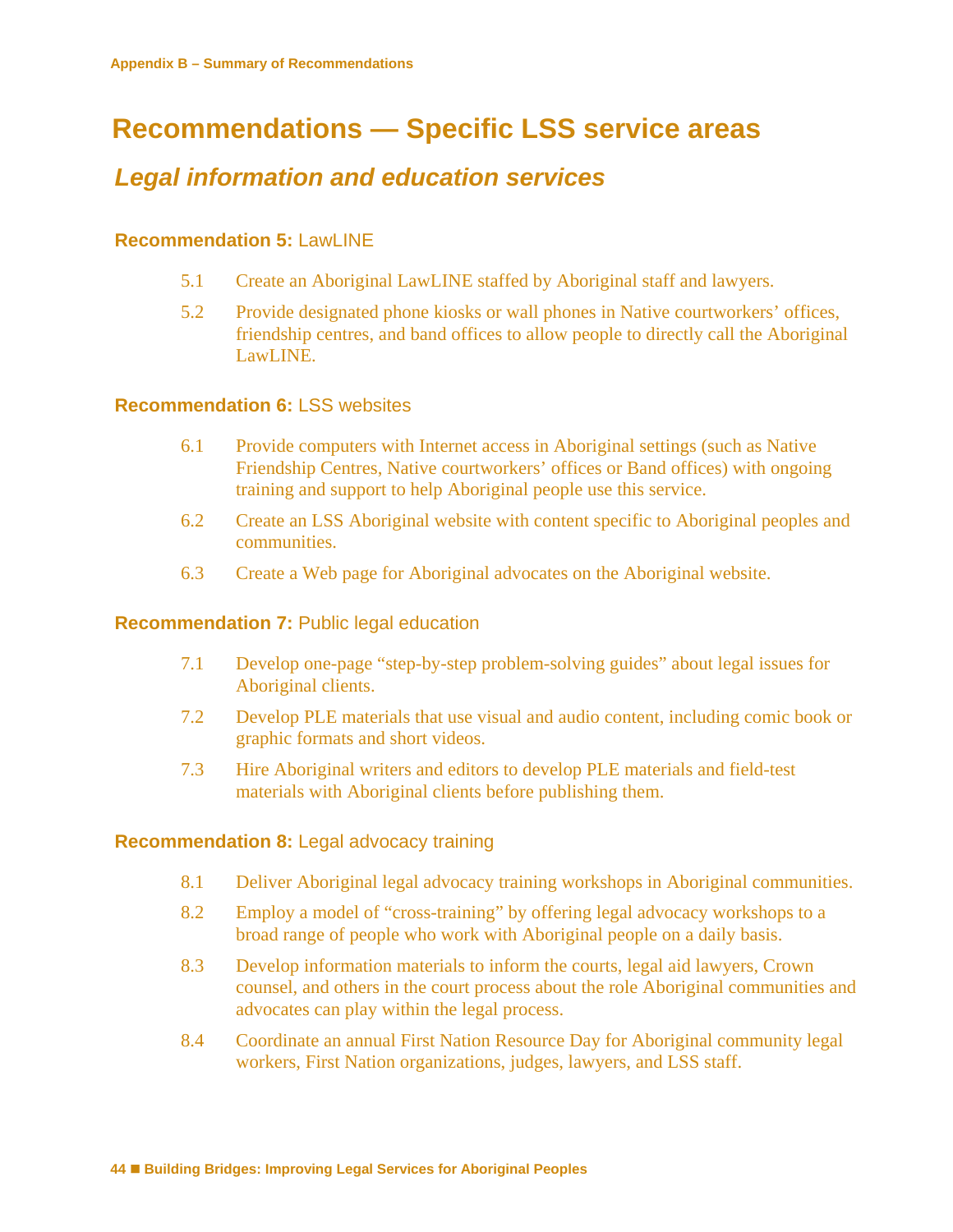### *Legal representation services*

#### **Recommendation 9:** Tariffs

- 9.1 Amend the *Guide to Legal Aid Tariffs* to reflect the additional time necessary to properly represent Aboriginal peoples' unique legal needs.
	- 9.1.1 Aboriginal youth criminal justice issues increase preparation time for applications under the *Youth Criminal Justice Act* (YCJA) to reflect cultural requirements in Aboriginal youth criminal matters.
	- 9.1.2 Aboriginal child protection issues increase general preparation to cover alternate dispute resolution or mediation efforts that occur (formally or informally) within an Aboriginal context to divert escalating levels of ministry involvement.
	- 9.1.3 Criminal law diversion create new tariff items to cover preparation and attendance at Aboriginal restorative justice or diversion projects, and increase the time spent prior to charges being laid on diversion efforts.
	- 9.1.4 Criminal law sentencing (*Gladue* hearings) create a new tariff item for preparing *Gladue* sentencing submissions.
- 9.2 Change the rates and rules around travel tariffs for lawyers who are required to travel to meet with Aboriginal clients. Tariffs should be increased to a level that would attract lawyers to work on Aboriginal legal representation cases, particularly in remote areas or those serviced by circuit courts.
	- 9.2.1 Extend coverage to include travel time for client visits where clients reside in an Aboriginal community more than 60 kilometres return trip away and no public transit is available.
	- 9.2.2 Increase the current block fee (of \$180 for a half day of travel) as it is not sufficient to compensate counsel for the time spent away from their offices.
- 9.3 Implement a Rural Aboriginal Legal Services Tariff that provides higher compensation to encourage lawyers to provide legal aid services to Aboriginal people in regions where the lack of legal representation is acute.
- 9.4 Increase financial eligibility for Aboriginal clients.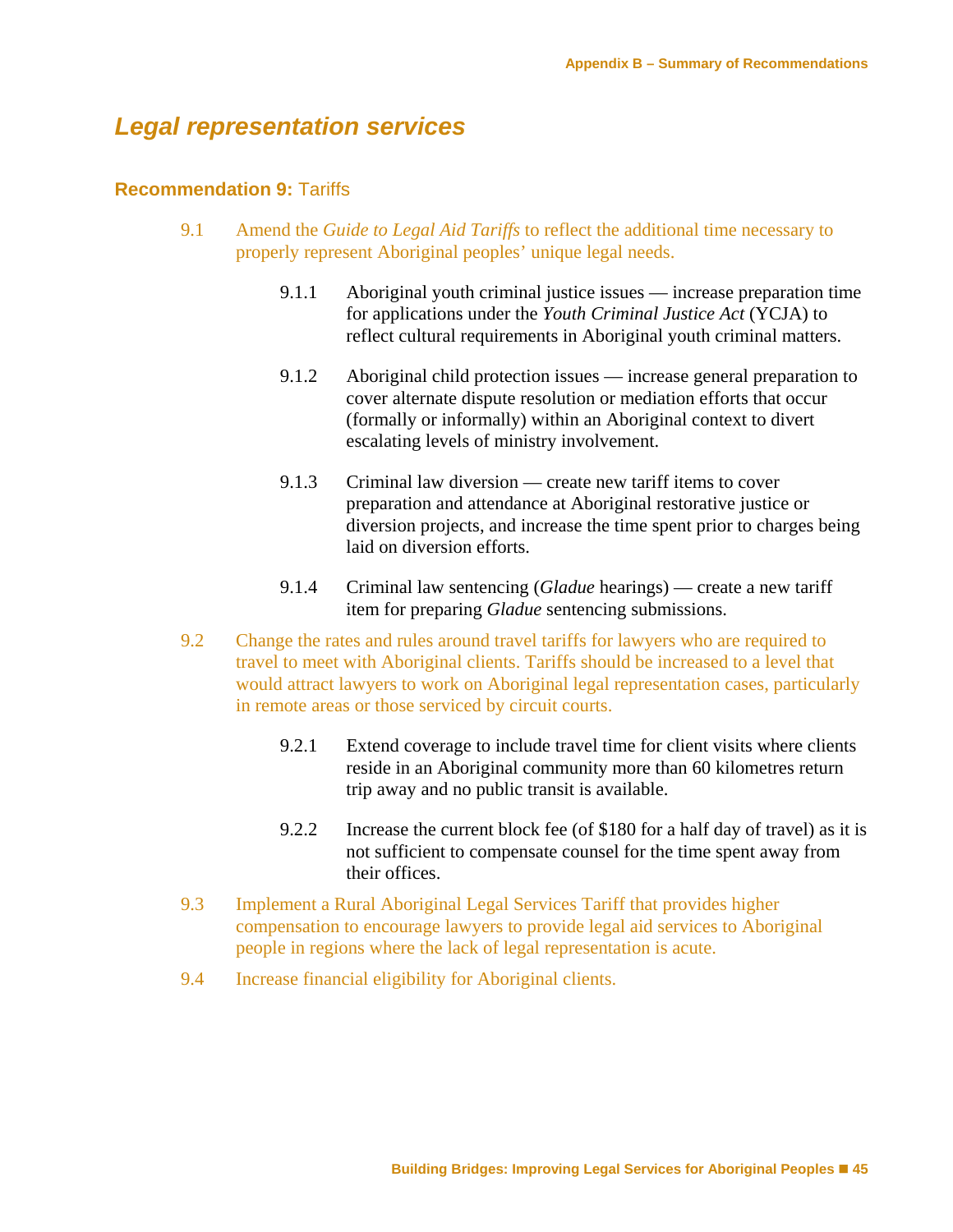#### **Recommendation 10: Expanded Aboriginal duty counsel**

10.1 Create an Expanded Aboriginal Duty Counsel Program that provides representation, advice, and assistance to Aboriginal clients on a regular basis within Aboriginal communities.

#### **Recommendation 11:** Legal aid intake

- 11.1 Make legal aid intake regularly available in Aboriginal settings and accessible to clients before court dates.
	- 11.1.1 Have existing intake workers shift where they do their work by providing regularly scheduled intake times at Friendship Centers, Band offices, or advocates' offices in advance of court dates;
	- 11.1.2 Contract with Native courtworkers or other organizations regionally to assist Aboriginal clients in completing applications electronically.
	- 11.1.3 Create a legal aid intake tariff that would allow legal aid lawyers to complete the legal aid application as part of their initial client interview.

#### **Recommendation 12:** Criminal law representation

- 12.1 Ensure that Aboriginal clients in the criminal justice system have access to duty counsel services at all courthouses in the province.
	- 12.1.1 Work with court registries or existing duty counsel to identify matters where more than one accused is facing charges and arrange to have additional duty counsel available for those matters.
- 12.2 Support and dedicate resources to restorative justice initiatives, including prevention and diversion programs and circle sentencing.
	- 12.2.1 Expand tariff eligibility to focus on a preventative and restorative approach in the context of criminal law.
	- 12.2.2 Expand tariff eligibility for first-time offenders.
- 12.3 Provide a greater degree of choice in legal representation to Aboriginal clients facing charges on hunting and fishing or other Aboriginal rights, title and treaty rights issues to retain lawyers with experience in Aboriginal law.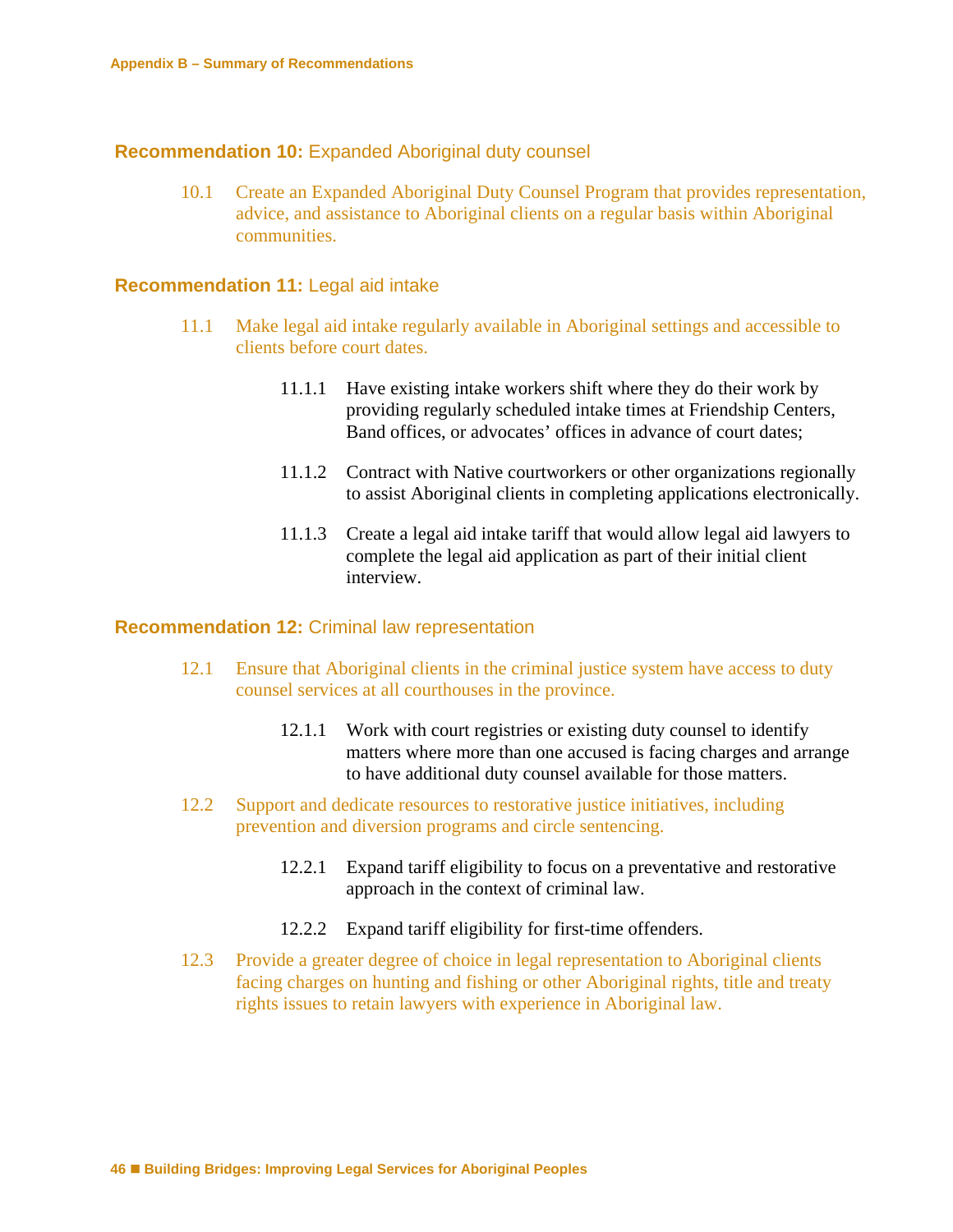**Recommendation 13:** Family law representation and duty counsel services.

- 13.1 Dedicate resources toward restorative solutions, such as mediation or alternative dispute resolution, in an Aboriginal context.
	- 13.1.1 Involve Aboriginal communities, including houses/clans and extended families, in working together toward resolving family law disputes and dedicate resources to maintaining the broader concept of families reflected in Aboriginal cultures.
	- 13.1.2 Incorporate a tariff for participation in mediation and dispute resolution services (including formal and informal) within an Aboriginal context, in addition to existing alternative dispute resolution and mediation tariff items.
	- 13.1.3 Expand opportunities for diversion in domestic violence matters, which would provide legal support in seeking preventative and restorative solutions.
- 13.2 Expand tariff eligibility to include coverage for issues related to the removal of Aboriginal children from their home communities or territories.
- 13.3 Educate LSS staff, family law tariff lawyers, and the courts on cross-cultural issues related to Aboriginal family law.
- 13.4 Ensure that LSS family law services are advertised in Aboriginal communities.

**Recommendation 14:** Child protection representation and duty counsel services.

- 14.1 Increase and support the availability of preventative and restorative solutions, including alternative dispute resolution and mediation within an Aboriginal context.
	- 14.1.1 Involve Aboriginal communities, including houses/clans and extended families, in working together to find solutions in child protection matters, in an attempt to divert escalating levels of ministry involvement.
	- 14.1.2 Incorporate a tariff for participation in mediation and dispute resolution (including formal and informal) within an Aboriginal context, in addition to existing alternative dispute resolution and mediation tariff items.
	- 14.1.3 Provide ongoing legal support for preventative measures in child protection.
	- 14.1.4 Work with court registries or existing duty counsel to identify family law or child protection matters where both parents may need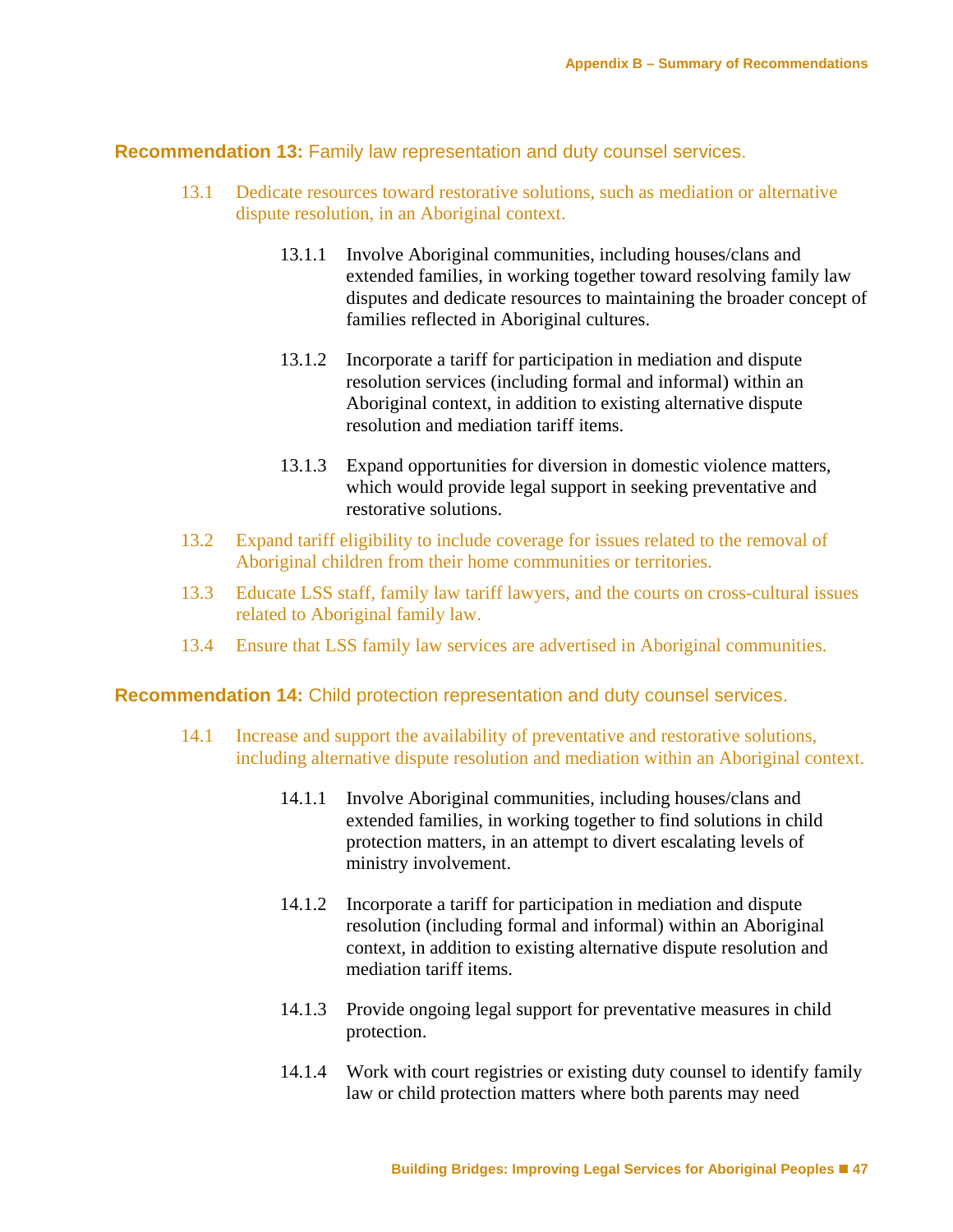independent legal advice and assistance and arrange to have additional duty counsel available for those matters.

- 14.2 Educate LSS staff, legal aid lawyers, and the courts on cross-cultural issues related to child protection and Aboriginal children, including training on legislation specific to Aboriginal children.
	- 14.2.1 Create, in partnership with Aboriginal child and family organizations or other Aboriginal organizations that work with Aboriginal families, a Guidebook for Aboriginal Child Protection matters for use by the courts and legal representation lawyers.
	- 14.2.2 Dedicate resources to ensure that child protection services reflect the fact that the definition of "best interests of the child" in an Aboriginal context must incorporate the child's interest in maintaining a substantial and ongoing connection with his or her Aboriginal culture, extended family, community, and Nation.
- 14.3 Hire and train Aboriginal community legal workers to work with Aboriginal children and families within each LSS region.
- 14.4 Provide urgent advice services for Aboriginal child protection matters. This would include having a contact point at LSS after hours or in urgent situations (similar to the *Brydges* line for criminal law matters).
- 14.5 Teach self-advocacy skills to parents, families and Aboriginal communities so that Aboriginal people are empowered to advocate for themselves in the area of child protection.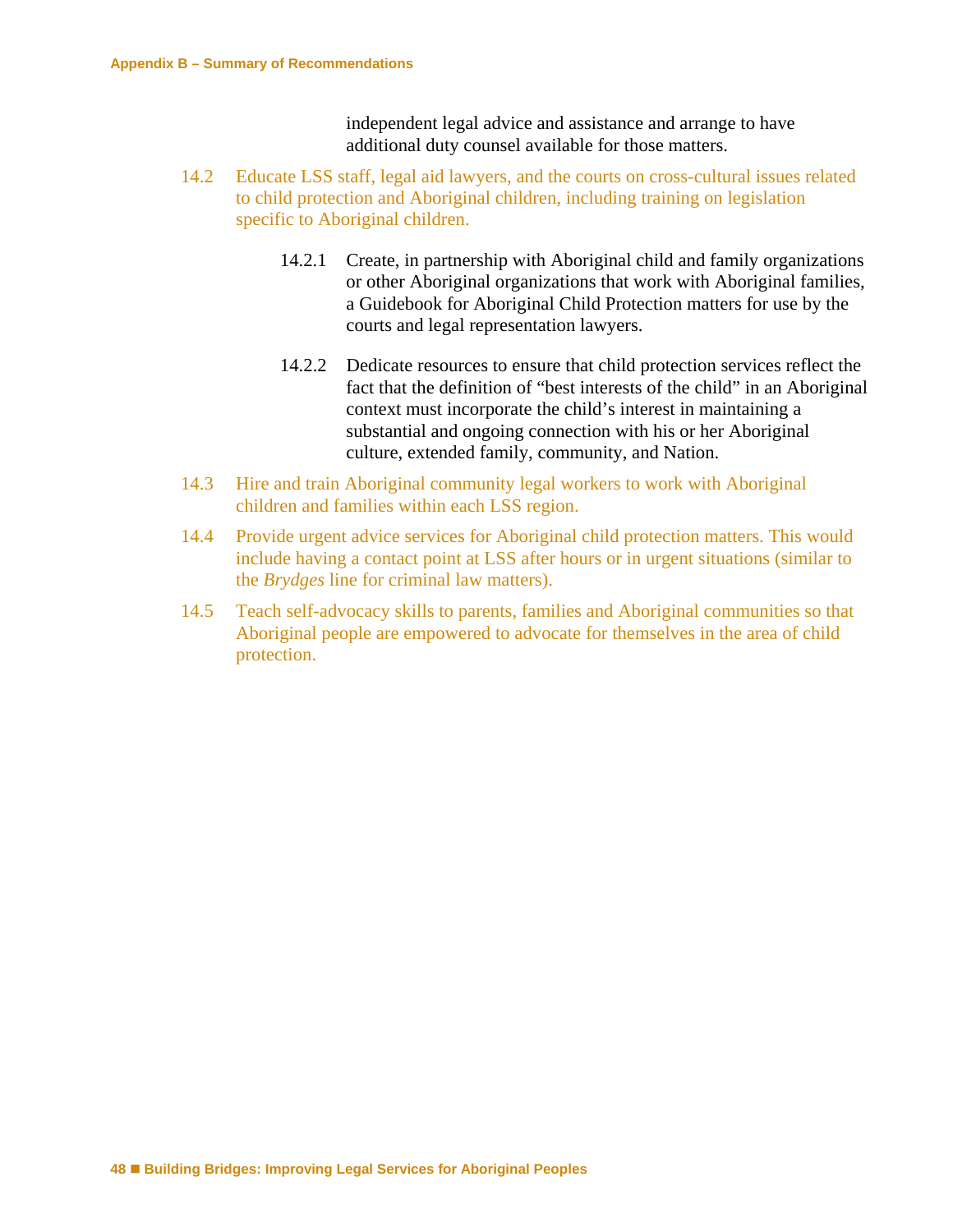# **Sources**

#### <span id="page-54-0"></span>**Publications**

- BC Representative for Children and Youth, Mary Ellen Turpel-Lafond, quoted in *"Too many native kids need help"* The Province, A6, March 7, 2007.
- BC Stats*. 2001 Census Fast Facts: BC. Aboriginal Identity Population Regional Distribution*. (Victoria: Ministry of Management Services, 2004).
- British Columbia Ministry of Education*. "Aboriginal Report 2005/06 How Are We Doing?"* (Ministry of Education: Victoria, 2006).
- Buller, Marion. *A Review of Legal Services to Aboriginal People in British Columbia* (Vancouver: Legal Services Society, 1994)
- California Indian Legal Services, *California Judge's Bench Guide: Indian Child Welfare Act* (California: California Indian Legal Services, 2000).
- Canadian Criminal Justice Association. *Aboriginal Peoples and the Criminal Justice System*. Bulletin. (Ottawa: Canadian Criminal Justice Association, 2000).
- Child and Youth Officer for British Columbia*. "Special Report: A Bridge to Adulthood: Maximizing the Independence of Youth in Care with Fetal Alcohol Spectrum Disorder."* (Victoria: Child and Youth Officer for British Columbia, 2006).
- Correctional Investigator of Canada. *"Backgrounder: Aboriginal Inmates"* [Available online at: www.oci-bec.ca/newsroom/bk-AR0506\_e.asp (accessed 11/03/2007)].
- Correctional Investigator of Canada. *"Backgrounder: Aboriginal Inmates"* [Available online at: www.oci-bec.ca/newsroom/bk-AR0506\_e.asp (accessed 11/03/2007)].
- Crompton, Susan. *"Off-reserve Aboriginal Internet Users"* Canadian Social Trends (Winter 2004). Ottawa: Statistics Canada (Catalogue No. 11-008).
- Hughes, Ted. *BC Children and Youth Review Keeping Aboriginal Children Safe and Well* (Victoria: April 2006).
- Indian and Northern Affairs Canada. *Basic Departmental Data 2004*. (Ottawa: Department of Indian and Northern Affairs, 2004).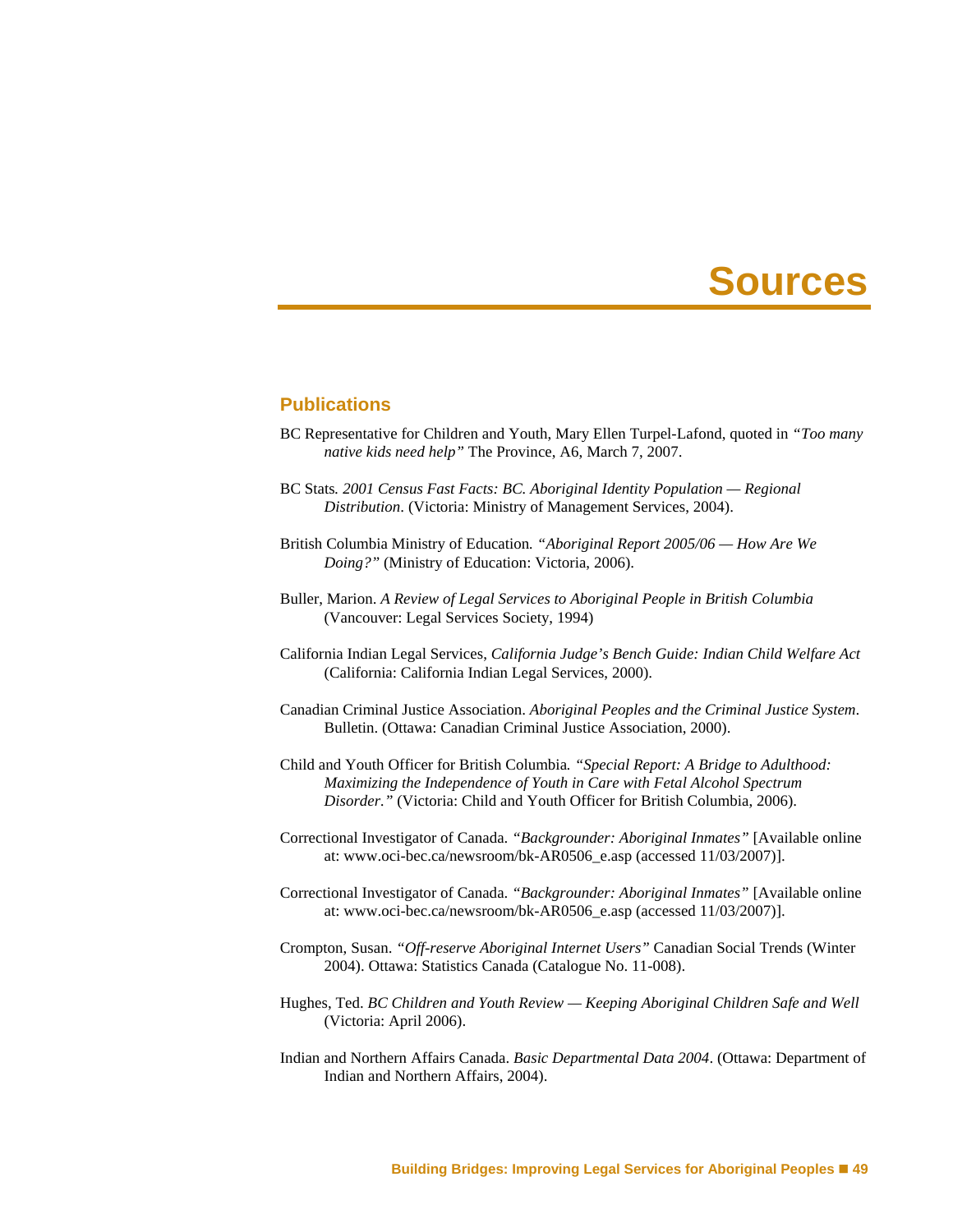- Indian and Northern Affairs Canada*. Comparison of Socio-economic Conditions, 1996 and 2001: Registered Indians, Registered Indians living on reserve and the total population of Canada.* (Ottawa: Minister of Indian Affairs and Northern Development, 2005).
- Indian and Northern Affairs Canada. *Comparison of Socio-economic Conditions, 1996 and 2001: Registered Indians, Registered Indians living on reserve and the total population of Canada*. (Ottawa: Minister of Indian Affairs and Northern Development, 2005).
- Joanne St. Lewis. *"Virtual Justice: Systemic Racism and the Canadian Legal Profession" in Racial Equality in the Canadian Legal Profession* (Ottawa: Canadian Bar Association, 1999).
- Law Society of British Columbia. *Addressing Discriminatory Barriers Facing Aboriginal Law Students and Lawyers* (Vancouver: Law Society of BC, 2000).
- Locke, Linda. *Struggle for Justice: Northern BC Aboriginal Needs Assessment Report* (Vancouver: Legal Services Society, 2005).
- Michael Jackson. *Locking Up Natives in Canada: a Report of the Committee of the Canadian Bar Association on Imprisonment and Release* (Ottawa: Canadian Bar Association, 1988).
- Representative for Children and Youth. *"Fact sheet"* (Victoria: Representative for Children and Youth, 2007).
- Royal Commission on Aboriginal Peoples. *Bridging the Cultural Divide: A Report on Aboriginal People and Criminal Justice in Canada.* (Ottawa: Royal Commission of Aboriginal Peoples, 1996).
- Royal Commission on Aboriginal Peoples. *Report of the Royal Commission on Aboriginal Peoples.* Vol. 1: *Looking Forward, Looking Back*. (Ottawa: Royal Commission on Aboriginal Peoples, 1996).
- Royal Commission on Aboriginal Peoples. *Report of the Royal Commission on Aboriginal Peoples.* Vol. 3: *Gathering Strength*. (Ottawa: Royal Commission on Aboriginal Peoples, 1996).
- Sarich, Anthony (Commissioner) *Report on the Cariboo-Chilcoten Justice Inquiry* (Victoria Ministry of Attorney General, 1993).
- Shaening and Associates, Inc, New Mexico Tribal-State Judicial Consortium and New Mexico Supreme Court's Court Improvement Project Task Force, *Preserving Native American Families in New Mexico: The Indian Child Welfare Act & The Adoption & Safe Families Act* (New Mexico: New Mexico Supreme Court's Court Improvement Project and New Mexico Tribal-State Judicial Consortium, 2005).
- Statistics Canada. *Aboriginal peoples of Canada: A demographic profile*. [Available online: www12.statcan.ca/English/census01/Products/Analytic/companion/abor/Canada.cfm (Accessed: 11/03/2007)]